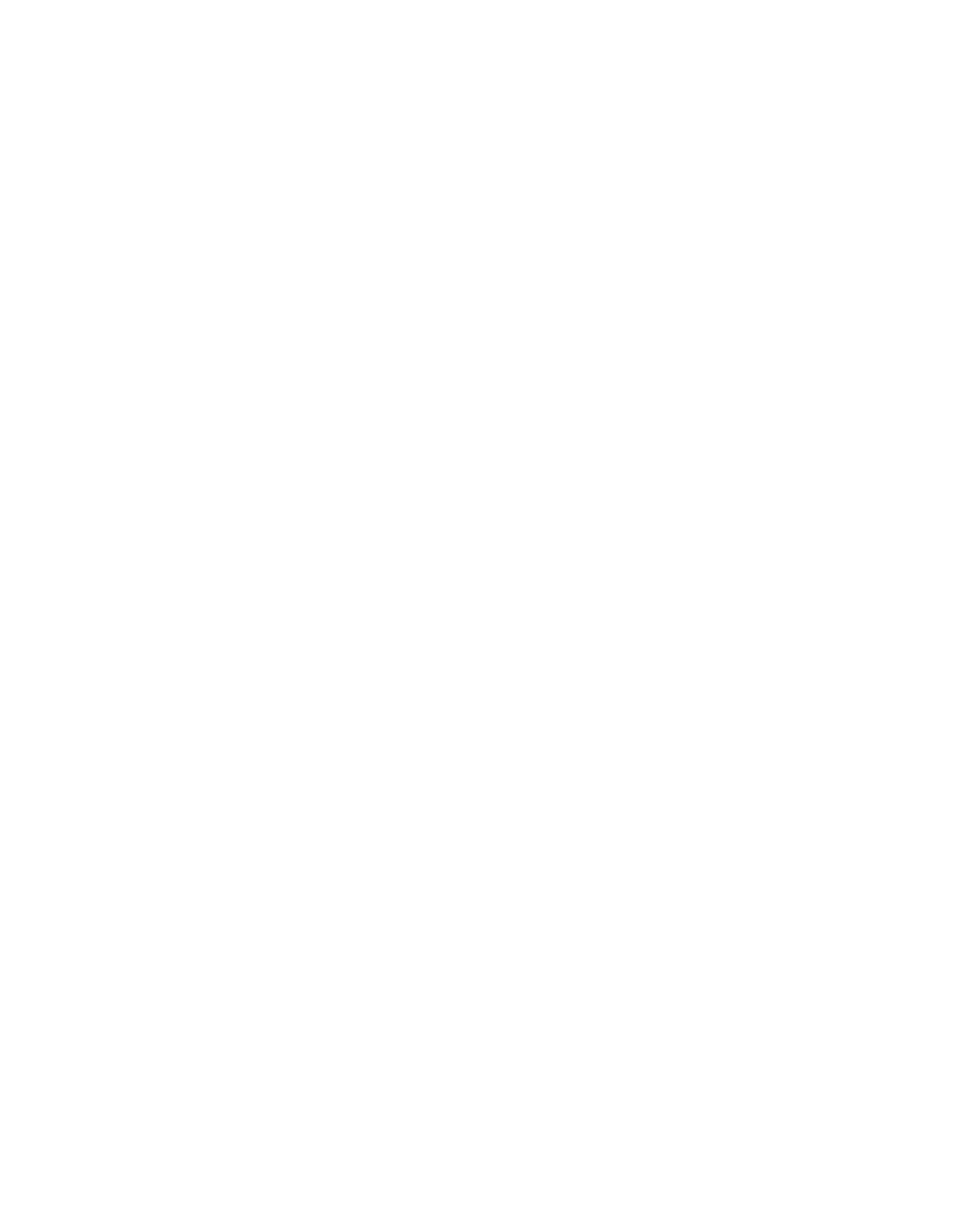# <span id="page-2-0"></span>**Preface**

Dear Reader,

Thank you for taking an interest in the capabilities of Ukrainian software developers.

Countless personal experiences have reinforced in our minds the expertise, resourcefulness, efficiency and, above all, talent, of programmers born and educated in the –Former Soviet Union, specifically, Ukraine.

The objective of this white paper is to describe Ukraine's current place in the Offshore IT market and to assess its potential for the future. For purposes of this paper, software development, or custom development, will be the focus, as opposed to IT enabled services (call centers, support services, data entry, transcriptions, etc.). Ukraine will be shown in relation to more established offshore software development locations such as Ireland and India and in relation to up and comers such as China and the Philippines.

The American Chamber of Commerce in Ukraine (AmCham) is devoted to the development of bilateral commercial ties between Ukraine and the U.S. Advocating Ukraine's outstanding software development capability to American companies is an excellent example of how the AmCham serves both Ukrainian and American industries.

We have made our best efforts to include the most current and realistic data in this document. However, this industry is moving quickly in Ukraine, and there are new developments each day. If you feel that parts of this white paper are not accurate or are out of date, please contact me directly with your comments. We intend this white paper to be a living document, representing the dynamic nature of the country it promotes. An updated version is already forthcoming, and will feature several case studies and more analytical data.

Our sincerest thanks go to the members of the AmCham IT Committee in Ukraine mentioned herein, who donated their valuable time and expertise to the preparation of this document.

Sincerely Yours,

David S. Diamonon Chair, AmCham IT Committee

Michael A. Dolzhenko Co-Chair, AmCham Offshore Software Division, AmCham IT Committee

Alex Garmash Co-Chair, AmCham Offshore Software Division, AmCham IT Committee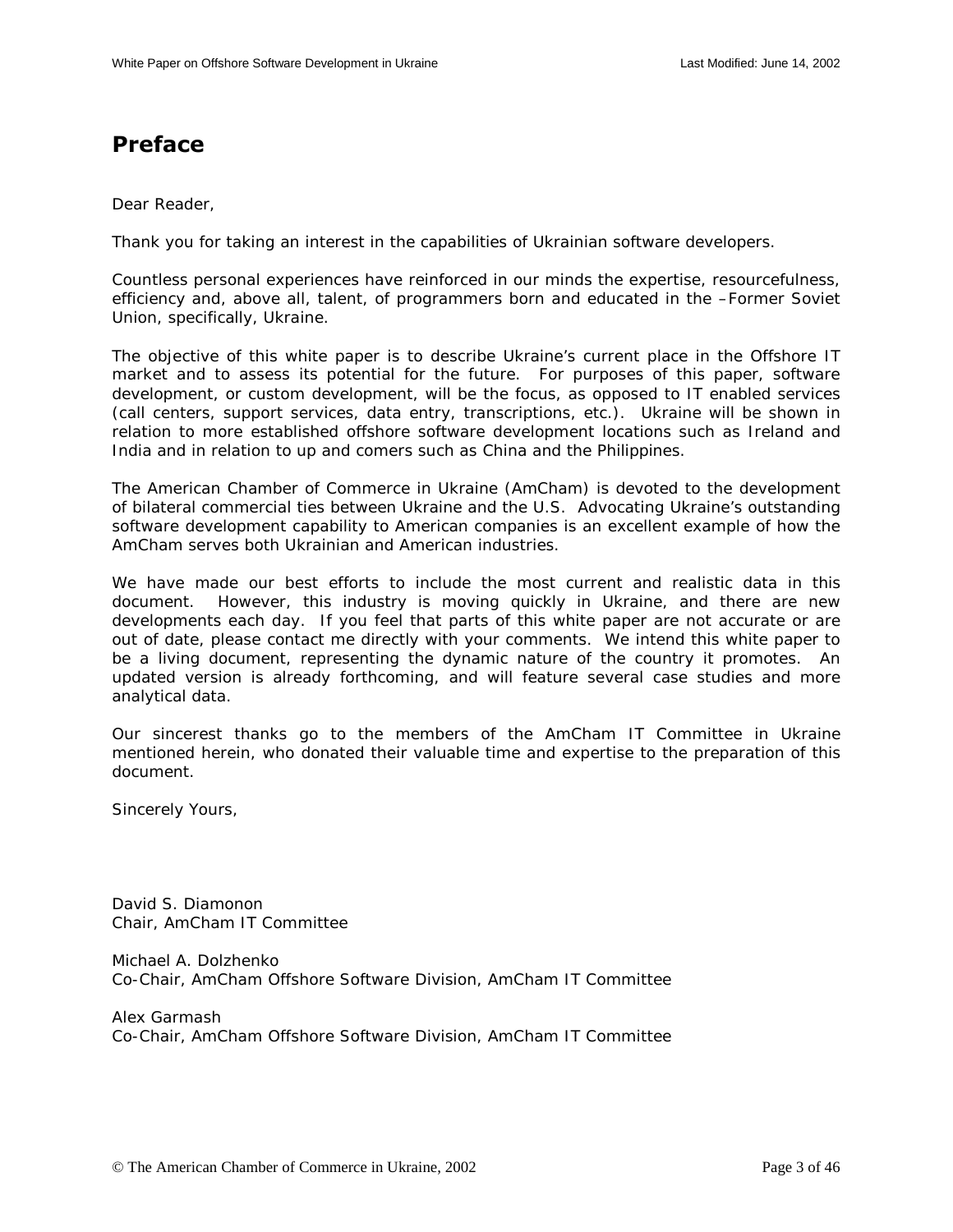# **Table of Contents**

| CUSTOMERS WITH VERY WELL-DEFINED WORK UNITS PROCEDURES AND POLICIES THAT ARE WELL-DEFINED 9<br>$\bullet$<br>$\bullet$ |  |
|-----------------------------------------------------------------------------------------------------------------------|--|
|                                                                                                                       |  |
|                                                                                                                       |  |
| LEGAL FRAMEWORK OF OFFSHORE SOFTWARE DEVELOPMENT IN UKRAINE 21                                                        |  |
|                                                                                                                       |  |
|                                                                                                                       |  |
|                                                                                                                       |  |
|                                                                                                                       |  |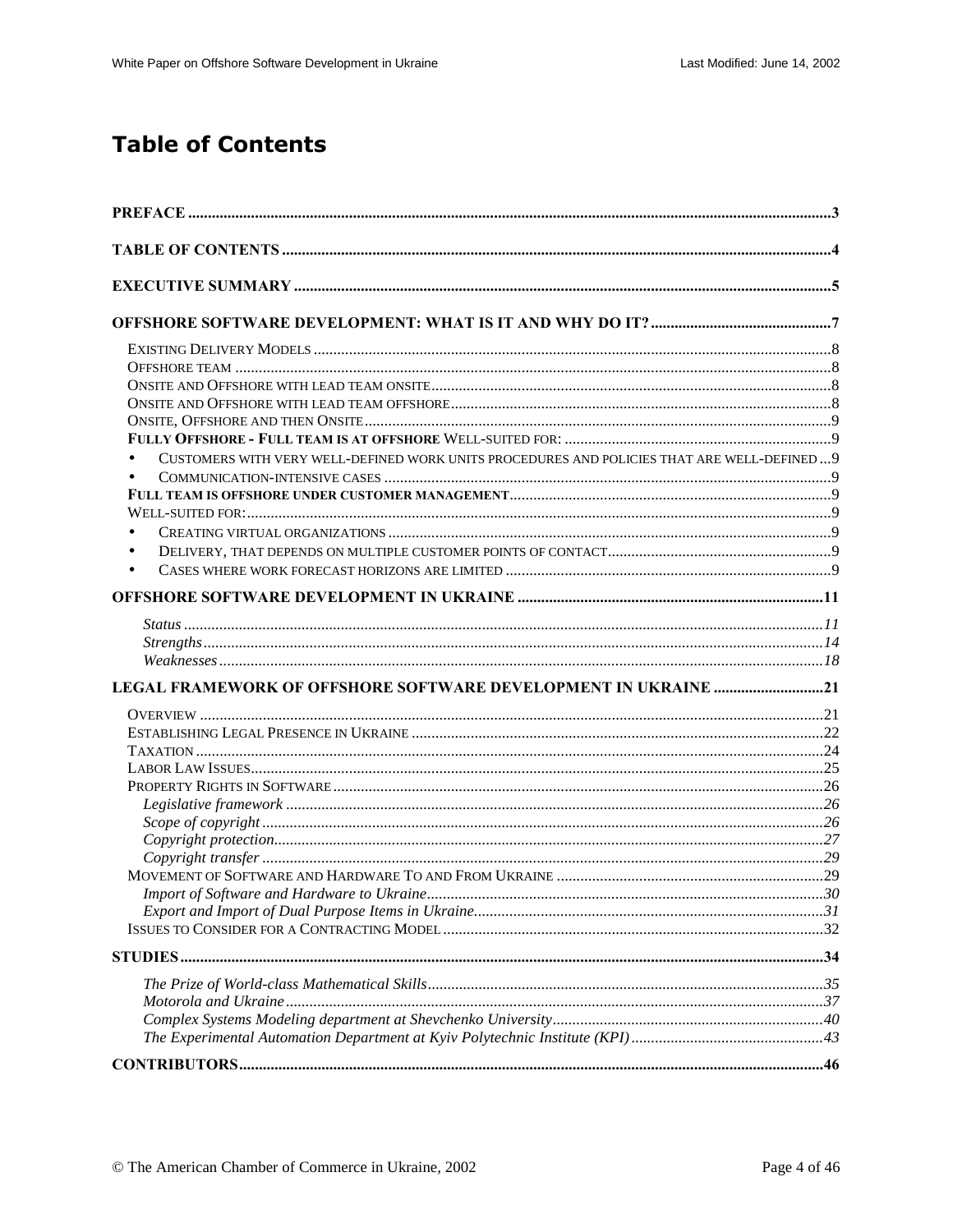# <span id="page-4-0"></span>**Executive Summary**

In the era of globalization and specialization outsourcing non-core activities to third parties became a universal tool, helping companies to concentrate on their basic, profit-generating activities, while letting professionals take care of secondary business processes.

There are several strong characteristics of Ukraine that provide positive benefits for international organizations considering working with software development resources from Ukraine:

- Availability of resources;
- Availability of programming specialists;
- Labor Costs;
- Technical excellence;
- R & D focus:
- Strong fundamental education;
- Experience with complicated projects;
- European culture;
- Great potential;
- Location:
- Business travel;
- Availability of local professional organizations.

Like any developing and young industry, the Ukrainian offshore software development industry has a number of drawbacks. People involved in the industry clearly recognize them and try to combat them. These disadvantages may be real or merely perceived, but they prevent Ukraine from becoming an outsourcing superpower:

- Business and Management skills;
- Bandwidth costs;
- Industry association development;
- Language barrier;
- Lack of certification organizations;
- Brain Drain;
- Legal and regulatory issues.

Although leading Ukrainian providers have existed for 10 years, the industry is still young, which leads to both disadvantages and advantages. Because the outsourcing sector is small but very competitive with the rest of the Ukrainian IT –industry, not to mention industry outside of IT, in terms of payment, career opportunities, job challenges and social protection, it attracts the best of the best. This situation will last so long as free resources are available. Indian companies, by contrast, have started to meet problems attracting new high quality personnel. Another positive impact is that Ukrainian companies are much more flexible when seeking to attract clients. They strive to overtake the leader and to prove themselves.

On the other hand, there is a lack of industry associations and powerful lobby and certification authorities, all of which make industry's positions harder. Although the total number of companies involved in offshore development is about one hundred, if speaking of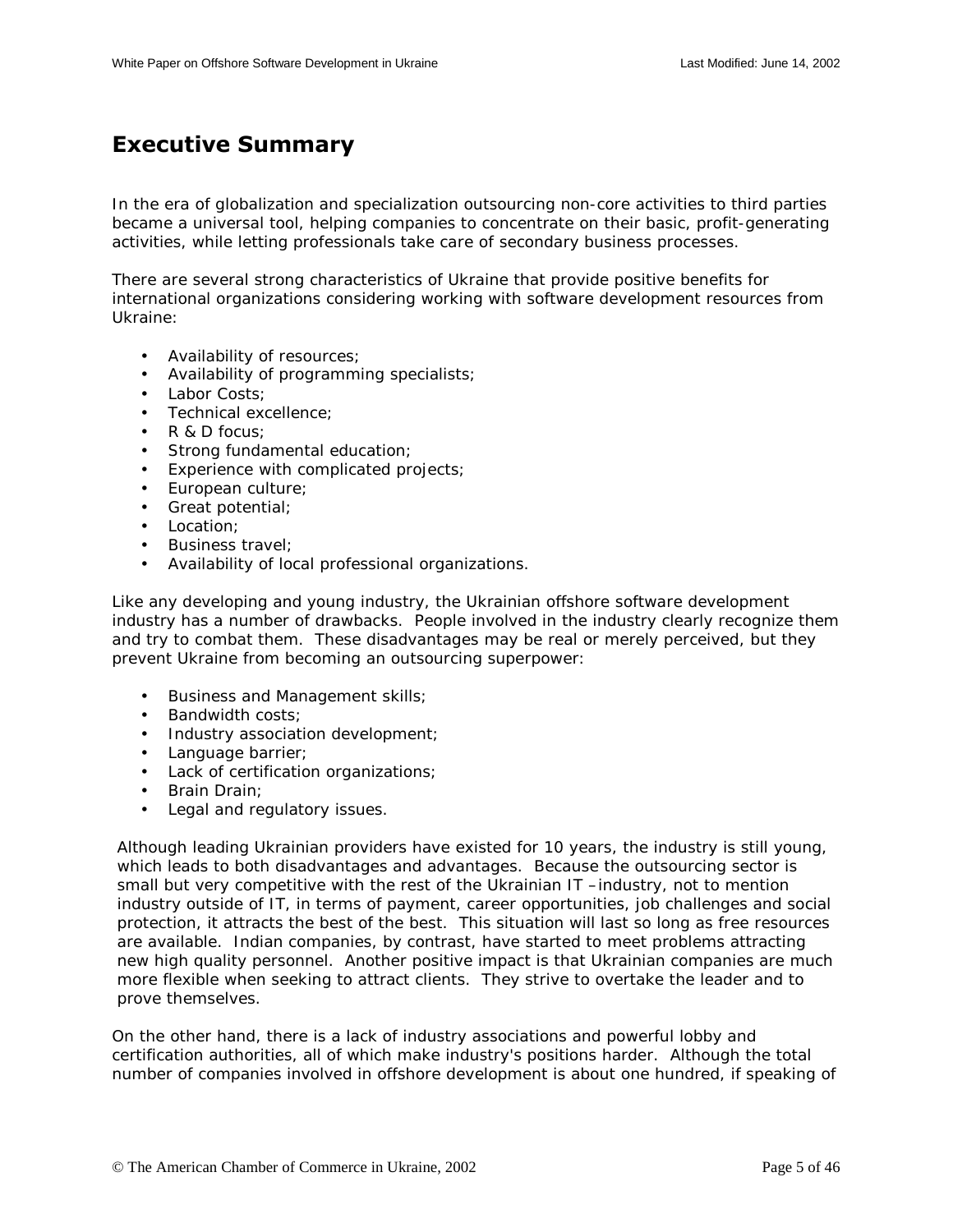reputed companies only, the situation is that commonly none come to mind if you ask a well-educated person to name one offshore programming company.

This industry is sure to continue growing quickly. Ukrainian companies and project managers are quickly gaining experience and many are currently preparing to attain world recognized quality and business process certifications. The window of opportunity to discover and enjoy the work of the best talent in Ukraine is still open but disappearing quickly.

Twenty years ago India had no India with which to compete, as Ukraine does today. But the Ukrainians are coming and striving to attain their rightful place in the IT world.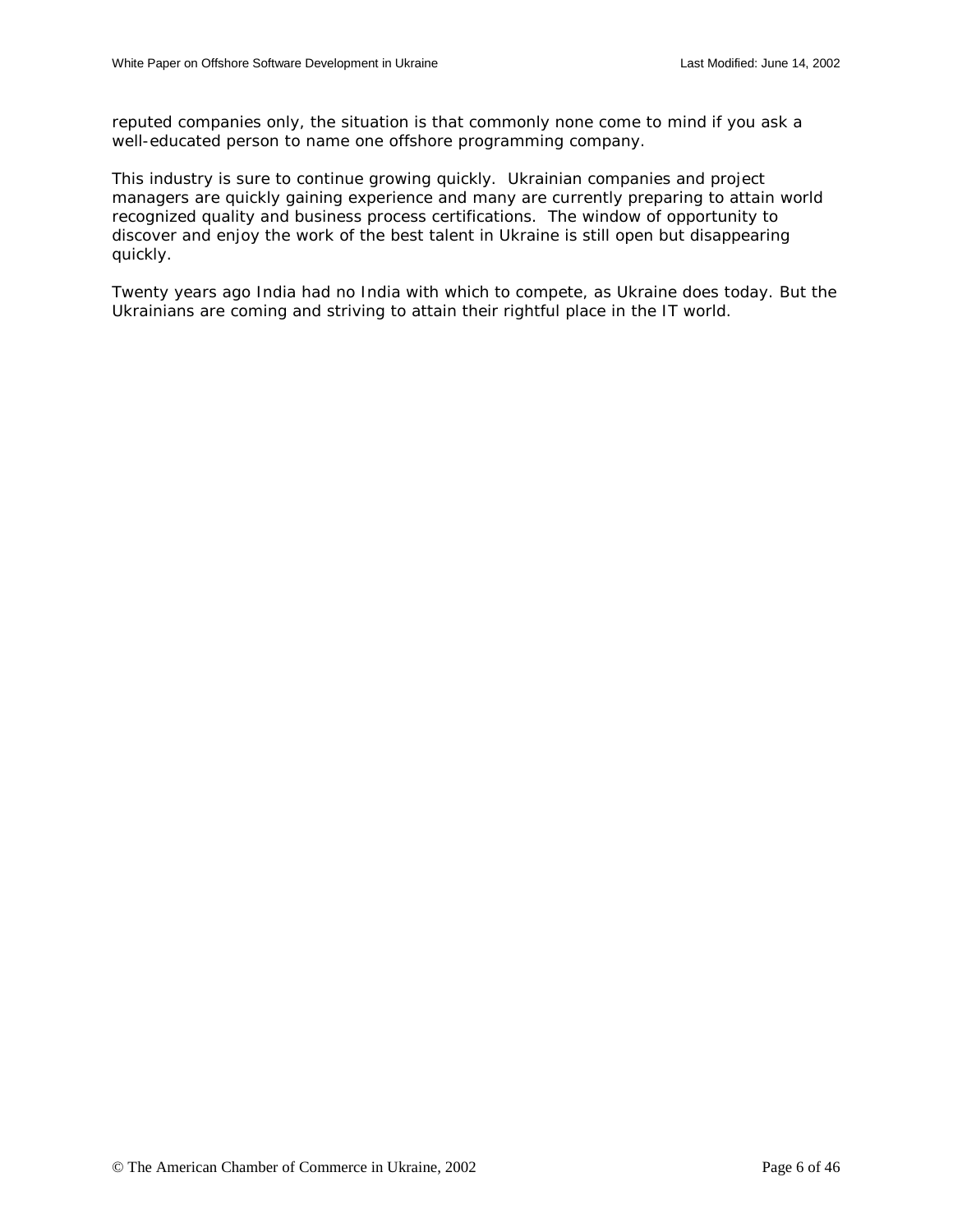# <span id="page-6-0"></span>**Offshore Software Development: What is it and why do it?**

Offshore development in the IT world is the term most often used to describe the business of outsourcing software programming and engineering services beyond national boundaries. The three most common justifications for offshore development are cost reduction, internationalization and inadequate supplies of domestic resources.

Cost reduction is the traditional reason for offshore development. Low-level tasks such as coding and software testing can be performed in less-developed countries at costs as low as ten percent of domestic ones. India has built revenues for this type of outsourcing from \$110 million in 1990<sup>1</sup> to an expected \$6.3 billion in 2000-2001.<sup>2</sup> Attracted by such huge success, other less-developed countries are attempting to become serious contenders for India's near monopoly.

Software manufacturers seeking international markets and needing to localize their products to specific platforms, languages and cultural requirements often find it most efficient to use offshore development resources in or near their target markets. Ireland, Australia and Finland are in the most demand for this type of outsourcing today. Cost savings from these more-developed countries remain available, but are less dramatic.

The growing shortage of IT professionals, especially in the most developed industrial countries, is rapidly becoming the most important reason for offshore development. For instance, the U.S. Department of Commerce reports that by 2003 there will be a shortfall of some 1.4 million computer programmers in the United States alone.<sup>3</sup>

In the case of software development, making outsourcing "offshore" often brings the best results by providing high quality software solutions at an inexpensive price.

The following reasons influence companies, including some in the Fortune 500, to engage in offshore development:

- Constant shortage of world-class software professionals;
- Pressure to cut costs to secure competitive edge during the ongoing recession;
- Need to update IT skills and tools constantly.

#### **Benefits of offshore software outsourcing:**

- Substantial reduction in total project costs;
- Flexibility resulting from the ability to attract resources for large projects quickly;
- Compression of project development and implementation time;
- Access to a resource pool of highly skilled and experienced IT professionals;
- World-class quality of developments.

Project management is always a challenge, but it may involve even much more effort and risk for a company if the project is carried out by another company in a different country. Although almost everyone clearly understands benefits of offshore software outsourcing,

1

 $\frac{1}{2} \frac{\text{http://members.tripod.com/~iimc/spm/report.html}}{\text{http://www.nasscom.org/template/itinindia.htm}}$ <br> $\frac{1}{3} \frac{\text{http://www.nasscom.org/template/itinindia.htm}}{\text{http://www.empowermentzone.com/itworker.txt}}$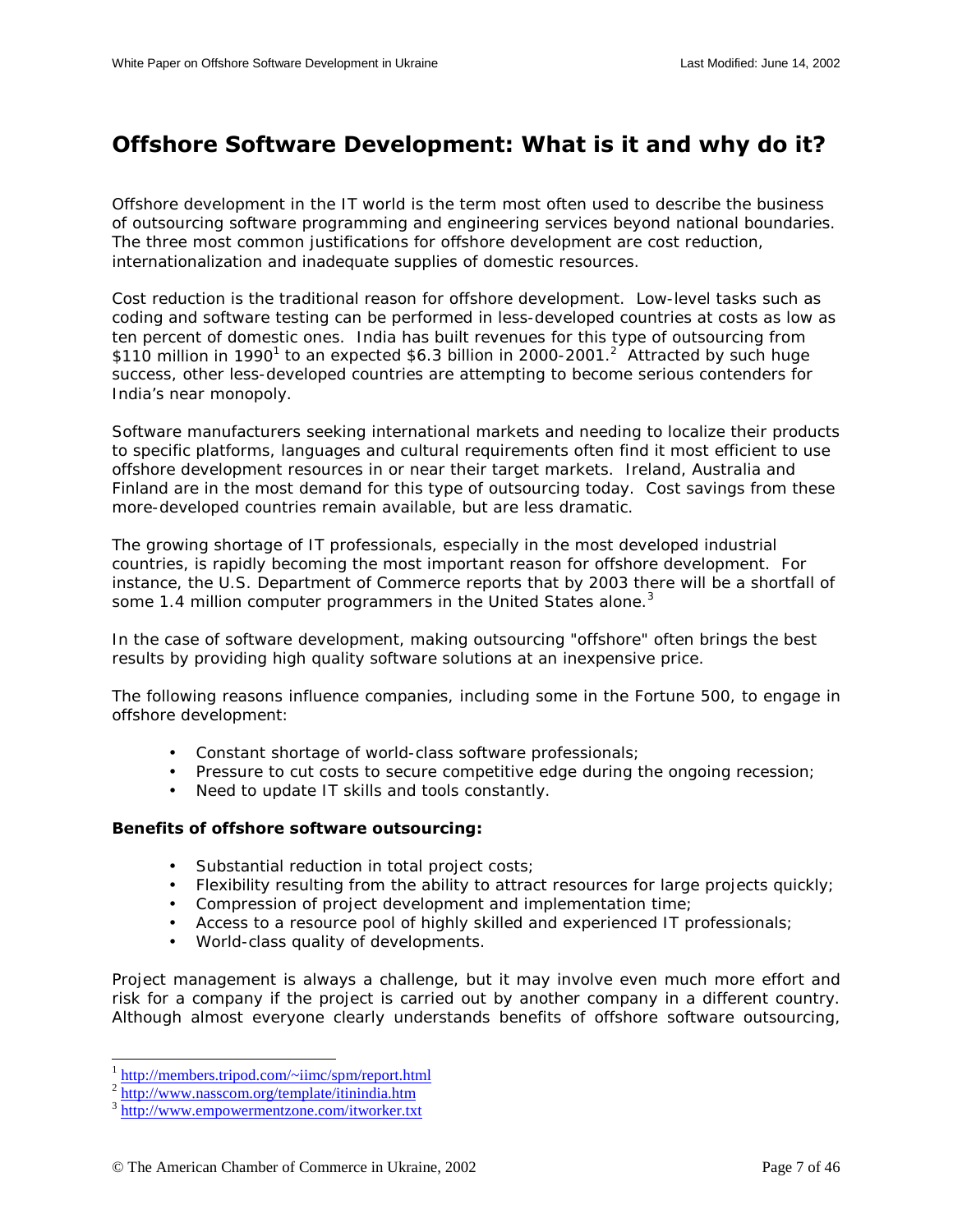<span id="page-7-0"></span>many companies hesitate to go offshore for the first time because they have the following substantial and often well-grounded fears:

- Language problems and miscommunication because of lack of common language between the offshore team and the customer;
- Opacity of the developments at the offshore site because of lack of formal and regular communication;
- Insufficient level of control over offshore development team;
- Poor or lack of local acceptance tests that results in supplying deliverables in which the customer finds many defects;
- Poor IT management and environment at the offshore site.

## Existing Delivery Models

Several different delivery models exist for software development. These can be categorized as variations of outsourcing or 3rd party models, wholly owned subsidiary models and body shopping. Further categories are defined within this section.

## **Onsite Team**

Onsite needs only project coordination Well-suited for cases where

- There is reduced customer interaction
- There is reduced knowledge transfer from customer
- The scope is well defined
- The processes and policies are well defined

## Offshore team

- Detailed design, Code and Unit Test
- Integration Test

Well-suited for cases where

- There is ongoing interaction with customer
- A changing business environment is prevalent
- A new technology is used

Onsite and Offshore with lead team onsite

- Lead Team at Onsite
- Project Management Lead
- Knowledge Transfer Lead
- Quality Assurance Lead

Onsite and Offshore with lead team offshore Lead Team at Offshore

- Project Management Lead
- Knowledge Transfer Lead
- Quality Assurance Lead

## **Onsite and then Offshore**

Lead Team arrives from offshore

- Knowledge transfer
- Procedure setup

Lead Team returns offshore

- Setup environment
- Performs knowledge transfer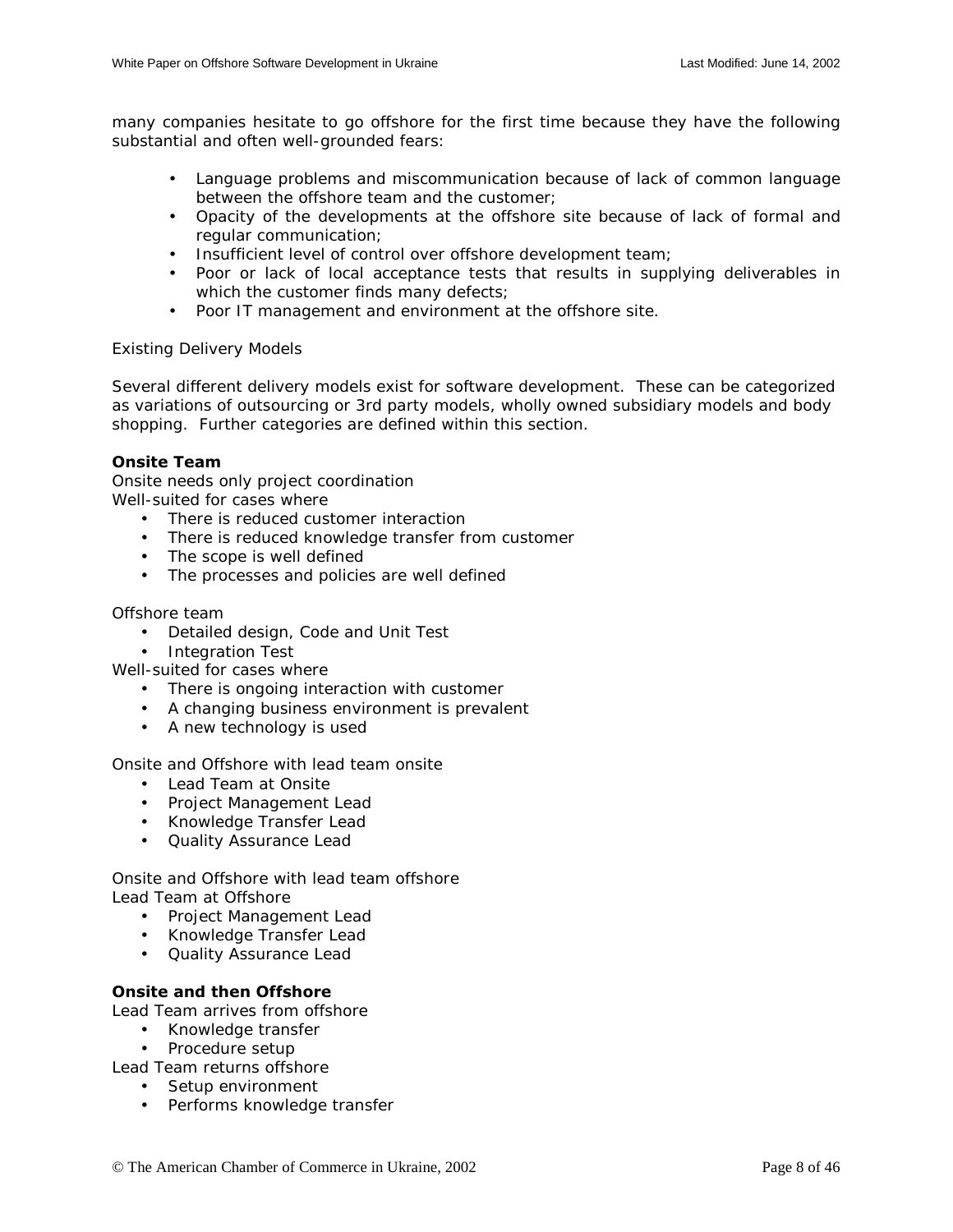• Functions as knowledge expert

<span id="page-8-0"></span>Well-suited where

- The initial learning curve is high
- The nature of work is repetitive

Onsite, Offshore and then Onsite

- Lead Team arrives from offshore
- Lead Team returns offshore
- Lead Team arrives onsite again
- Implementation
- Knowledge Transfer

Well-suited where

- Knowledge transfer is needed from offshore
- The customer needs support for implementation

## **Fully Offshore - Full team is at offshore**

Well-suited for:

- Customers with very well-defined work units procedures and policies that are welldefined
- Communication-intensive cases

## **Full team is offshore under customer management**

Well-suited for:

- Creating virtual organizations
- Delivery, that depends on multiple customer points of contact
- Cases where work forecast horizons are limited

## **Fully Onsite - Full team is onsite**

Well-suited for:

- Staff augmentation at customer locations
- Consulting
- Onsite studies
- Offshore engagement planning projects
- Short term engagements

Ireland fits these criteria very well. Demographically, 40% of its population is estimated to be less than 25 years of age. Its twenty universities produce an adequate number of IT professionals to allow Irish offshore development business to grow. Close links between the universities and hardware/software platform manufacturers ensure that graduates are well prepared to begin working when they complete their studies. As a result there are some 550 Irish offshore development companies, 80% of which are Irish owned. Irish Government policies strongly support these developments. Offsetting these advantages are relatively high wage rates. These capabilities translate into 2000 offshore development revenues of over \$6 billion. <sup>4</sup> Of all packaged software sold in Europe, 40% is produced in Ireland.5

India shares most of the same advantages, but with significantly lower wage rates. The Indian government is aggressively helping to develop the offshore development sector, which now accounts for more than 10% of the value of all Indian exports. The Indian

 $4 \text{ http://members.tripod.com/~imc/spm/report.html}$ 

 $\frac{1}{5}$  http://members.tripod.com/~iimc/spm/report.html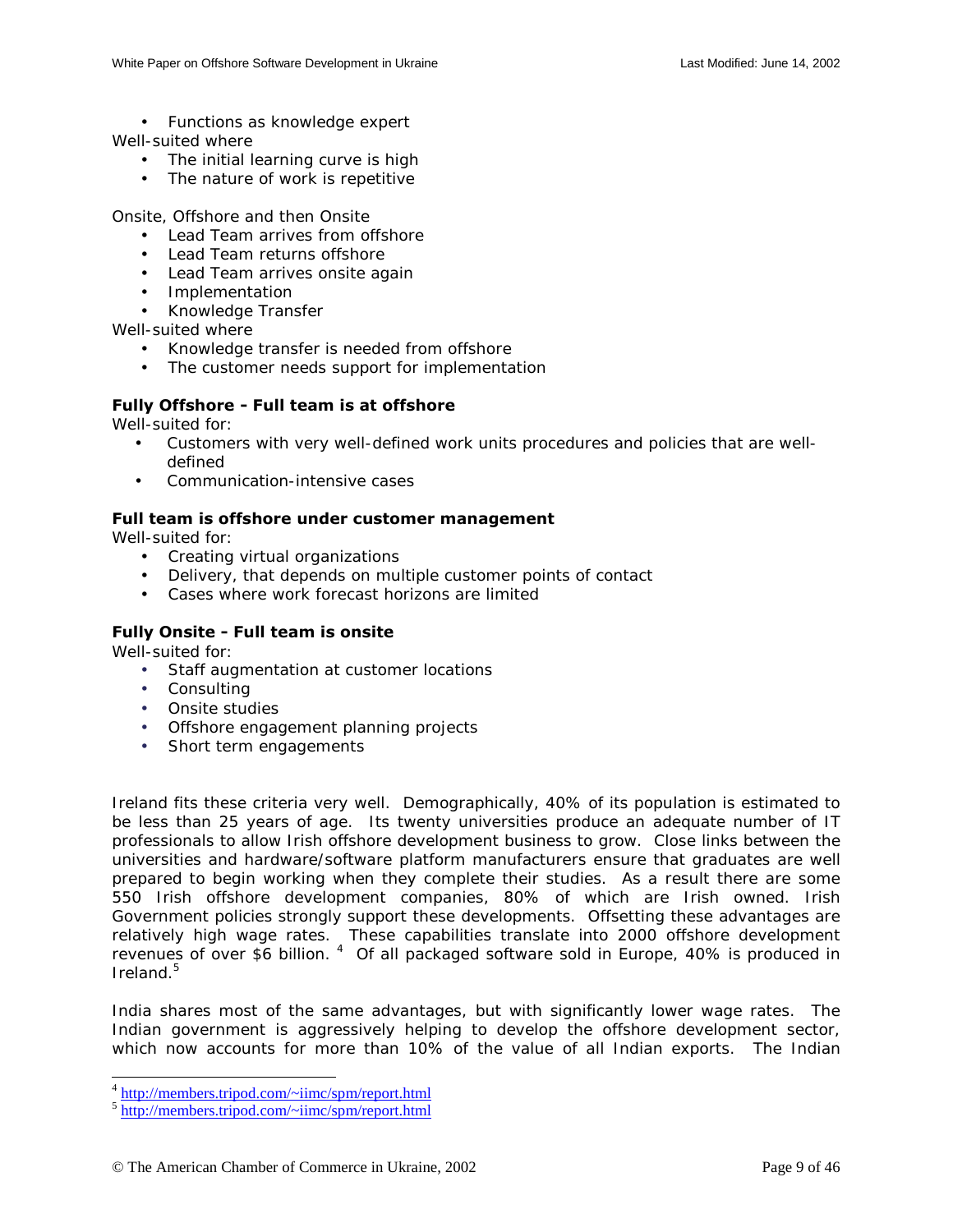National Association of Software and Service Companies (NASSCOM) is one of the strongest industry groups in the World. India has an excellent university support system that works closely with leading hardware and software manufactures. During the year, the number of quality certified software companies from India increased to over 170; Fifteen Indian companies now have the unique distinction of a SEI-CMM Level 5 certification. (Only 23 companies worldwide have achieved level 5 Certification).<sup>6</sup>

Several areas are customers for offshore services namely the US, Western Europe and Japan, with the US being the largest market. With regard to the US market, India enjoys first-to-market advantage and owns anywhere from 80 percent to 95 percent of the U.S. offshore market. It also has the advantage of possessing a large, English-speaking population and government very interested in developing and maintaining their status as an IT powerhouse.

Within the last few years other countries have emerged as locations for software development. The countries of the former Soviet Union and Eastern Europe fall in to this category, as well as China and the Philippines. Current wage rates in these countries put them at similar levels to India and they have the advantage of an in-depth educational system put in place by the Soviet Union. The former Soviet Union, Ukraine included, should be posed to make the most of these advantages and takes its place in the worldwide custom software industry.

Almost every country in the region has a large network of colleges that produce far more IT graduates than are needed locally. That's why the Czech Republic, Hungary, Lithuania, Poland, Romania, and Ukraine, are starting to show up more on the offshore IT radar screen.

India has put special emphasis on quality of services, which has resulted in having 32 companies at SEI CMM Level 5 assessment, as of October 2001. It is understood that only 58 organizations across the world have acquired such assessment. The motivation for Indian IT software and services companies to attain SEI CMM Level 5 assessment dates as far back as 1995, when Motorola's unit in India acquired this certification. Ukraine is just at the beginning of its certification process.

For smaller companies looking to begin working with offshore resources, they will have an excellent chance to work with very skilled people and develop a long-term relationship, whereas such a company may not be recognized by any Indian firms due to the small team size and small potential. For Fortune 1000 companies it is an opportunity to mitigate their risk from having all their offshore risk in one country.

 $\overline{a}$ 

 $6$  http://www.nasscom.org/template/itinindia.htm. For alternate statistics, please see footnote #12.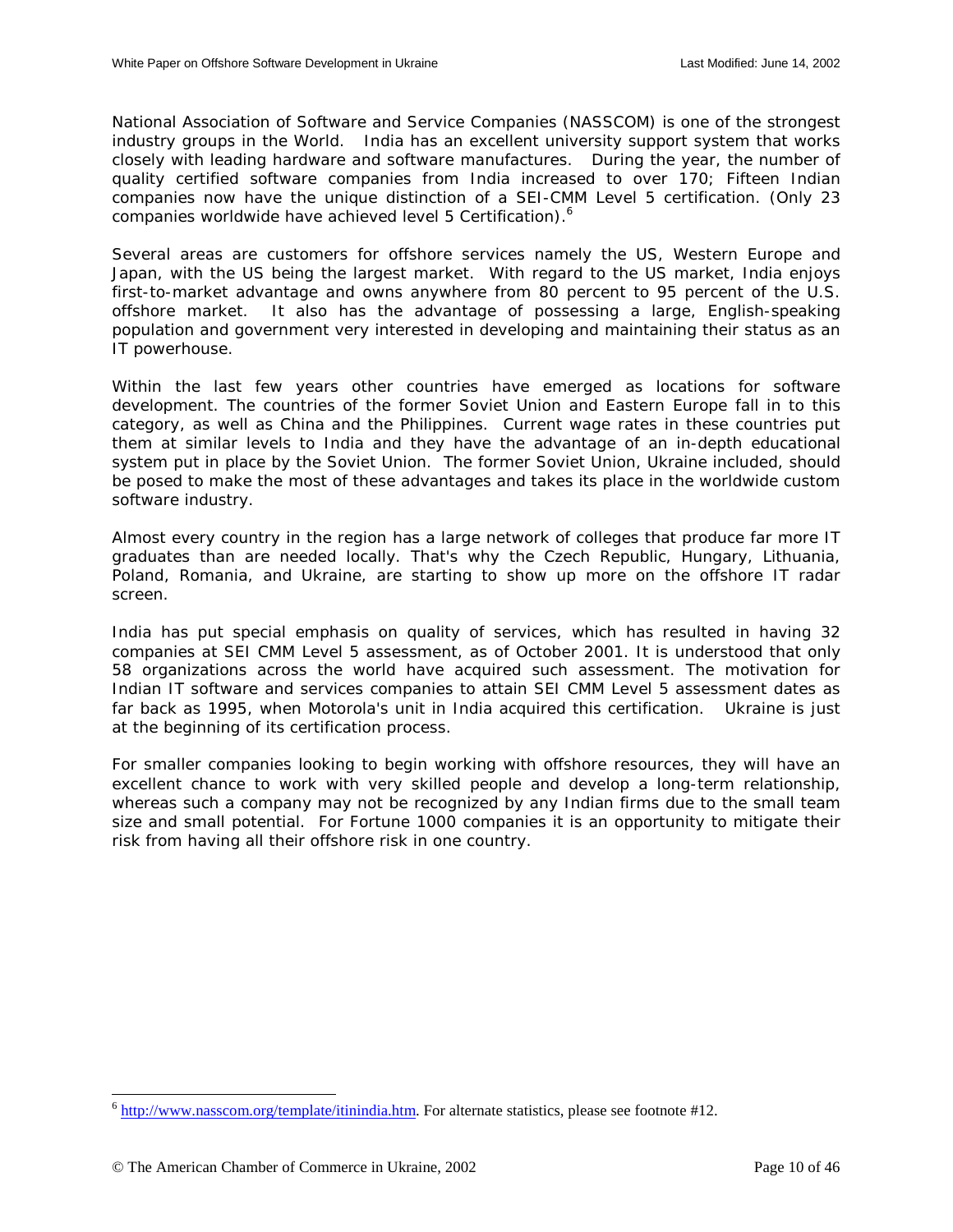# <span id="page-10-0"></span>**Offshore Software Development in Ukraine**

## **Status**

## General

Ukraine is located in Eastern Europe, bordering the Black Sea, between Poland and Russia. As of 2000, the population is 49 million living in an area slightly smaller than the size of Texas. With the dissolution of the Soviet Union at the end of 1991, Ukraine achieved independence. Since becoming independent, Ukraine has avoided the internal ethnic conflicts that have plagued it's neighbor to the east, Russia. Ukraine boasts a 98% literacy rate with 87% of high school graduates going on to higher education. Of those, 35% choose information technology related disciplines. Kyiv is the capital of Ukraine with a population of approximately 3 million persons.

Similar to other countries in Central and Eastern Europe, Ukraine has not experienced a high demand for the use of their software engineers, as countries like India and China have. This results in higher availability of technical resources in close proximity to major European capitals. The majority of software development firms today are located in the capital city of Kyiv. Kyiv is approximately 2 to 2.5 hours from the major Western European capitals with flights arriving almost daily. To the US, Ukraine is a 7-10 hour time difference.

According to experts and to the data of the Ministry of statistics the total of computers in Ukraine in 1999 has made about 1 million. In this case about 270,000 computers either are in failure condition or obsolete. Annually in Ukraine are for sale 180 - 200 thousand computers, 30 % from that are intended for substitution faulty and obsolete. Thus, in 2000 the park of computer equipment will increase up to 1.130 million computers. India has more than 3 million computers. Thus, it is possible to consider a degree of computerisation of Ukraine as sufficient for success of branch of software development.

At this time there are few large software development shops in Ukraine. The majority of companies have between 20 and 50 persons, with only a few firms having 250+ persons and several others that are five persons or less. Given the depth of IT resources available in the market, smaller firms can ramp up quickly by tapping the available pool of talent.

## Education

Ukraine inherited its educational system from the Former Soviet Union, which consistently graduated highly qualified students in applied sciences such as mathematics and physics. A large component of their training today includes software development and many of them take their logical thinking skills and use them in a career as a software engineer. Ukraine boasts a 98% literacy rate with 87% of high school graduates going on to higher education. Of those, 35% choose information technology related disciplines. Presently, there are more than 39 educational institutions that maintain more than 15 IT related programs. The estimated number of students that are graduating each year with certificates in IT disciplines is more than 3,000 and is growing year-by-year. According to Kyiv Polytechnical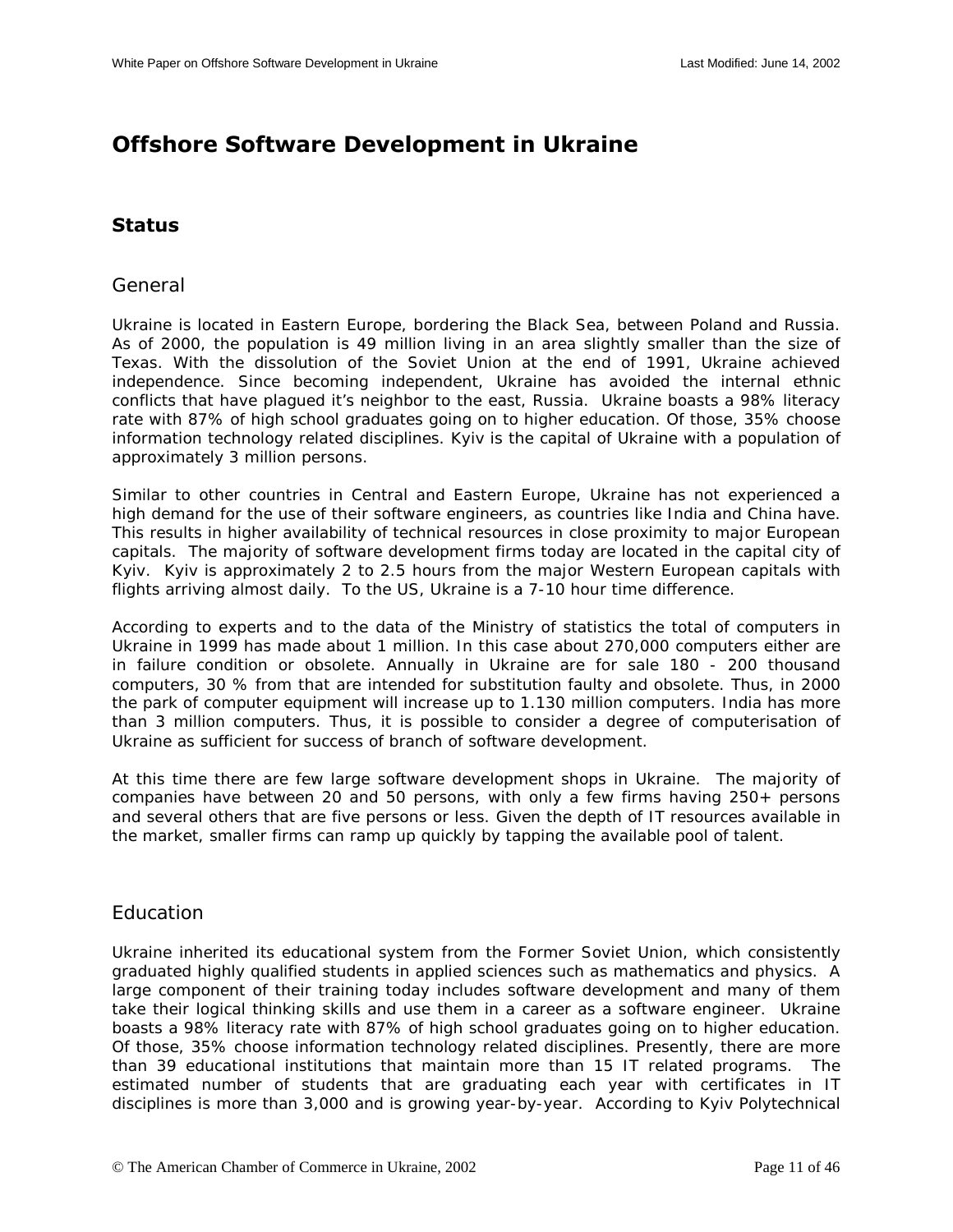Institute, enrollment in IT related departments is increasing at a rate of 10-15 percent per year.<sup>7</sup> Certification in specific technologies is also taking place. For example, several local firms are qualified to administer testing for Microsoft Certified Engineers (MCE). According to Microsoft statistics more than 1000 have passed the MCE exams thus far in Ukraine.

Because of low demand in the domestic market for research and development in mathematics or physics, former researchers are also looking to commercialize their talent and technology they have been developing over the years. This provides a wealth of undiscovered talent and technology in Ukraine, which can be applied to the systems and applications being developed by U.S. companies. For years in the Soviet Union and then Ukraine, technical documentation was available only in English; this has resulted in technologists having a high level of English comprehension skills. There is a certain level of high-end project managers who do have good speaking skills; however, an emphasis still does need to be placed on training in this area.

## Industries and intellectual capital

Ukraine possesses considerable intellectual potential with its Ukrainian National Academy of Sciences, numerous scientific and technological Institutes, universities and R&D companies. Ukrainian scientists have achieved world-class results in such fields as mathematics, physics, computer sciences, biology, electric welding, new materials and space sciences.

The basis of the country's scientific and technological development is in the following branches of Ukrainian economy: aircraft industry, ship-building, missile and tank engineering (Ukraine is among the five countries in the world with a closed cycle of tank manufacturing), bio-technologies, radio-electronics, low temperatures physics, nuclear physics, communication and telecommunication. The Ukrainian aerospace and defense industry, which includes more than 500 military enterprises and research institutes, is known for its state-of-the-art technology and production of reliable equipment.

The traditions of mathematical schools are also very strong in Ukraine. Kyiv had always been the leading center of computing technologies in the former USSR: the second computer in the world was created in Kyiv as well as on of the largest schools of cybernetics – the Glushkov Research Institute.

Among other economic priorities are the development of processing and food industries, heavy machinery and industrial equipment production, machine tools, large electrical transformers, ships, locomotives, rail cars, passenger (ANTONOV-140) and cargo aircraft (ANTONOV-70, ANTONOV-225), agricultural machinery as well as textiles.

Market:

Worldwide, as the demand for programmers has continued to grow faster than the available supply of qualified specialists, companies have been looking for new sources of labor to fill the gap. As the problem has become even more acute in the past few years, Ukraine has stepped onto the world stage as a source of highly skilled, low cost programmers. Until the last few years, the trend was to hire these programmers away from Ukraine, a trend known

<sup>&</sup>lt;sup>7</sup> Emmy B. Gengler – Softjourn, Inc. interview with Vadim Aleksandrovich Tikhonov – Business Automation Department – Kyiv Polytechnical Institute. December 2001.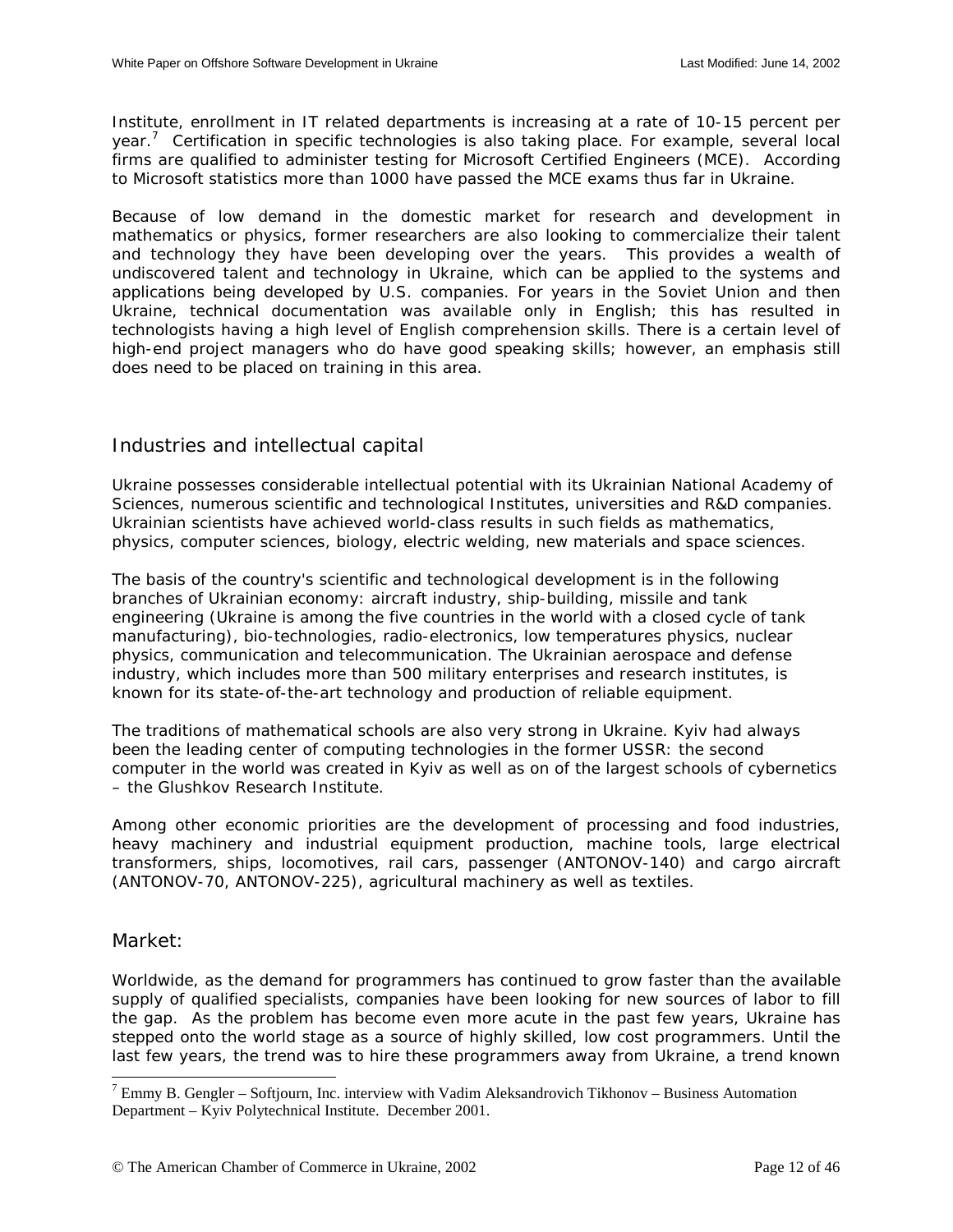as "brain drain." While this still occurs, increasingly, companies are more interested in harnessing the available labor in Ukraine without having to relocate staff outside of Ukraine.

According to the Ukrainian Association of Software Developers (UASWD), 90% of the offshore software development in Ukraine is done on the "black market", and to their estimations 32 million USD in software development work was done in Ukraine in 2000; however, the Ukrainian government only officially registered 3.1 million USD.<sup>8</sup> Given the small size of the software exports market, it is not currently being tracked by any major industry analysts. However several estimates do exist which vary widely depending on how the numbers are calculated. According to Emmy Gengler, the CEO of Softjourn, Inc., the offshore software development market in Ukraine was worth between 18 million and 45 million USD in  $2000<sup>9</sup>$ 

There are more than  $200^{10}$  offshore software development services companies in Ukraine, most of which fall into two categories:

- Those with 50 to 300 programmers partly or fully foreign owned or 100% Ukrainian owned, but which do most of their work for foreign clients as contractors. These organizations often have well-developed management structures and (in the case of contractors) sales and marketing organizations worldwide.
- Those with 10 to 20 programmers doing smaller jobs and getting their contracts through friends and acquaintances abroad within the Ukrainian Diaspora. Most of these organizations keep much lower profiles and many are not even registered as official companies (those present on the "black market").

According to the employment agency ANCOR, the biggest demand for IT professionals in Ukraine is for experienced programmers in C/C++, Web-developers, Database specialists and Unix-administrators. Specific experience is being requested in: WebLogic, WebSphere, Tuxedo, SilverStream, ATG/Dynamo, NSMQ, EJB, CORBA, OAS, Jserv, JRUN, and ColdFusion.

 $\overline{a}$ 

<sup>8</sup> Viktor Spiridonov, Executive Director of the Ukrainian Association of Software Developers. October 2001.

<sup>&</sup>lt;sup>9</sup> Market estimate was first calculated for an interview with the Eastern Economist in March 2001. Assumes between 2,000 and 3,000 professional programmers working in the software exports market (custom development) in Ukraine in both foreign and domestic companies at the end of 2000. [For comparison, it is estimated that between 5,000 and 8,000 programmers work in this market in Russia.]. In order to size the market we would have to take in to account those working at an operations development center (ODC) for a foreign company and therefore functioning as a cost center, and those that are selling their services at an offshore market rate to third parties. This would result in a range of monthly revenue between 600 USD and 2,000 USD (2,000 USD is a low-end figure. More realistically revenues generated can range from 2,000 USD– 6,000 USD. For purposes of this calculation, the low-end figure will be used). Utilization rates: 100% utilization rate for ODCs and 75% per programmer per year for those selling to third parties. Results in an annual revenue generation: 7,200 USD - 18,000 USD per capita. Estimate an average of 2,500 programmers in the offshore market which results in an annual revenue of 18 million to 45 million USD. [As compared to India's share of the offshore market at 6.3 billion USD. In Russia their offshore market is estimated between 60 and 100 million USD.].

<sup>10</sup> Kyiv Post, September 19,2001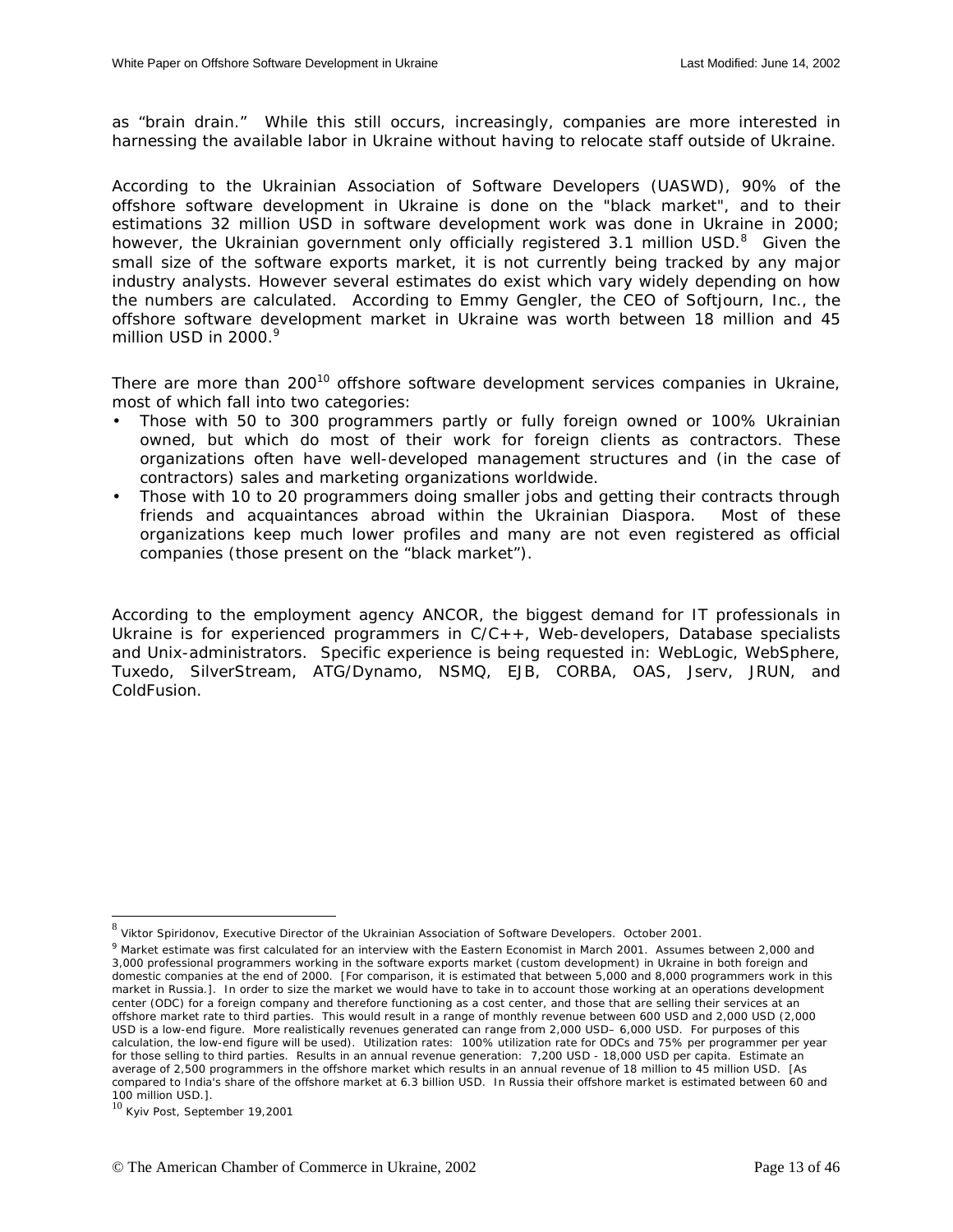<span id="page-13-0"></span>As of November 2001: (Salaries for IT specialists are growing at approximately 10% annually).

| <b>Table 1: Salaries for Ukrainian IT Professionals</b> |                                            |                |            |  |
|---------------------------------------------------------|--------------------------------------------|----------------|------------|--|
| <b>Position</b>                                         | <b>Monthly Salary in USD (after Taxes)</b> |                |            |  |
|                                                         | Min                                        | <b>Average</b> | <b>Max</b> |  |
| Systems/Information Manager                             | 290                                        | 819            | 1,894      |  |
| <b>Systems Analyst</b>                                  | 320                                        | 929            | 1,272      |  |
| Network Administrator                                   | 150                                        | 490            | 1,110      |  |
| Software Development Manager                            | 545                                        | 743            | 917        |  |
| Software Administrator                                  | 300                                        | 466            | 773        |  |
| <b>Customer Support Engineer</b>                        | 200                                        | 621            | 1,000      |  |
| Service Engineer                                        | 481                                        | 481            | 481        |  |
| Software Engineer                                       | 100                                        | 414            | 569        |  |
| Programmer Analyst                                      | 800                                        | 978            | 1,156      |  |

*Source: ANCOR.*

Ukraine has not received the attention of its neighbor to the east from the Fortune 1000 companies, however, precedence has been set and can apply in the Ukraine market. There is also the opportunity for Ukraine and Indian firms to work together, or from other countries, as Irish firms have come in to Ukraine and set up shop as they experience short falls of trained developers.

## **Strengths**

There are several strong characteristics of Ukraine that provide positive benefits for international organizations that consider working with software development resources from Ukraine.

• **Availability of resources.** Ukraine has a substantial reserve of software development resources waiting to be tapped. Its institutes of higher learning and universities continue to turn out thousands of graduates in IT, IT-related or engineering fields. Notwithstanding a continuous brain drain, these specialists are still growing in number, especially in regions far removed from the capital of Kyiv. In addition, the study of programming languages has made it down to the approximately 10 to 15 thousand high school graduates, who are studying various aspects of computer science as part of their education. Both international and local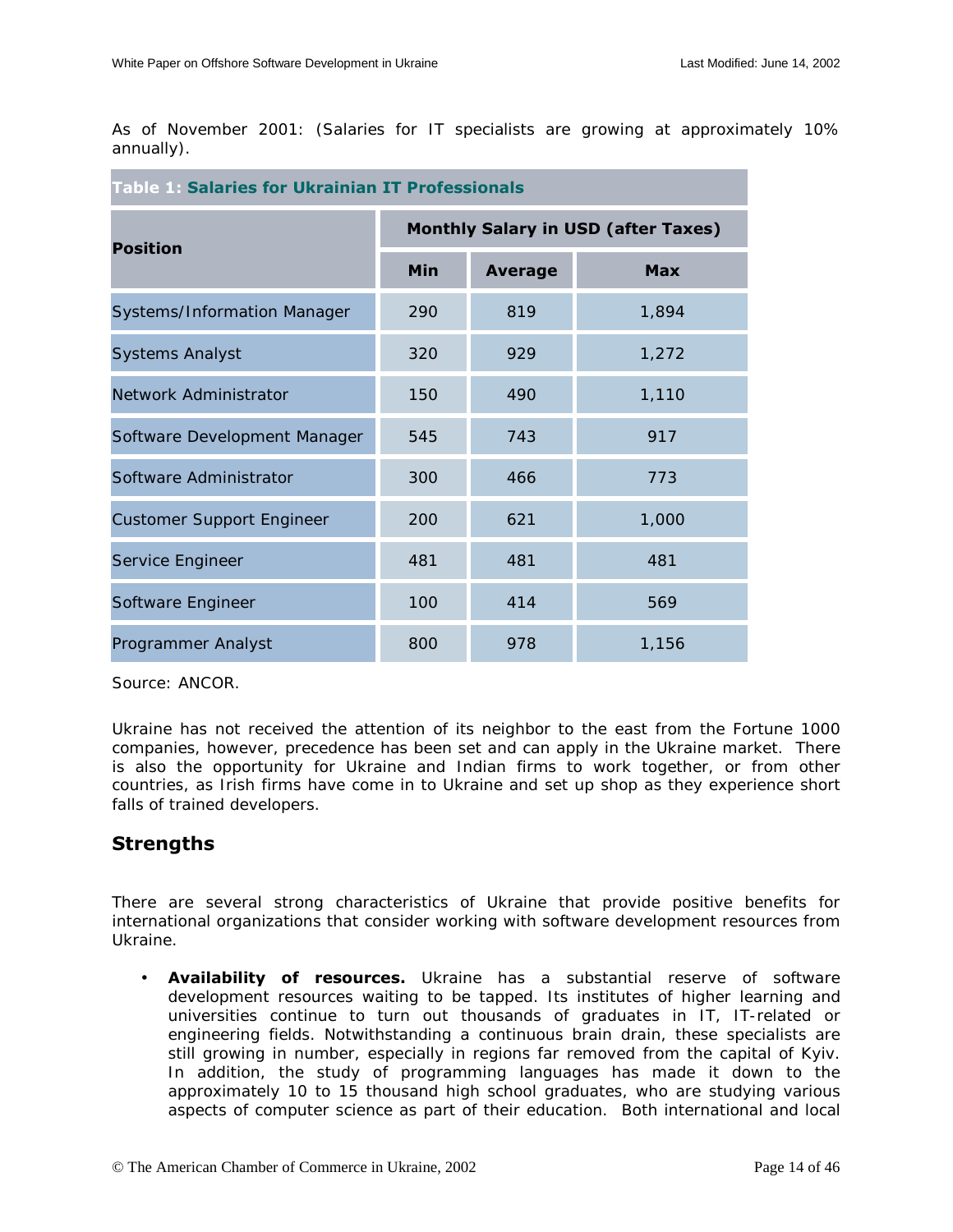recruiting agencies operate on the domestic HR-market, so that the hiring process is rather efficient for companies wishing to avail themselves of IT-resources throughout Ukraine.

- **Availability of programming specialists.** The Ukrainian Association of Software Developers (UASWD) estimates that there were 40,000 – 60,000 people in 2000, which were potentially capable (under condition of short period restoring of skills, requalification and improvement of professional skill) to be engaged in programming. A study involving the heads of software development companies in Ukraine, estimated that there are currently between 5,000 – 6,000 persons who are engaged in programming as a primary activity, for both the local Ukraine market and the export market.
- Labor Costs. Although we recommend looking beyond the low cost of Ukrainian IT resources to the additional arguments in their favor, cost factors are undeniably a key consideration in any company's decisions around outsourcing. Costs for software development depend on a set of factors: needed skills, project size, commercial renown of the provider, the geographical location and experience of a provider, the provider's pipeline, fixed overhead costs whether included in the base price or not, the specific type of contract under negotiation (development or maintenance), ratio of onsite to offsite work, guaranteed workload and other factors. Accordingly hourly rates may vary from as low as \$10 (in rare cases) to \$40 and even \$50. Testers and quality assurance personnel typically cost 20-30% less, and project managers 50- 100% and even 150% more. Key personnel, if the client insists on a certain candidate, can cost up to 2 times more. Table 1. gives an idea of the prevailing wages for certain categories of IT professionals.
- **Technical excellence.** Ukrainian programmers possess all the needed up-to-date technical skills, as well as those needed for legacy migration. Within Ukraine all the latest worldwide technical literature is available, both in English and in localized versions. Over recent years Ukrainian student and school programming teams have consistently beaten their competitors from all over the world in closely watched international competitions. Local providers understand the meaning of keeping abreast of all developments in the field and take the requisite preparatory steps: they organize specialized technical libraries and invite leading specialist to give special lectures on the latest trends and technologies. In addition, there are a number of certification centers from Sun, Microsoft, Novell as a well as independent authorities.
- **R&D focus.** Unlike India, which is well-known for the ability of its IT-companies to undertake routine coding and do the job with a consistent and predictable level of quality (recently put in doubt by trends noted by NASSCOM), Ukrainian companies have a strong advantage in R&D. By R&D we mean not only scientific research, but also all the software development that requires creativity and strong skills in adjacent domains.
- **Strong fundamental education.** It may seem paradoxical, but the main advantage of Ukrainian programmers is said to come from the fact that they are often not programmers by education! Quite commonly a Ukrainian programmer gets a strong fundamental education in such fields as mathematics, physics and other domains, then switches over to computing when he or she graduates and looks for a job. Ukraine has a well-educated and skilled labor force, with a 98 percent literacy rate,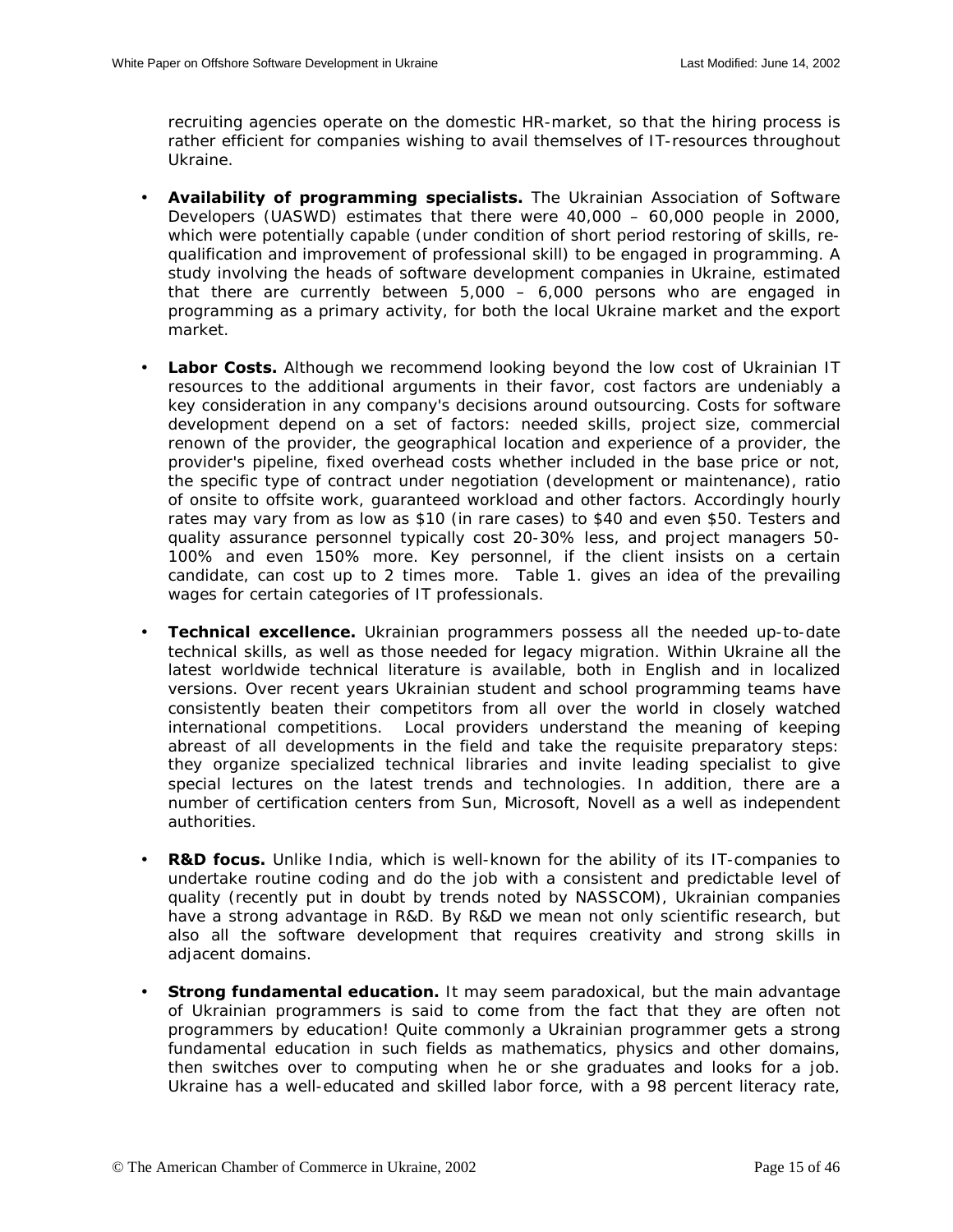rate compared to 52% for India.<sup>11</sup> Despite difficult times, Ukrainian educational institutions keep producing well-qualified graduates, especially in the areas of fundamental technology sciences. For many institutes the end of the Soviet Union required them to institute tuition charges. While initially decreasing the number of students entering programs, the availability of jobs in IT means that students still enter these disciplines, often beginning work in the industry during the 3<sup>rd</sup> year of their studies. For the institutes tuition means that they can now purchase new equipment and licensed software for the students to train on. There are many cases when software development companies work close with Universities to improve and adapt educational process to the demand on the market. Motorola has worked with Kyiv Polytechnical Institute to establish a lab to train specialists in Digital Signal Processing (DSP), microprocessor and micro-controller equipment.<sup>12</sup> Multi-national companies such as Hewlett Packard and Dell are also providing equipment enabling the institutes to establish training labs.

- **Experience with complicated projects.** Despite current problems in Ukraine and the widespread notion in the press that science is dying, Ukraine remains a scientific superpower. Past achievements in space and military production have left solid traditions of working through complicated projects that are IT dependent. Higher education remains strong in the areas of mathematics and theoretical physics, which rely heavily on IT-technologies. Recently the international IT-majors have begun to realize the opportunity posed by opening full affiliates in Ukraine and engaging them in their global and complicated projects.
- **European culture.** Whatever else one may say about Ukraine, geography and centuries long tradition place it firmly in Europe. Today's young and middle age managers and specialists who work in hi-tech companies have the same or higher levels of education, English language skills and motivation as their European colleagues.
- **Great potential.** All the above factors contribute to the great potential of the Ukrainian software outsourcing industry for integration in the worldwide IT industry. Traditionally, Ukrainian companies (with a focus on product development, not outsourcing) have strong positions in very few domains. Today these are; antivirus software, OCR and scientific software. The main reason for lack of success in other fields is the lack of experience in and failure to invest in marketing, which is a legacy of the Soviet Union and its command economy. Recently the situation has begun to right itself. Ukrainian specialists who left Ukraine to work abroad have begun trickling back, bringing with them invaluable experience in marketing and sales as well as business ties needed for the young IT-industry. Also, there has been an influx of Western managers into Ukrainian IT companies, where they usually serve in Marketing, Sales or Business Development. The local IT-industry serving domestic clients has dominant positions in systems integration, accounting software and Webdevelopment, where it overshadows the offices of international companies in Ukraine. These local providers are also beginning to expand into the international market.

-

<sup>11</sup> World Fact Book 2001. http://www.odci.gov/cia/publications/factbook/index.html

<sup>&</sup>lt;sup>12</sup> (December 2000) Motorola donated \$20,000 to Kyiv Polytechnic Institute (KPI) for the continued training of specialists in Digital Signal Processing (DSP), microprocessor and micro-controller equipment. These funds are just a part of Motorola's continued involvement with KPI. In 1995 Motorola established a Laboratory for Digital Signal Processing at KPI.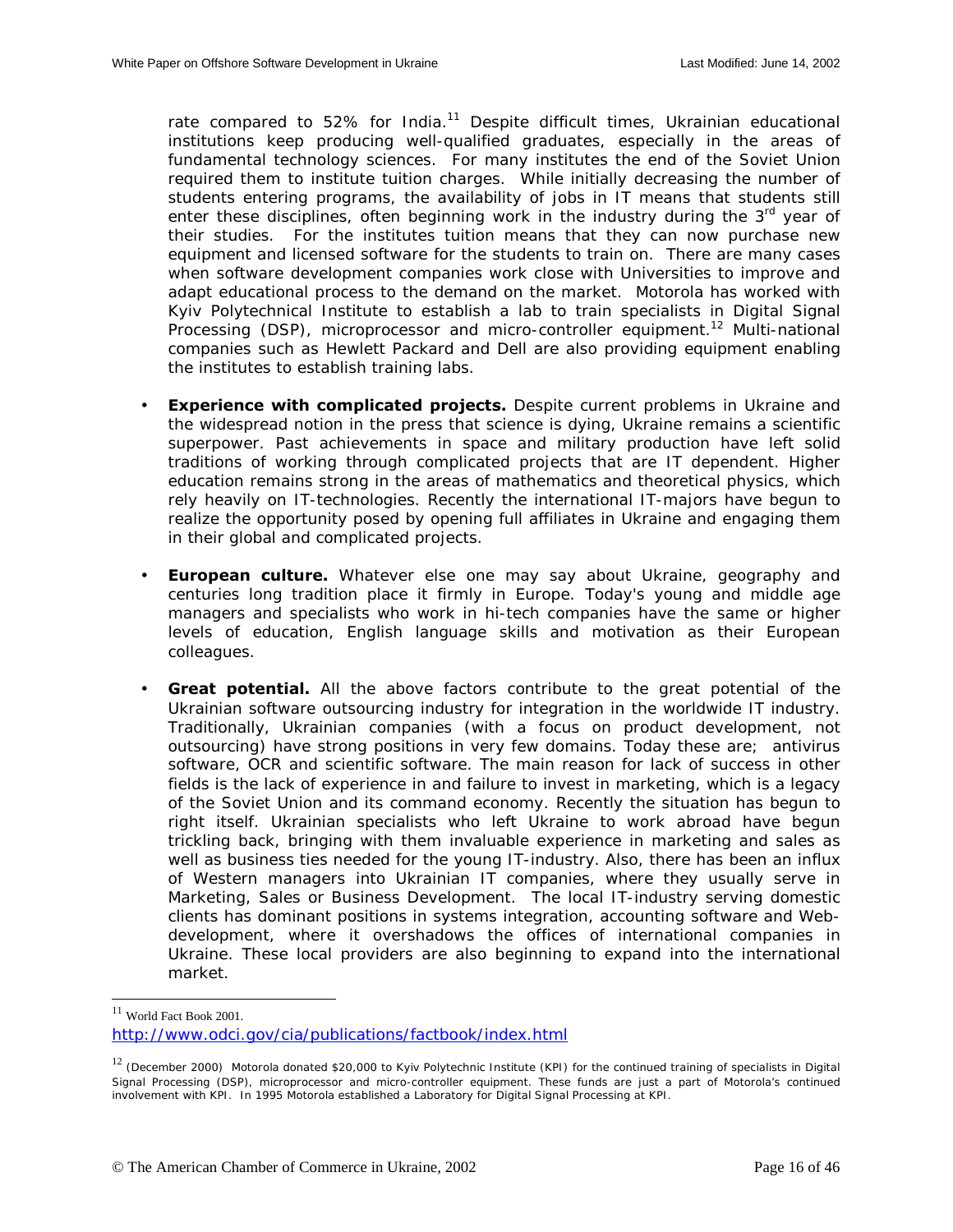- **Location**. The majority of software development firms today are located in the capital city of Kyiv. Kyiv is approximately 2 to 2.5 hours from the major Western European capitals with flights arriving almost daily. For Western European companies this means a nearshore relationship with software developers in Ukraine. For the US, Ukraine is 7 – 10 hours ahead of the US, 6:00pm in Kyiv means 8:00am in CA, USA. Staggered work times allow for overlap and communications between the two locations and for the possibility to hand off work at then end of the day. In a bugfixing mode, this allows for errors fixed during the day in Kyiv and unit tested to be handed off to QA in CA for review during their workday.
- **Business Travel.** This category takes in to account two sides to the travel issue. One is the ability of clients or potential clients to visit Ukraine with ease, for purposes of discussing potential projects and during the project cycle as needed. In this case, three moves have been made since the second quarter of 2000, which have eased this process. Invitation letters to obtain visas have been done away with for most countries. As of the second quarter of 2001, international visitors to Ukraine are no longer required to register when staying in Ukraine for more than three days. Lastly, with particular regard to the U.S., is the ease of obtaining long-term multi-entry visas to Ukraine. As of November 2001, three-year multi-entry visas have become easier to obtain for U.S. citizens based on a reciprocity agreement. The other side of the business travel issue is for Ukrainian citizens to be able to travel easily to the customer location on an as needed basis. With regard to business travel to the US, members of the American Chamber have been assisted considerably. Cooperation between the American Chamber and the U.S. Embassy has enabled the quick and easy processing of business visas for the staff of members of the American Chamber. For more information refer to the American Chamber of Commerce of Ukraine web site: [www.amcham.kiev.ua.](http://www.amcham.kiev.ua/)
- **Availability of Local Professional Organizations.** Ukraine has several professional organizations that support software developers in their daily problems, thus helping the companies to overpass the issues and grow more professionally:
	- Ukrainian Association of Software Developers (UASWD) ([http://www.uaswd.org.ua/\)](http://www.uaswd.org.ua/) - is a collaboration formed to promote sustained and significant growth of the computer software industry and affiliated industries in Ukraine. To accomplish this growth, UASWD will promote policies and conduct programs that enhance technology and market growth for its members, and that contribute to economic growth and job expansion in the region. UASWD has been active in working with the New Society (a group of 19 Verkhovna Rada Deputies which are looking to promote the development of the High Tech industry in Ukraine and prevent the "brain drain".) in the formulation of new tax laws, which will aid in the growth of the software exports market.
	- IT Committee of American Chamber of Commerce in Ukraine: ([http://www.amcham.kiev.ua\)](http://www.amcham.kiev.ua/) The IT Committee in Ukraine was created by those companies - Amcham members - whose main business objectives make them interested in development of the IT market in Ukraine. The IT committee is also dedicated to increasing Amcham membership of IT companies.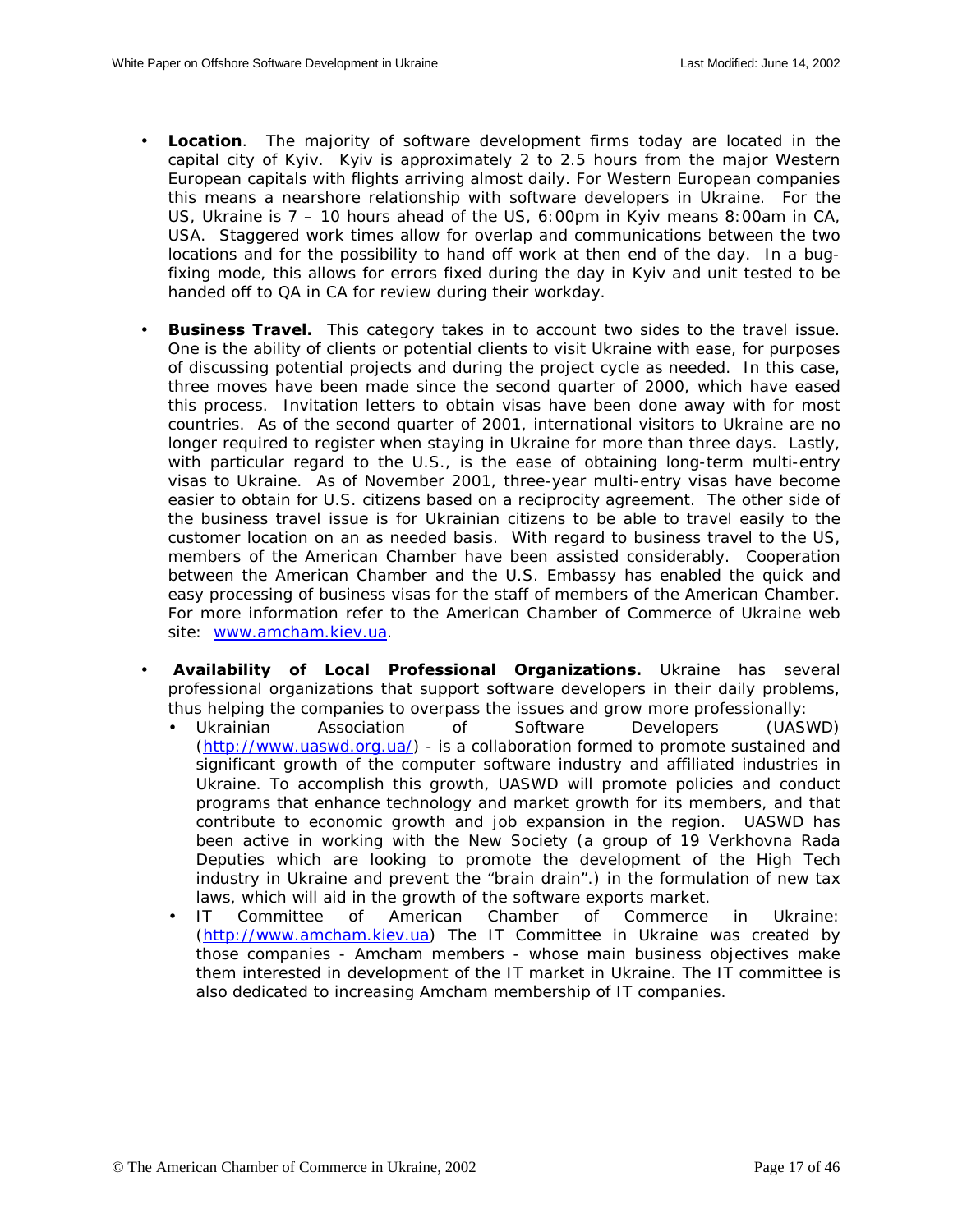## <span id="page-17-0"></span>**Weaknesses**

Like any developing and young industry, Ukrainian offshore software development industry has a number of drawbacks. People involved into the industry clearly recognize them and trying to combat them. These disadvantages may be real or just perceived, but they prevent Ukraine from becoming an outsourcing superpower.

• **Business and Management Skills:** As has been mentioned before, Ukraine has an excellent technical education system built over several decades; however, business and management education have only been developing since Independence. Management education refers to the ability to manage large-scale software development projects within a defined budget and timeline. In an industry where still 75% of IT projects fail to complete on-time and to the satisfaction of the client, it is clear everyone still has a long way to go in this regard and Ukraine is just at the beginning. An area that they would like to improve is: make the students more responsible for their own work instead of having to continually follow-up. This change will shift the responsibility back to the students and will have a positive affect on the educational system.<sup>13</sup>

Although some providers have worked in the market for 10 years or more, the industry has never taken a hand in shaping educational standards. Until recently the industry enjoyed slight recognition on the local market and was unable to attract talented managers from other fields. To date the lack of managers, especially project managers and sales managers remains a great inhibitor to growth. Recently the Ukrainian government has drawn public attention to IT and this provides hope that at least educational standards will be changed to fully meet worldwide industry needs. In addition, the return home of Ukrainian specialists who have gained experience in leading IT companies abroad provides talent to fill middle and top management positions in local firms.

Business skills can be explained by the level of practical experience available in Ukraine an area that may be lacking is business expertise for a particular industry, especially if that area is not yet been developed in Ukraine. This results initially in a lack of business analysts who can translate user requirements in to design and or work closely with clients to capture business requirements and see them through implementation. This also includes persons who will act as liaison between the business user groups and the technical systems groups. They will also aid in producing test scenarios and test scripts that match the functional specifications developed and analyze test results. This disadvantage can be overcome by working closely with a liaison person from the client company, an independent consultant who will act as a liaison, until Ukrainian outsourcing firms are able to build up the necessary industry expertise.

• **Bandwidth Costs**: Ukraine has comparatively high cost for telecommunication services, but these costs are falling year by year. This will affect companies choosing either the "Ownership" or "Contractor" model. From the major Ukrainian cities, 128K connections can be installed for an investment of between \$600-\$1,500 in equipment, approximately \$350-\$1,000 in installation fees and maintained for \$70-\$400 per month depending on load. A variety of communication mechanisms

-

<sup>&</sup>lt;sup>13</sup> Emmy B. Gengler – Softjourn, Inc. interview with Vadim Aleksandrovich Tikhonov – Business Automation Department – Kyiv Polytechnical Institute. December 2001.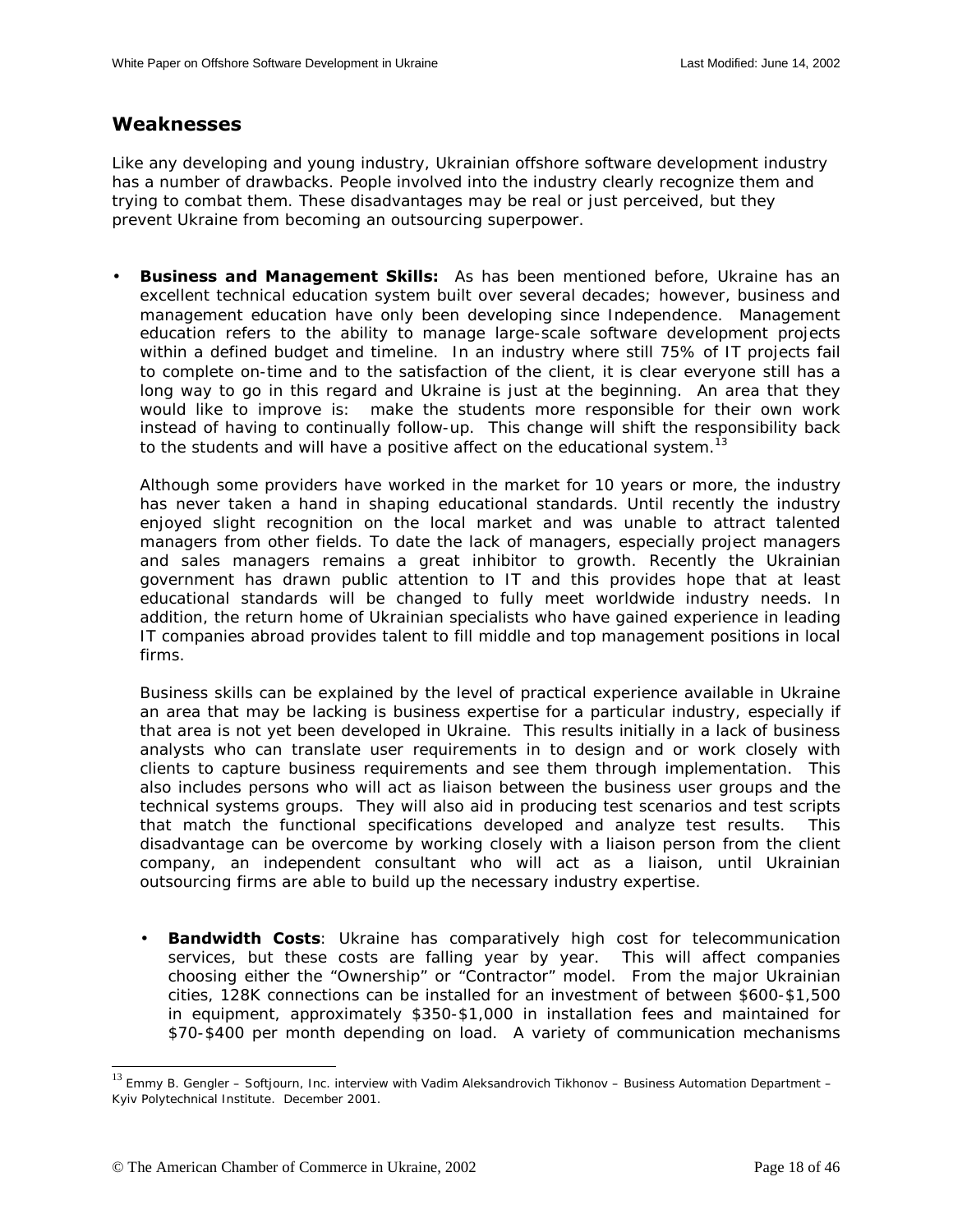can be used between dispersed international offices. As an alternative, Satellite communications can also be implemented. For download only, equipment can be installed for between \$300 and \$700 with load fees at \$0.78 per MB. The download speeds range from between 1.5 to 2 Mb.

- **Industry association Development:** As was mentioned, industry associations are currently forming in Ukraine, but they have not yet had time to make major inroads in the development of the software exports market. It is planned and perhaps desired that there be one association to develop and lead a united effort to promote Ukraine and assist in developing Ukraine's internal infrastructure (hardware, legal and regulatory) to support the development of the software exports market. However, it will take some time before the efforts produce results. Ukraine has the possibility to follow an excellent model. NASSCOM, the Indian association of companies involved in offshore software development, has been instrumental in lobbying the Indian government for favorable tax and regulatory changes. It also undertook campaigns to promote India throughout the world. Most importantly for the clients of these Indian member firms, it organized an industry effort to improve software development quality and business processes in India. As a result, most CMM level 5 certified companies are located in India. NASSCOM also provides reference information and support that helps American and other clients work more easily and effectively with Indian companies.
- **Language barrier.** This issue of knowledge of English is crucial for middle and top management. Generally Ukrainian developers pick up adequate language skills in their courses of higher education. Outsourcing companies give preference to candidates who also speak the language and their ability to offer above market salaries, more stability and more challenging jobs assures access to those programmers with the best language skills. The process of Ukraine's integration into the global economy allows us to hope that there will continue to be an adequate supply of programmers reading and also speaking English with proficiency. As for the other European languages, German and, especially, French can become a barrier for communications, because Ukrainian programmers do not typically study these languages. However, the situation can be remedied and even today there are Ukrainian IT companies, which accept non-English project specifications.
- **Lack of certification authorities.** Ukraine does not have any agencies providing CMM assessment at the moment, though the need is now widely recognized and plans are afoot act on this need. There are also very few providing ISO 9000 assessment. As a result there are almost a few Ukrainian IT companies, which are ISO certified. But all more or less reputed providers have established quality management systems that may correspond to CMM or ISO. In addition, Ukrainian providers are rather flexible and are ready to adjust their procedures to suit your needs.
- **Brain Drain:** Since gaining Independence, many of the most talented of Ukraine have left for other locations; Western Europe, the US. However, there is another group that is dedicated to developing the Ukraine market and developing the country as an IT powerhouse. Using its excellent education base, Ukraine has a great chance of making this happen. It is estimated that 2500 IT specialists leave Ukraine each year.<sup>14</sup> They are leaving not just for the US and Western Europe, but Russia also has a strong pull with the growth in its internal IT market. To combat this issue, many

 $\overline{\phantom{a}}$ 

<sup>14</sup> Viktor Spiridonov – Executive Director. Ukrainian Association of Software Developers. November 2001.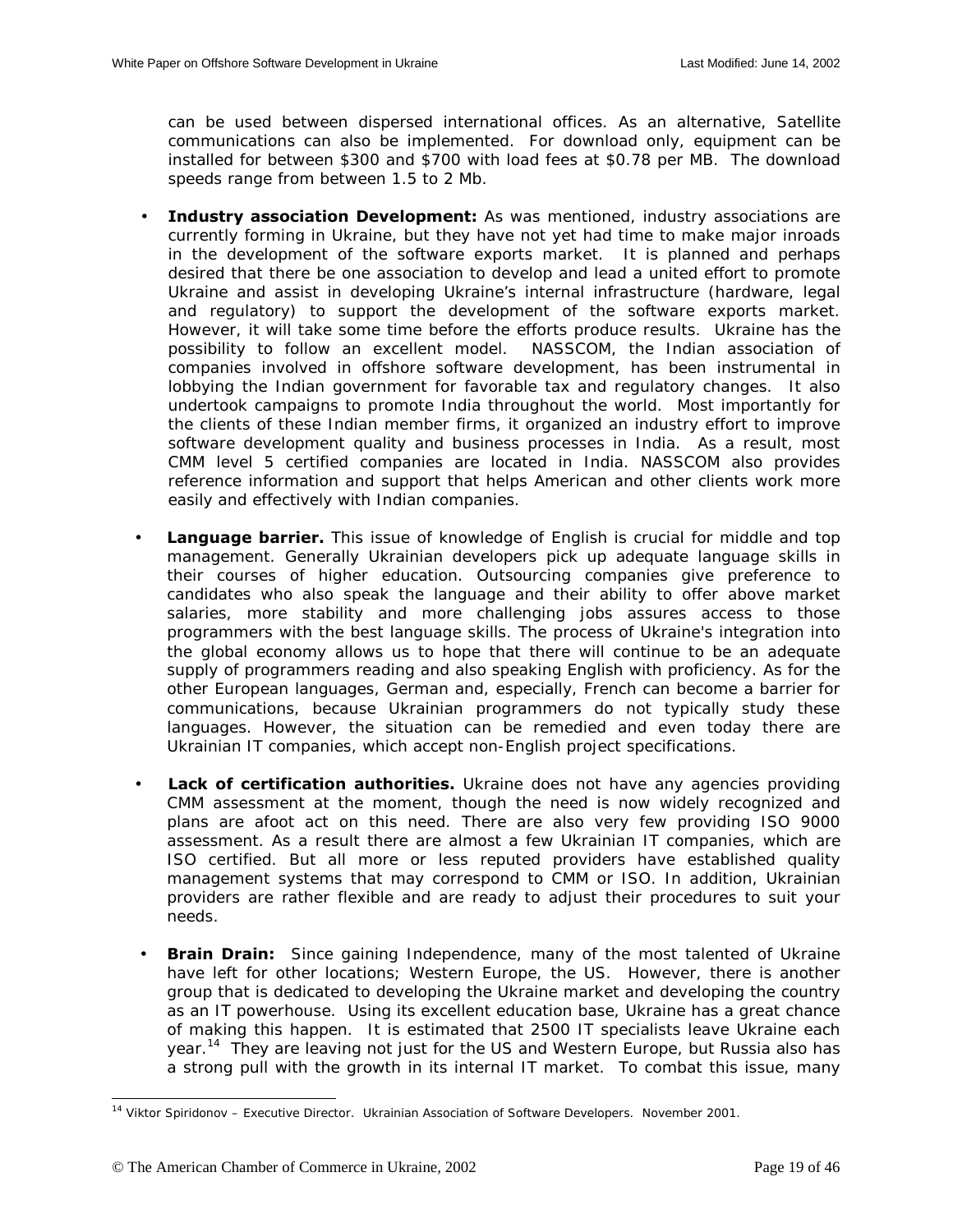companies such as: Tessart and Softjourn have established relationships with educational institutes for funneling of students in to their organizations. This may be in the form of internships or jobs after graduation or assistance with education development. One IT Company in Kharkiv has gone a step further; Telesens KSCL Ukraine has established an IT training center. The center, which began in January of 2001, has graduated 60 students as of November 2001. The development of its own institutes follows the Indian model, for example, Infosys very recently bankrolled the development of a new leadership institute in Mysore, a city south of Bangalore.

• **Legal and regulatory issues**: There are many legal issues in the areas of intellectual property, export and import, taxation, labor laws, company registration and reporting, and currency control. Some of these issues are applicable to only the Ownership or contracting models, others are applicable to both. Customs issues the import of products for temporary import and for permanent use in the software exports business. Other areas are taxes including profit taxes and employee taxes that remain quite high. Also included in this category is government regulation, for example in the areas of encryption and the use of the Internet. This area needs to be carefully monitored. An explanation of current legal and regulatory status in Ukraine is detailed in a separate section of this paper.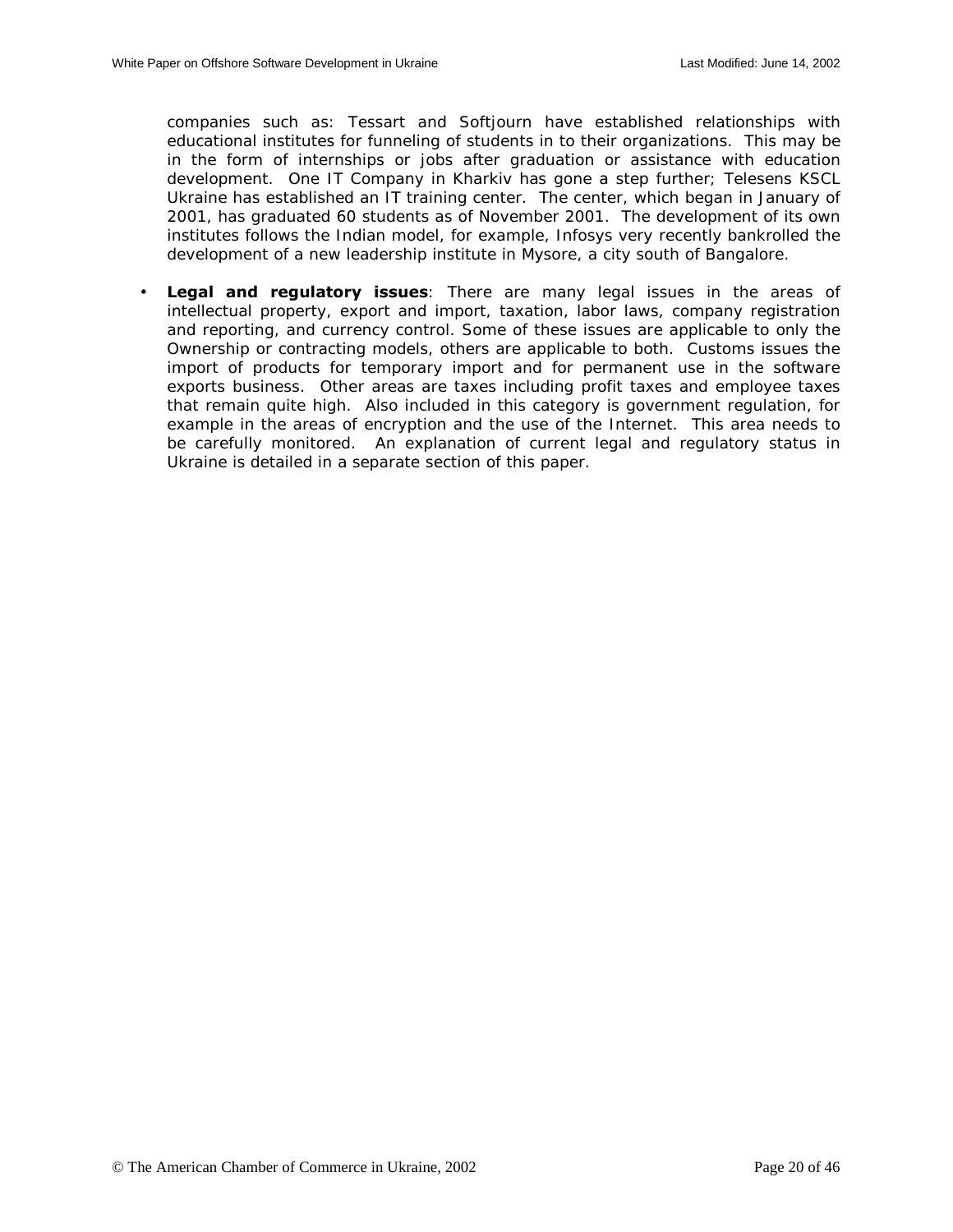## <span id="page-20-0"></span>**Legal Framework of Offshore Software Development in Ukraine**

Legal issues will be an important part of a company's decision on how to work with Ukrainian software developers. The choices available entail

- (i) Establishing business presence in Ukraine (the 'legal presence' model); and
- (ii) Contracting an existing Ukrainian software development firm (the 'contracting' model).

The legal consequences of using each of these models will be considerably different. While the following information should not replace legal advice specific to each company's individual situation, it will help you to understand the issues.

#### **Overview**

The choice between the 'contractual' and the 'legal presence' models, as well as the choice of a certain model of legal presence in Ukraine, are both highly dependent on two reasons: (i) the foreign company's policy as regards the local market and (ii) the practical targets and strategy of penetration. If one is interested in exercising 100% control over the local personnel and management, their skills and trustworthiness, and in ensuring a certain quality of production – the 100% foreigner-owned LLC is the best thing. Those who are merely interested in sale-purchase may feel comfortable with having a commercial representative office controlled by a foreign manager who is employed by the main company. As the tax burden is the same for both the local entities and the rep. offices, the real choice depends on the urgency of the matter and the company's readiness to pay the registration fee to the Ministry of Economy (the registration of an LLC is both less expensive and takes less time).

The disadvantage of the 'legal presence' model, however, resides in taxation and accounting burden, labor laws limitations and certain difficulties related to income repatriation, i.e. maintaining legal presence in Ukraine is much more costly than just signing contracts with locally-based developers, and evokes more difficulties (during the initial stage). But it also gives a foreign software developer the possibility to develop the most convenient operational and business control schemes in much less time than under the 'contracting' model, as he's armed with the knowledge of the local personnel and various legal and taxation peculiarities.

Under the 'contracting' model the contracting party (a foreign one) is less exposed to local laws (except for income repatriation, copyright issues and some export regulations to be considered herein below), so the expenses to maintain this model would be much lower, but that would also mean less control over the local partners and certain dependence on in terms of both 'clarity of title' to software and certain contracting terms (due to various customs and taxes' regulations).

Certain legal issues pertaining to the transfer of valid property rights in software apply to both models. Since under either model there could be a need to officially move the software and also some auxiliary hardware across the border, the applicable hardware and software export and import restrictions are to be looked at carefully.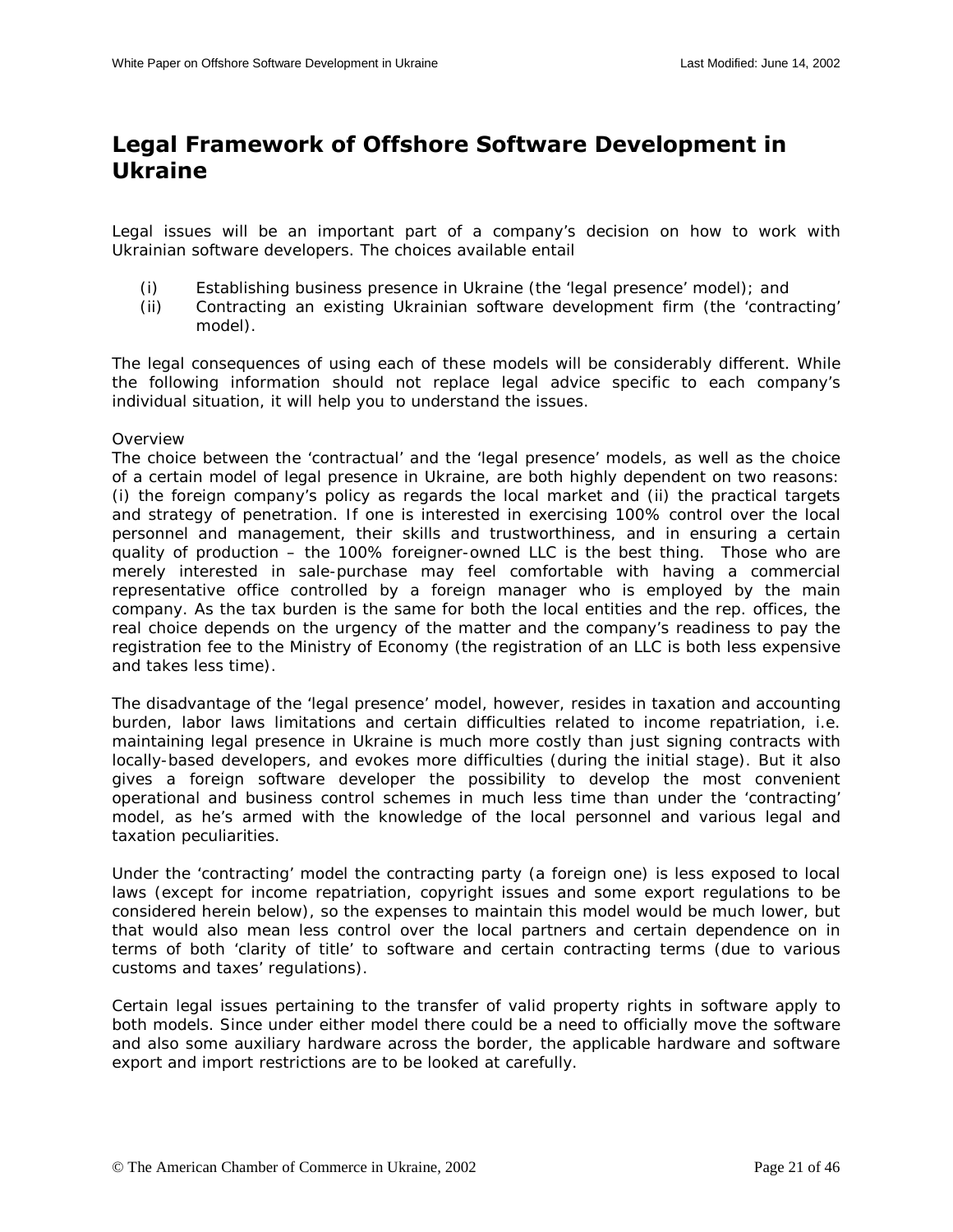<span id="page-21-0"></span>Accordingly, the most important legal issues will be:

- Establishing legal presence in Ukraine.
- Taxation.
- Labor law issues.
- Property rights in software.
- Software exportation and importation in Ukraine.

Although these are the primary issues that should be taken into account when considering offshore software development operations, this is not an exhaustive list and additional issues may depend on particular circumstances. The following brief discussions of these topics are provided for background purposes only; specific legal advice should be sought for particular projects.

Establishing Legal Presence in Ukraine *Types of Legal Presence* 

When thinking over the idea of a Ukraine-based software development company the foreigner is free to use any of the three main legal frameworks to legalize his business. Particular accounting and taxation issues differ within those legal schemes, while the general copyright and export/import framework stays intact.

(i) Representative offices (commercial and non-commercial)

The effective Ukrainian legal framework differs between the commercial and noncommercial rep. offices, i.e. those allowed to conduct commercial activities in Ukraine and those intended for only market survey and the representation of the foreigner's interests in Ukraine, though the Foreign Economic Activities Act does not provide directly for this classification (under it, a rep. office is either an entity or a natural person representing the interests of the foreign commercial entity in Ukraine who possesses the duly executed official powers to represent its interests (normally it's a legalized Power of Attorney (POA) or an extract from the relevant company's minutes re. the appointment of the company's officials)). Still, with respect to actual interpretation of the term "commercial activities" (any activities, including any business activities, involving the exchange of both material and immaterial goods,) according to the Ukrainian tax officials almost any of the rep. offices is able to conduct commercial activities and is therefore subject to relevant taxation.

#### (ii) Subsidiaries (with 100% or less foreign participation)

Ukrainian law authorizes the following types of business organizations, any of which can be used by foreign companies:

- Joint Stock Company ("JSC");
- Limited Liability Company ("LLC");
- Full, Limited or Mixed Partnerships.

Up to 100% foreign participation is allowed (except for certain fields, e.g. TV and telecom activities, insurance, etc.). The JSCs may be either closed (with the shareholders' right of first purchase) or open (when the subscription is open to public and no right of first purchase is available). The minimum effective charter capital for a JSC is 147,500 UAH (roughly \$27,900) and 50% are to be contributed before the state registration; that for an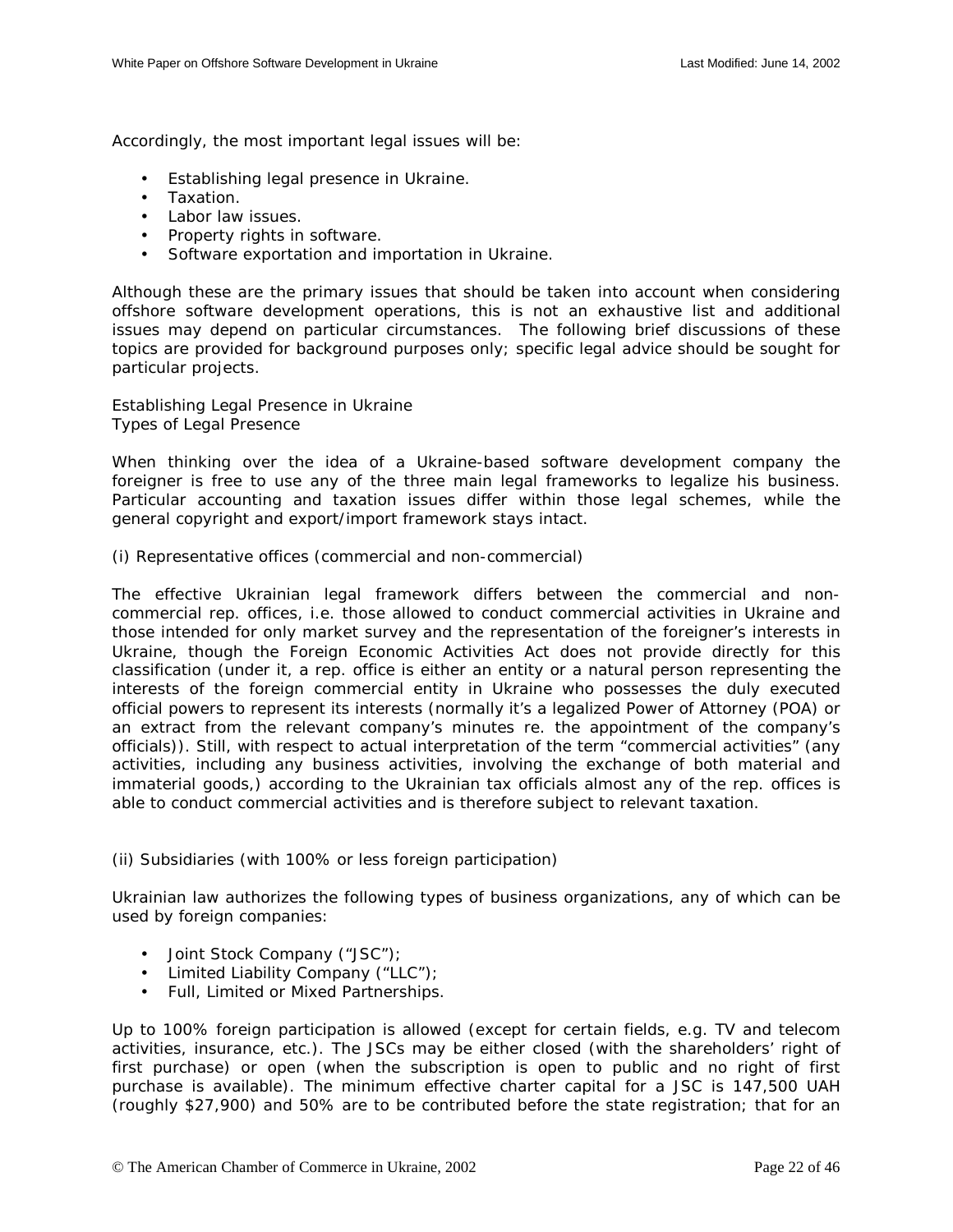LLC is 11,800 (around \$2,230) with 30% to be contributed before the state registration. Corporate governance in an LLC is simpler than that of a JSC, especially in terms if calling for the shareholders' meeting and changes to statutory fund. The taxation regime is 100% equal, and the general practice shows the joint venture LLCs to be the most popular form of a foreigners' legal presence in Ukraine.

(iii) Joint activity agreements with Ukrainian entities.

The Civil Code provides also for a so called 'joint activity agreement' (a structure close to a limited partnership though without any separate legal entity) as another form of legal presence in Ukraine, but the general legal framework (joint property, prohibition to independently dispose of the property and the right of first purchase) as well as a set of accounting (like no inclusion to general expenses and separate VAT-payer registration) and tax disadvantages make it the lease desirable (and the most rare) form of foreigners' legal presence in Ukraine.

## *Incorporation and registration procedures*

With regard to the state registration of rep. Offices, there is currently discord between various executive authorities, for the legal framework is not certain on the issue – the Corporate Profit Tax Act provides for the commercial rep. offices' registration as the tax payer (with no other registration needed), while the Ministry of Economy requires separate official registration (the analog of the new companies' registration) with no regard to taxable income in Ukraine. This current discord is being partially inspired by the amount of the registration fee (USD 2,500). The general official registration (that of the Ministry of Economy) is described in more detail in the Regulation regarding the official registration of the rep. offices of foreign companies in Ukraine (No. 30 dated January  $18<sup>th</sup>$ , 1996), while the registration for tax purposes is covered in a special resolution of the Tax Department 'Official procedure of the rep. offices registration as the corporate profit tax payers (No. 23 dated January 16<sup>th</sup>, 1998), and the second type of registration is anyway a must. There are two types of rep. offices' bank accounts in UAH (dependent on their commercial or noncommercial activities) and the easy regime for hard currency bank accounts. Various auxiliary registrations at the other state and local authorities (e.g. the Statistics Committee, the Pension Fund, the Social Security Fund, Tax Inspection and Tax Police, etc.) is also needed to make either the rep. office or the local company duly and legally operative.

Incorporation of a Ukrainian legal entity with foreign investments requires its registration at the relevant department of local governmental authorities, and the process normally takes around 3 weeks for an LLC or a Closed JSC and not less than 50 days and not more than 6 months for an Open JSC. All the stated terms are calculated with regard to the mentioned auxiliary registrations. To enjoy the right of VAT-free repatriation of investment in case of liquidation of the entity the foreign investment itself also requires special registration at the local governmental authorities, and should any export/import activities be held, the customs accreditation should also apply.

Choosing a Pre. Office or a Subsidiary for Software Development

The real choice is highly dependent on various approaches (see above in the *Overview*). In addition one could only say that with regard to developing the software intended to use outside the Ukraine the 'contractual' model seems to be preferable, while the copyright issue tends to favor the local LLC or a rep. office models (the software developer shall enjoy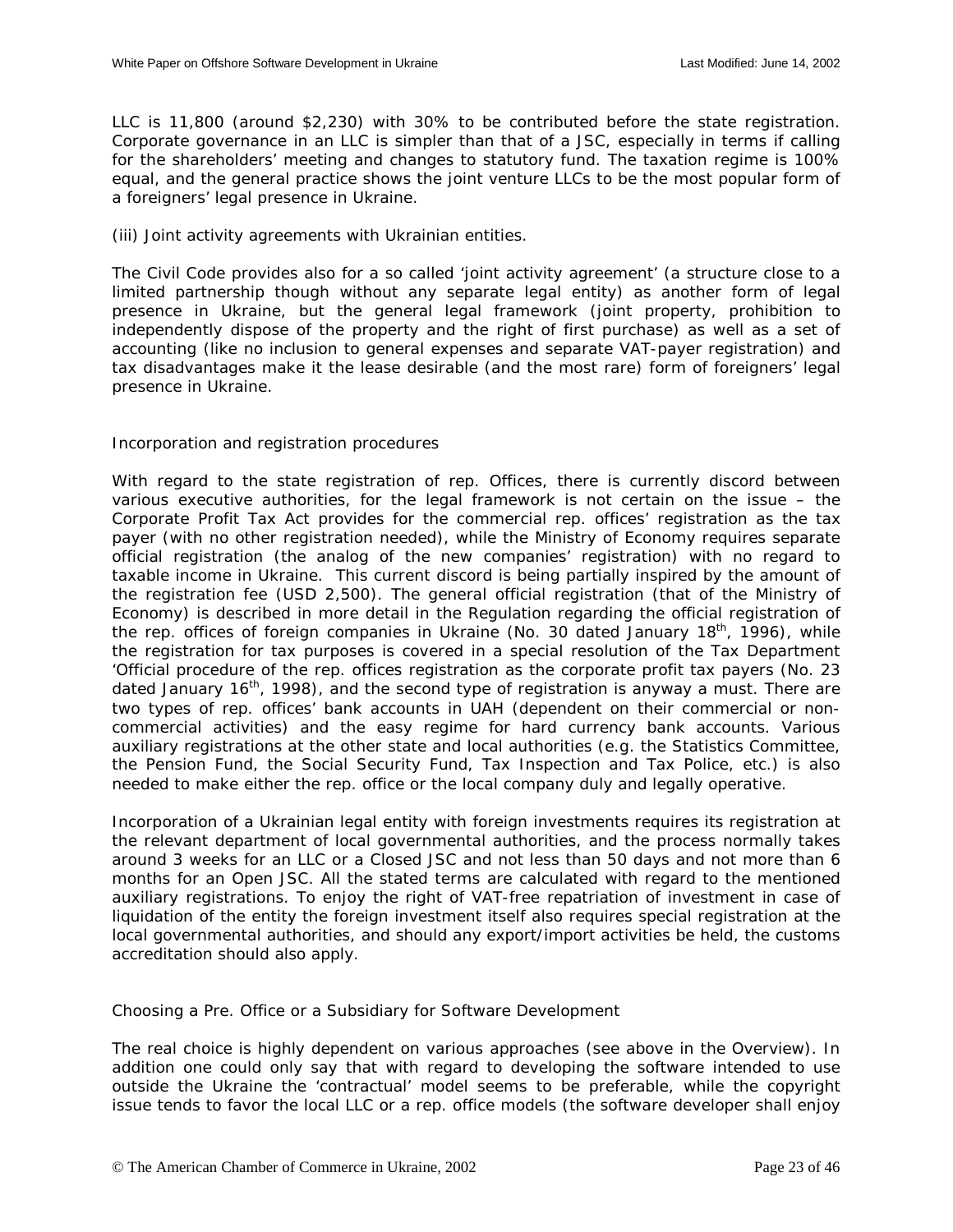<span id="page-23-0"></span>the full-scope national protection *per se* within Ukraine and abroad). Still, should a Ukrainian developer be the owner of the copyright, the foreign company purchasing the copyright could face certain tax and legal complications (due to a wrong 'royalty' definition within the Corporate Profit Tax Act). Finally, in terms of owning and disposing of the hard currency accounts the rep. office model seems to be the most appropriate (no obligatory sell of hard currency received under the foreign trade contracts).

#### Taxation

As Ukraine does not have the Tax Code yet (though it is expected to take effect since the year 2002), the further survey is based on the effective tax legislation. Still, due to the forthcoming Tax Code, the real 2002 tax regime may differ to certain extent.

(i) Corporate Profits Tax and Repatriation Tax

The corporate profit tax issue is quite simple for local companies – the total income is taxable (the company's gross revenue, there including the royalties, deducted its total costs), and the software developers pay the ordinary 30% rate. Commercial rep. offices also pay the corporate profit tax with regard to their activities in Ukraine and the rate is also 30%.

In addition to the general corporate profit tax the local company shall withhold the 15% income repatriation tax (tax imposed on the amount of the 'foreigners' income of Ukrainian origin') when transferring the dividends to the mother foreign company, or sharing income under the joint activities agreement, or just sending the income money abroad. These 15% are imposed on the net profit (i.e. gross profit minus 30% profit tax). The real rate of the repatriation tax may vary though; as the effective Avoidance of Double Taxation Treaties concluded by Ukraine establish various rates of repatriation tax (from 0%with Cyprus of Great Britain to full 15% with Russia). The term 'Ukrainian origin' of the foreigners' income means under the effective tax law any type of income obtained as the result of the foreigners' activities at the territory of Ukraine, including but not limited to any type of interest, dividends, royalties, rentals, other passive income, nay types of real-estate-related income, etc.

Another trouble the mother company can get into under the 'legal presence' concept is so called 'transactions between the related entities' and 'normal pricing'. 'Related entities' are normally construed as (i) both legal and natural entities exercising control or being controlled by the entity in question either in whole or in part, (ii) the officials of the said entity, and (iii) the relatives of any natural person that suits any of the two previous criteria. Under the effective Ukrainian tax law the prices under the deals entered into by the related entities must not deviate too much from 'normal prices' ('normal or common prices' being the prices available within the ordinary course of business under the deal that entails no related entities). There is no special under-law regulation regarding the calculation of the normal prices, so the application of the afore said concept sounds to be a rather tough story, moreover that the real market value of any software is difficult to determine as it is highly dependent on both its purpose and the input data.

(ii) Value Added Tax (VAT)

The first thing to say is that VAT is considered to be an internal tax not subject to Avoidance of Double Taxation treaties concluded by Ukraine. There are generally two types of VAT in Ukraine – the one added to the initial price under the local deals ('the internal VAT') and the one added to the invoice price of the imported items ('the import VAT'), but the rate makes always 20% (the export rate is currently 0%). Both types of VAT are refundable (the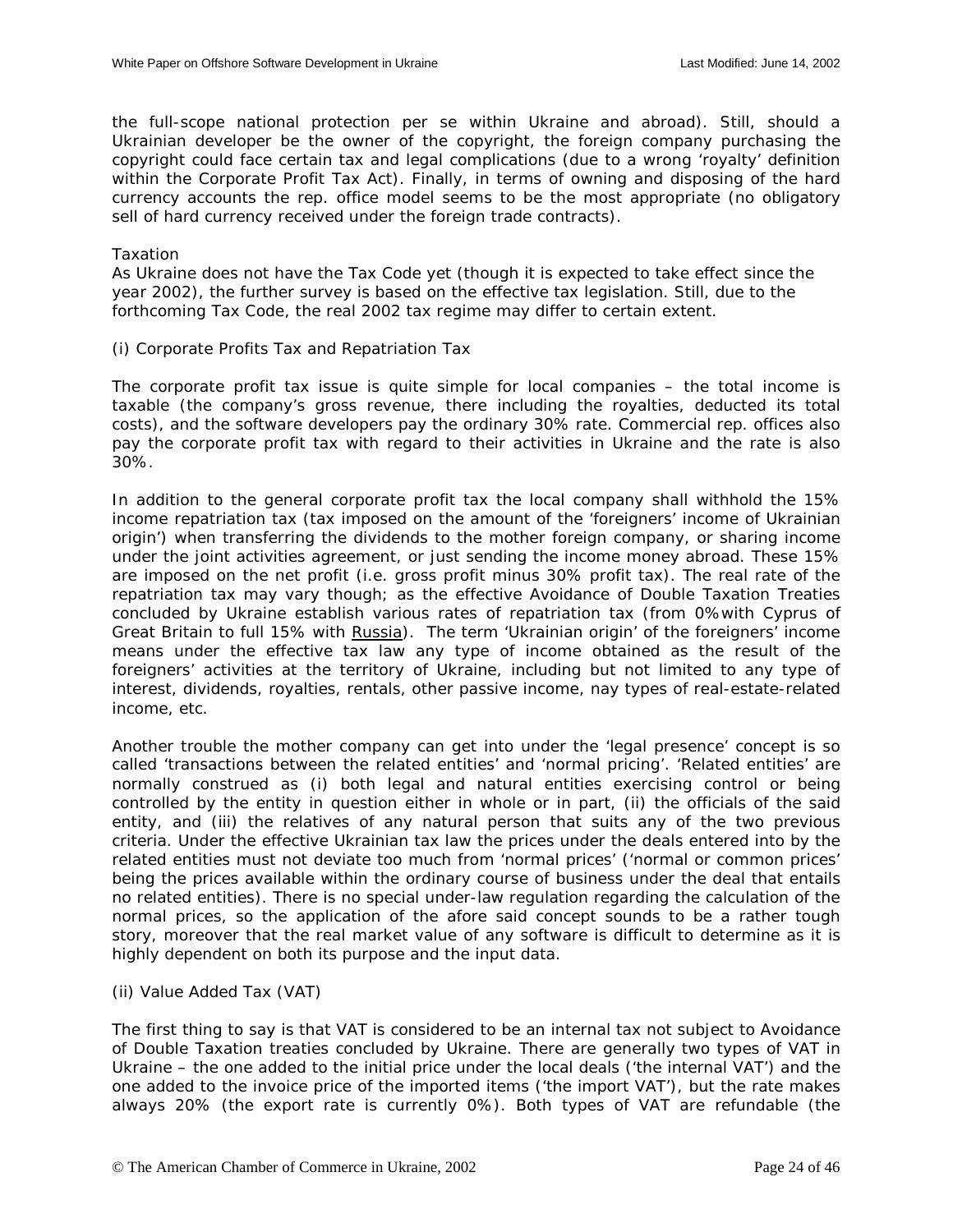<span id="page-24-0"></span>internal VAT paid to supplier is set off against the amount of the company's VAT obligations to state budget for the same month, while the import VAT is set off against the same obligations within the next month). Normally the payments under the foreign trade agreements (i.e. remuneration for goods/works/services delivered/accomplished) are not subject to VAT unless the results of the said agreement are used within the Ukrainian territory (e.g. the software exported by a Ukrainian entity is being used inside Ukraine).

## (iii) Royalty (main aspects)

With regards to royalties (payment for the use of copyrights), the Ukrainian law provides for both systematic payments (within the license agreement period) and the one-time payment 'for the alienation of copyright'. The normal royalty payments are more preferable then payment for alienation of copyright due to the fact they're non-VAT able under the effective VAT Act. Although such an advantage exists, the revised Law on Copyright and Neighboring Rights has created some troubles regarding the interpretation of this clause. Under this law the author may be compensated not only with royalties but also via a one-off payment and combined payment, while Ukrainian tax legislation doesn't differ between the two things.

## (iv) Avoidance of Double Taxation Treaties

With regard to royalties and corporate profit taxes paid to or received by foreign companies Ukraine's treaties on the avoidance of double taxation must not be discarded. Ukraine signed the main part of such treaties as an independent state already, but there are several treaties inherited from the USSR times, which have remained in Ukraine under the Ukrainian Act on Legal Succession to USSR Treaties (e.g. those with the UK and Cyprus). They apply to only the 'contractual' and the 'rep. office' models. The general concept is that (a) foreigners' income is taxable in the country of its' nationality, unless a commercial rep. office is permanently set within the other country (then it is taxable in the rep. office country). The royalties' regime is a bit different – they're taxable in the country of nationality under the ex-USSR treaties and could also be Ukraine-taxable under the treaties signed by the independent Ukraine (in which case, however, the rate can not surpass that of the foreigner's native country). This provision shall not apply if beneficial owner of the royalties, being a resident of a Contracting State, carries on business in the other Contracting State in which the royalties arise, through a permanent establishment situated therein (i.e. the rep. office), and the right or property in respect of which the royalties are paid is effectively connected with such permanent establishment or fixed base.

#### Labor Law Issues

A foreigner who formed a Ukraine-based company normally faces three main 'ugly ducklings' of the Ukrainian labor law, those being (i) enormous protection for employees and almost no rights for employers (that structure is a Soviet heritage and is not likely to change at least within the next 5 years), (ii) huge taxation to wages (Social security duty and Pension Fund duty when put together are approximately 35% of the employee's wage, and those duties are due and payable by the employer (the company) simultaneously with the wage payment) and (iii) special employment permit for foreigners (e.g. to be employed in your own Ukrainian company you need a special permit from the Labor Ministry, and the procedure could take up to 2 months). Whatever be the foreigner's legal presence in Ukraine, the labor laws are a must for him, and the breach thereof evokes both civil and administrative liability. Even the foreigners employed within the head office of a main company (in case of a rep. office) are subject to local labor laws.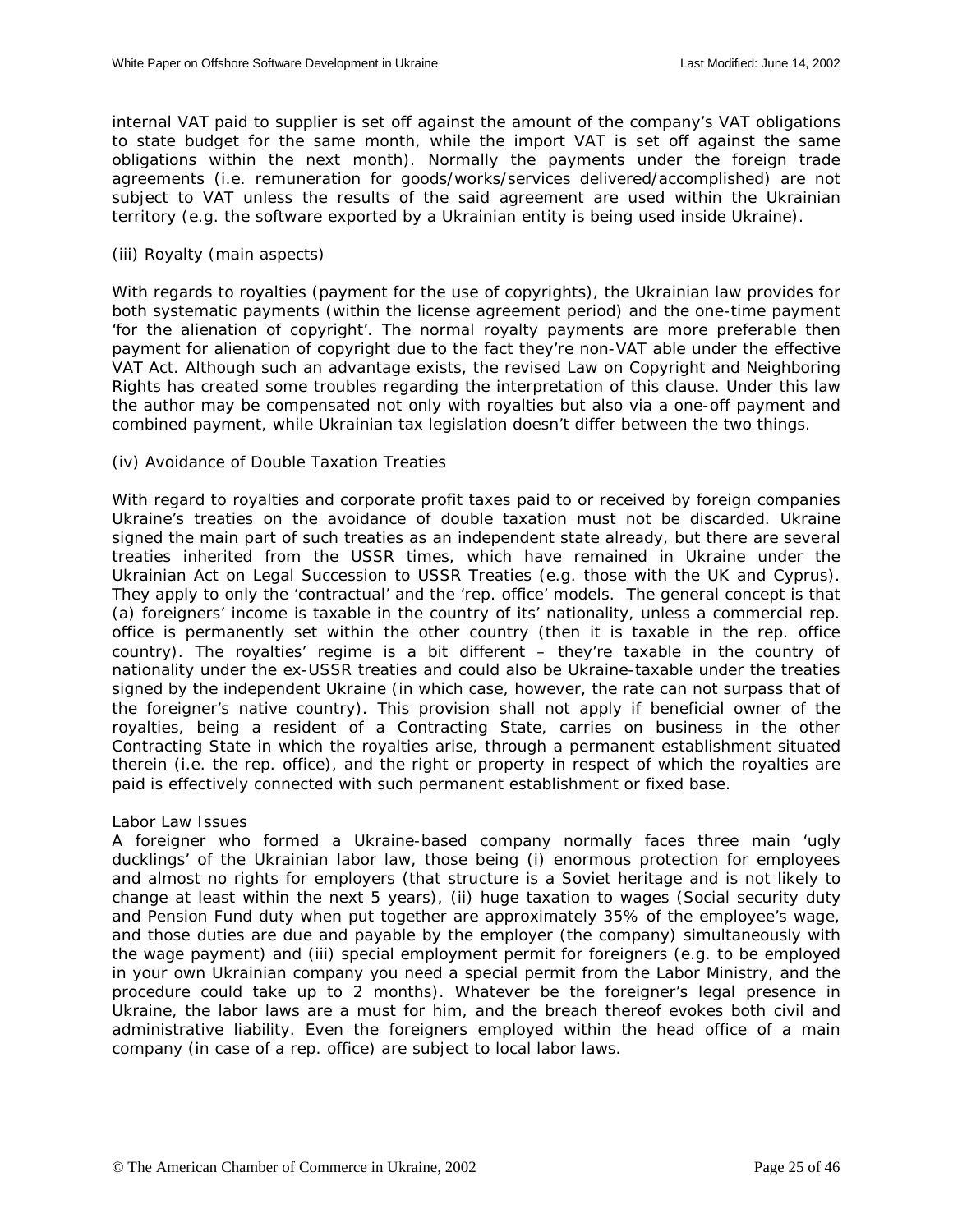<span id="page-25-0"></span>Proper formalization of the labor relations with employees is also important to ensure that (i) the labor contract itself is a fixed-date contract and (ii) a valid title to developed software will belong to the developing company. Property Rights in Software

## **Legislative framework**

All over the world the peculiarities of software give rise to the discussion of what kind of protection is applicable to this kind of intellectual property. Ukraine is not an exception. At the moment Ukrainian legislation in relation to software protection is not deliberated. From two possible methods of software protection such as copyright and patent regime, Ukraine has chosen the first one. Copyright regime of protection for software has positive and negative aspects. To enjoy copyright, authors of software are not obliged to undertake any registration. They may spare time but deprive themselves of evident data for effective protection.

Unfortunately Ukrainian legislation with regard to software is based on the analogy of law rather than on direct legal regulation. The main legal act concerning software protection is the Law on Copyright and Neighboring rights. The Law was essentially revised on July 11 2001 but that fact didn't touch the software rights regulation. Just a few times the word 'computer program' is mentioned. Article 18 of the Law provides for the following: "Computer programs shall be protected as literary works. Computer programs are subject to protection without any relation to method or form of their fixation". Nevertheless the Law stipulates also some specific rights of software copy possessors, namely rights for free copying, modification and decompiling.

Some other laws are also useful to glance over despite the fact that they do not concern copyrights directly. They are: Law of Ukraine on Information, Law of Ukraine on the Protection of Information in Automated Systems and Law of Ukraine on Protection against Unfair Competition.

When speaking about copyright it's a must to underline that Ukraine follows the continental approach to intellectual property regime. The Ukrainian legal system concerning copyrights distinguishes between moral and economic rights. Moral rights include the right of author to be recognized as such, his right to remain anonymous, right to use pseudonym, right for integrity of work. Economic rights contrary to moral rights are strongly connected with commercial intercourse. They include rights to use and to dispose the objects of copyright. The differentiation mentioned above should be taken into account because moral rights are inalienable. Any author enjoys moral rights even after alienation of economic rights. The Law on Copyright and Neighboring Rights provides for just one reservation to this rule "if it is practically possible". It is not clear if this reservation is applicable to software.

## **Scope of copyright**

Despite the Law on Copyright and Neighboring Rights considers software as a literary work, it is not redundant to enumerate what main rights are granted to the author in this connection:

- Reproduction of works;
- Public performance and public transmission;
- Public demonstration;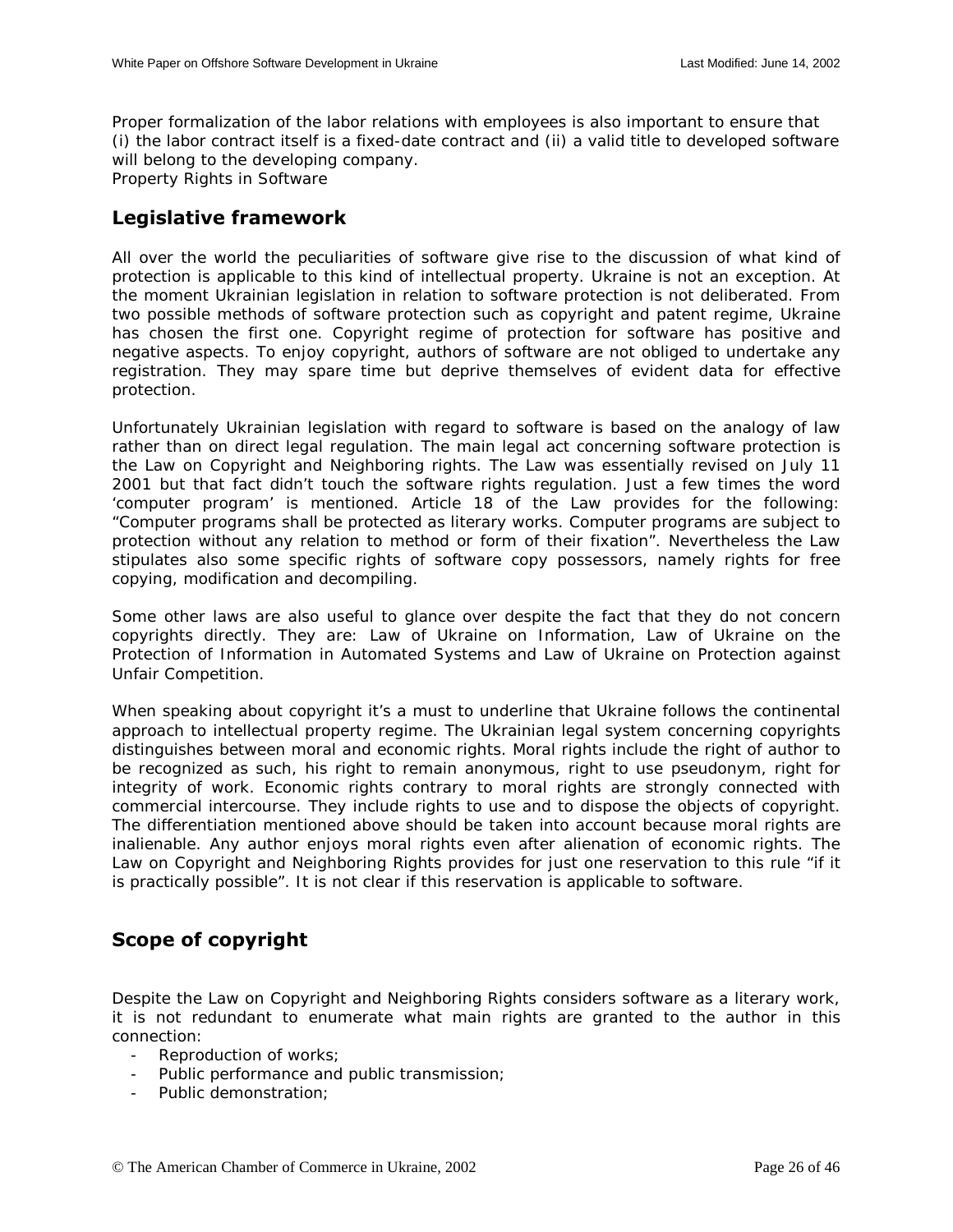- <span id="page-26-0"></span>- Any repeated publication of works;
- Translation of works;
- Alterations, adaptations;
- Distribution through the first publication;
- Importation

The list is not exhaustive.

As for specific rights of the possessor of a software copy, the Law on Copyright and Neighboring Rights stipulates that such an owner is entitled without any permission of author or another proprietor of copyright to:

- Modify software with a purpose to maintain its compatibility with hardware of a user if otherwise not provided for by a license agreement with an author or proprietor of copyright;
- Produce one software copy under the condition that this copy is earmarked for archiving or substitution of legally acquired specimen in the case the software is lost;
- Recompile software if:
	- (a) The person did not have prior knowledge of the information needed to achieve compatibility;
	- (b) Decompiling is limited to those elements of software which are necessary to achieve compatibility;
	- (c) The information received as the result of Decompiling can be used only for achievement of compatibility;
- Observe, master and investigate functioning of software.

Under revised Law on Copyright and Neighboring Rights 2001 the duration of copyright protection has been extended from 50 to 70 years following the author's death – that is copyright now lasts throughout the author's lifetime and for additional 70 years following his death.

One also should note that the copyright of an employee (as an author) for his/her work is limited under Ukrainian legislation. Employee enjoys only moral rights unless otherwise provided for by his/her contract with employer.

## **Copyright protection**

Intellectual property is much more vulnerable than any other kind of property. And it is natural, because the intellectual property institution is, to a certain extent artificial.

To extend the copyright protection regime to any prospective object of copyright itself Ukrainian legislation demands them to be fixed in a particular material form. Materializing the objects of copyright helps to strengthen the legal proof of copyright existence. Software must have been one of the objects of copyright, which are the most difficult to protect. Therefore it is preferable for a software owner to register his/her title in compliance with Ukrainian legal procedure.

Before examining remedies let's get acquainted with main points of the Law on Protection of Information in Automated Systems. The Law defines some terms that may turn out to be significant. First of all it concerns the definition of 'automated system' and definition of ' information in automated system'. ('Automated system' – is the hardware together with software, 'information in automated system' – is the software together with all data contained therein without any relation to method of their presentation).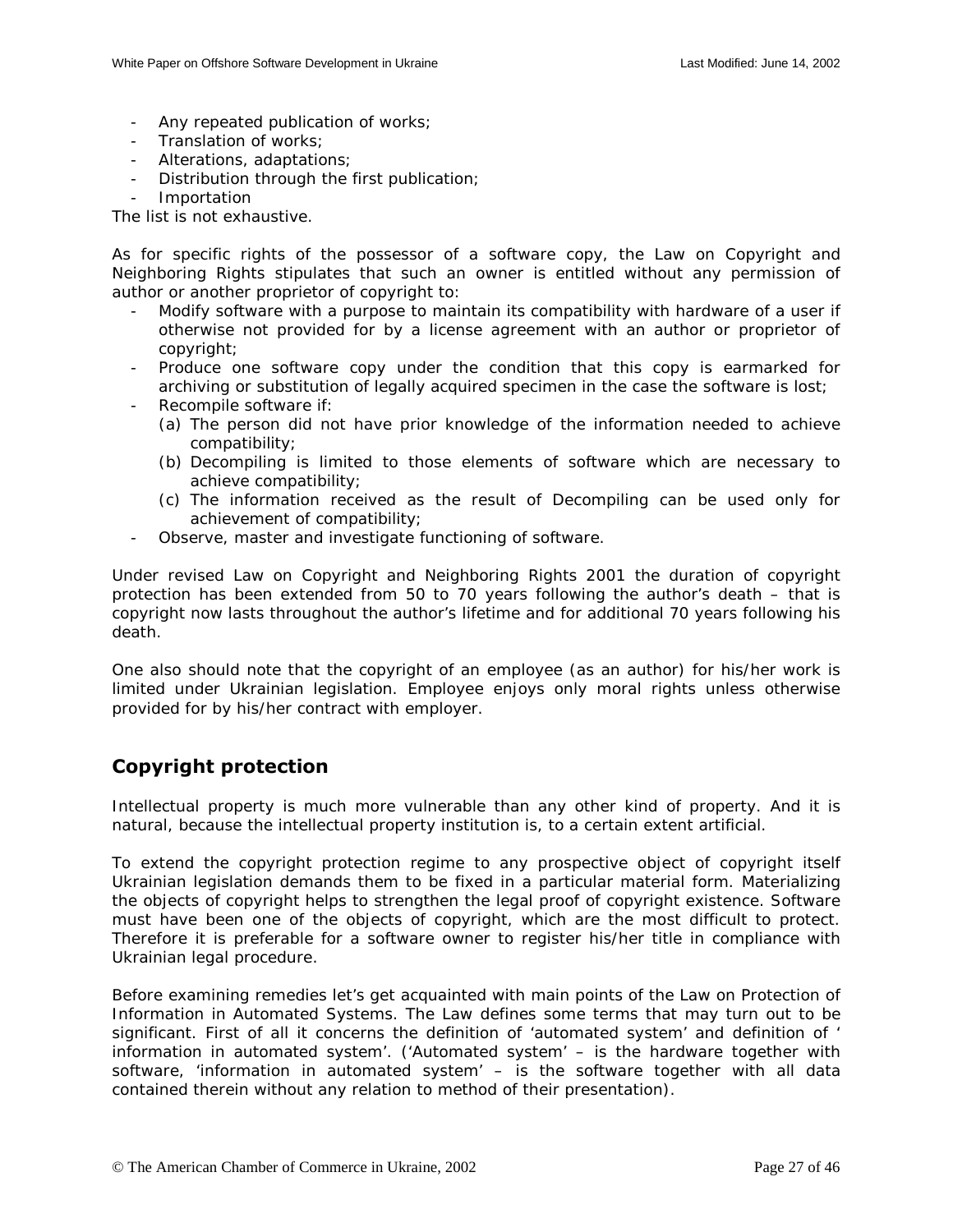The Law covers certain aspects of legal relationship between owners of information, owners of automated systems, users of information and users of automated systems. In particular, ownership to information, produced while using the initial software, is established under an agreement between the owner of the original information in the software and the user of automated system. If such an agreement hasn't been concluded the information is deemed to be the property of the user.

The Law also stipulates guaranties for legal protection. But to have a more comprehensive view on the matter it's better to examine the main remedies peculiar to Ukrainian legal system regarding copyright as a whole. Any of the remedies set forth below is entirely applicable for software protection.

Under the Law of Ukraine on Copyright and Neighboring Rights, the owner of a copyright may claim from the breaching party, including claiming through court procedure, the following remedies:

- Recognition of title and restoration of status that existed prior to copyright breach;
- Cessation of actions violating or threatening to violate the copyright;
- Compensation for moral damage;
- Compensation for damages, the amount of which includes the sum of the profit received by violating party and lost of profit to the party whose rights were violated;
- Other protection measures.

The compensation sum is fixed by the court. The sum of compensation may be set within the bounds established by law (from 10 to 50000 minimum monthly wages, i.e. approximately from 300 US\$ till 1 500 000 US\$). The court is also entitled to impose a fine on the violating party. The fine shall amount to 10 % of the sum awarded by the court for the benefit of the claimant.

Ukraine is also Party to two main conventions of copyright protection: Berne Convention for the Protection of Literary and Artistic Works and Universal Copyright Convention. This fact can assist foreign contractors gain proper status in Ukraine. For instance, Berne Convention, a much more deliberated then Universal Convention provides, that:

- Its protection shall apply to:
	- (a) Authors who are nationals of one of the countries of the Union (Parties to the treaty), for their works published or not;
	- (b) Authors who are not nationals of one of the countries of the Union, for their works first published in one of those countries, or simultaneously in a country outside the Union and in country inside the Union.
- Authors who are not nationals of one of the countries of the Union but who have their habitual residence in one of them shall, for the purposes of Bern Convention, be assimilated to nationals of that country.
- The expression 'published works' means works published with the consent of their authors, whatever may be the means of manufacture of the copies, provided that the availability of such copies, has been such as to satisfy the reasonable requirements of the public, having regard to the nature of the work.

The term of protection granted by Berne Convention shall be the life of the author and fifty years after his death. In any case, the term shall be governed by the legislation of the country where protection is claimed; however, unless the legislation of that country otherwise provides, the term shall not exceed the term fixed in the country of origin of the work.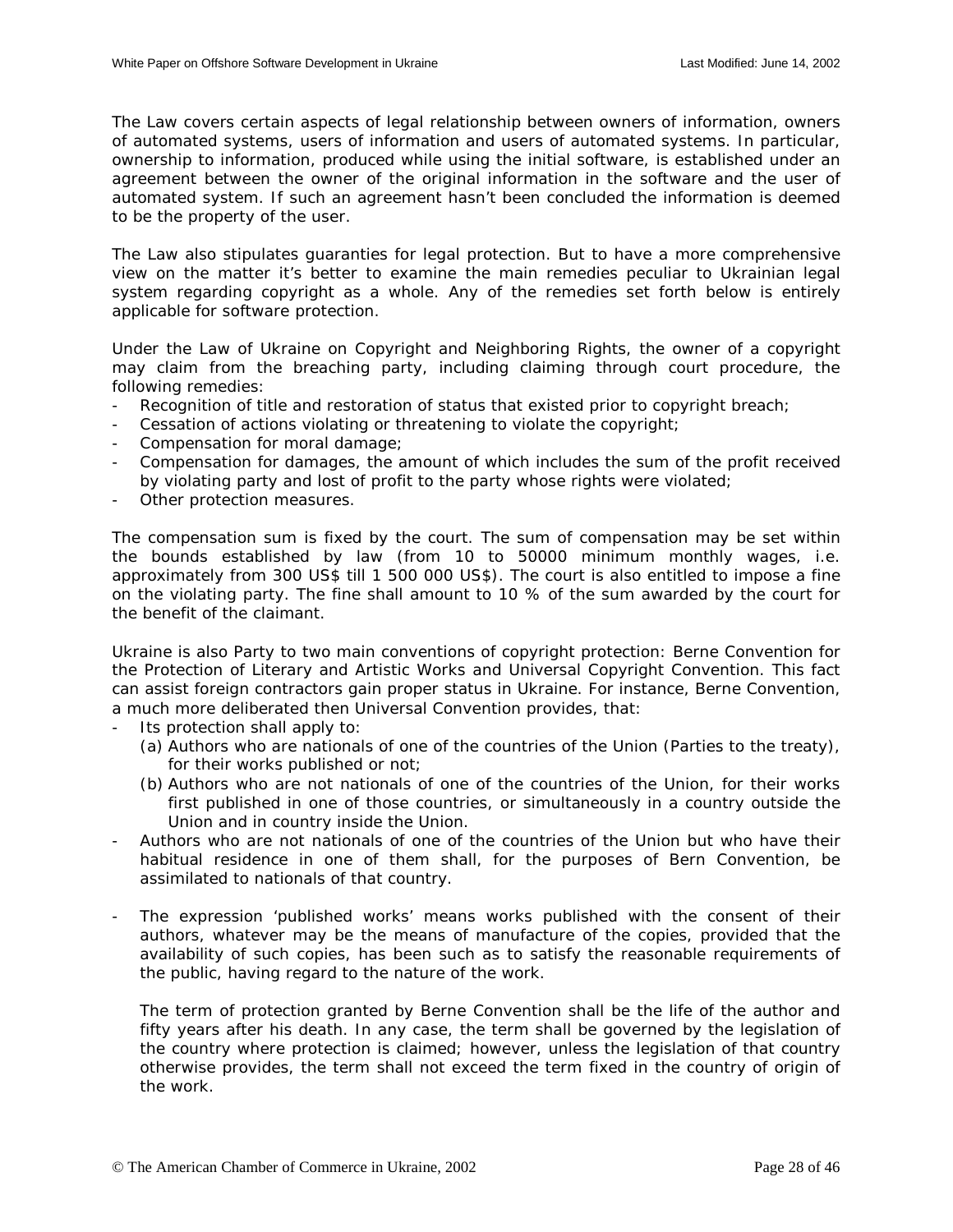## <span id="page-28-0"></span>**Copyright transfer**

Keeping in mind that only economic rights are transferable, one can undertake one of two methods of software transfer. If copyright holder doesn't intent to use its software at any time in future he may conclude a copyright assignment agreement, that means complete alienation of copyright. The other variant is not to deprive oneself of all economic rights forever and to conclude license agreement. It may be either exclusive license agreement (nobody except license-holder is entitled to use and dispose of the software) or a nonexclusive license agreement (licensor reserve for himself the right to grand licenses to other persons) , in any case the term of transmission and territory covered should be definitely set out.

Making business associated with software in Ukraine foreign legal entities may bump into software-transfer problem. How can this problem be settled? There is no too much choice for foreign contractors. They have several options: to buy software from software reseller, who has no relation to software development; to buy software via concluding an agreement with Ukrainian software developing company; and to establish a daughter company (company with an essential rate of foreign investment, which will be in any case Ukrainian body corporate under the effective Ukrainian legislation). Two main criteria should be taken into account to solve that problem: financial resources of non-Ukrainian legal entity and title reliability in software. If the first criterion is not juridical and depends on opportunity of legal entity, the second one is subject to legal analysis. Ukrainian legal practice proves that it is too difficult to control validity of previous agreements regarding software transfer. To avoid risk of title validity it is recommended for non-Ukrainian companies not to conclude agreements with Ukrainian software resellers.

Movement of Software and Hardware To and From Ukraine

The import/export system is generally similar to Ukrainian, though not so complicated. The combination of difficulties you could meet depends on (i) whether you're an exporter or an importer and (ii) what is the type of hardware/software under consideration. Under the contracting model, though not being directly exposed to Ukrainian export-import regulations, the foreign importer would still have to issue a series of documents (e.g. due use certificate, obligation not to resell the imported goods to certain countries, etc.) absolutely necessary for a local exporter to be able to receive the export license. Import certification issue sounds less painful in Ukraine due to certain privileges making the onetime importation partially exempt from certification or subject to a shortened certification procedure (though also rather costly).

With regard to so-called 'dual purpose goods, materials and technologies' (i.e. those goods, materials, hardware, software, technologies, works and services related thereto that could be used for both civil purposes and for the elaboration and/or production and/or use of military items, weapons, military or other special techniques and are subject to export regulation by the state), there are several lists thereof, and the relevant software is generally being described there as that 'specially purposed or modified to design and/or produce and/or use and/or control' certain types of hardware and technological processes, so more than half of the software under export might be subject to export control on this ground. Import and export of dual-purpose items is subject to special regulation by the Ukrainian government and requires local exporters' and importers' registration at the State Export Control Office (further – the "SECO").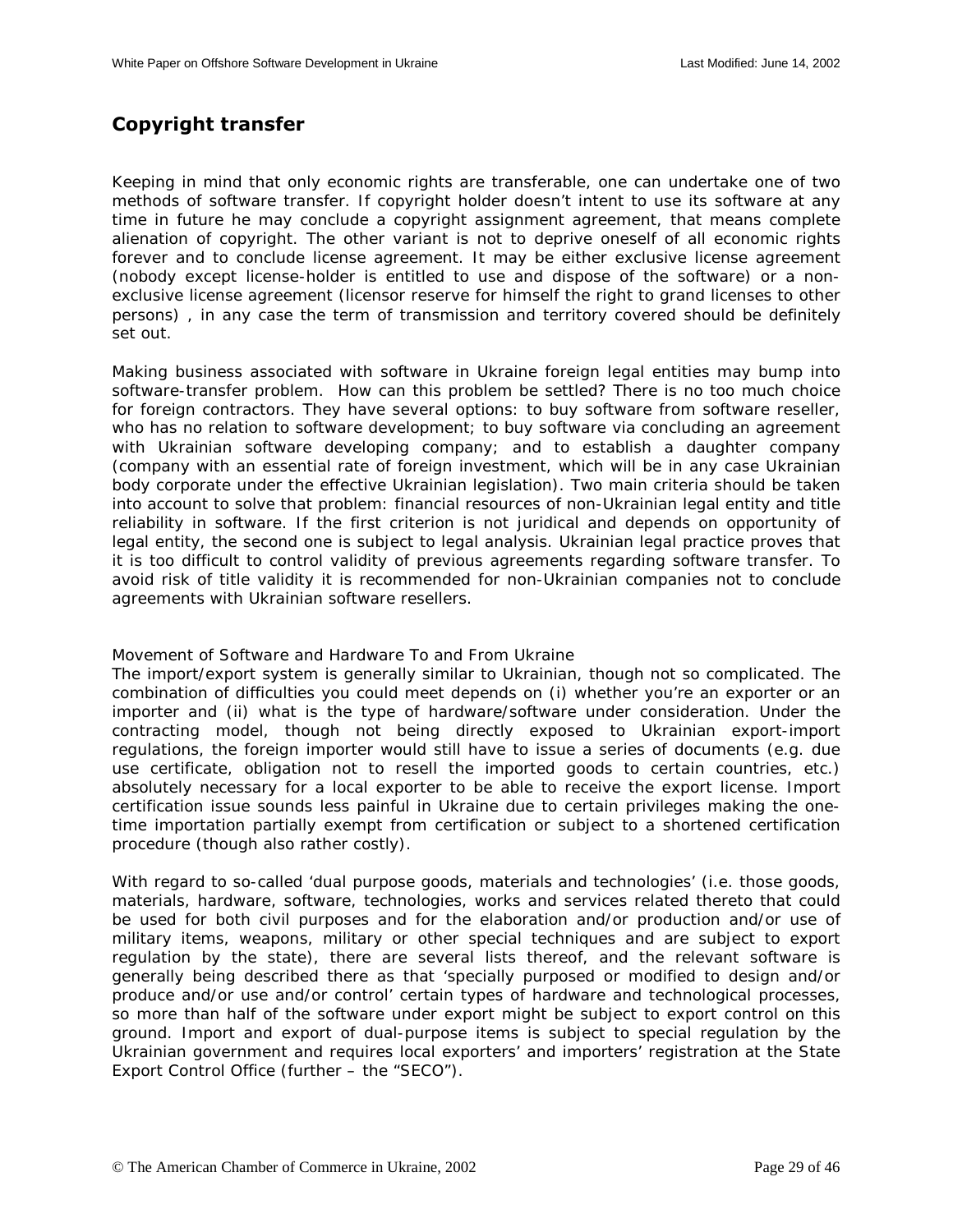## <span id="page-29-0"></span>**Import of Software and Hardware to Ukraine**

Certification and Licensing Authorities

Currently, there are two organizations in Ukraine affecting the software and hardware import and export – the State Customs Service (the SCS) dealing with the customs clearance of the items imported and/or exported and/or passing Ukraine in transit, and the State Certification Committee (SCC) of Ukraine dealing with the certification of the products manufactured in Ukraine and those imported to Ukraine.

The SCS's functions are common to those of any similar office in any country – general control over the import and export of the items, the legality of the documentary grounds for such activities (this meaning in reality that the customs officers are free to ask ANY possible questions and to demand any documents proving the legality of the operation), due payment of VAT and customs duties, etc. All and any export/import operations require a company to get officially accredited at the relevant regional office of the Ukrainian customs and to comply with the strict requirements of the established tax procedures (including the sets and forms of contracts and other documents to be presented to the customs officials within the course of customs procedures). There are several customs regimes for the goods imported to Ukraine (ordinary deliveries, temporary importation (with the obligation to remove the goods from Ukraine after 1 year expires), consignment deliveries, contributions to statutory capital, etc.), all of them being subject to VAT except for the in-kind contributions to the statutory capital of a local company (which is one of the reasons for LLC's high popularity). One of the interesting issues here is that under the effective Ukrainian laws the software (when pre-installed to hardware) can be regarded not a s a separate exported/imported item but as a part of hardware and fall outside the scope of customs control (unless separately declared in the customs declaration). So there is a room for fraudulent export/import.

It's interesting to admit that under the effective Ukrainian law the software is not within the official list of items subject to compulsory certification. But, as the certification of the majority of the imported goods is obligatory in Ukraine and as the foreign importers normally require certificates from local developers, the SCC cannot be missed under any model. The only exception to that are the in-kind contributions to statutory capitals of the local companies (when the hardware is a unique piece intended for the use only by the consignee). Normally the certification process embraces certification (i) of the unique items, (ii) of the lots of goods and (iii) of the production process (which provides for the control and certification of the goods/works/services production process by the employees of the SCC) and is performed by the SCC's personnel under a special certification agreement, and the amount due and payable for such certification depends on (i) the type of certification procedure and (ii) the type of goods under certification. The pricing model is adopted by the SCC and published since 1999.

To finalize the issue it is necessary to point out that both the software and the hardware (if intended to use inside Ukraine) can be subject to additional of control by various local authorities dependent on the type of activities where the hardware/software is used, especially those activities are inside the licensed activities' list (e.g. the hardware (and the software as the part of the hardware) shall be subject to extra control by the State Telecommunications Committee in case it is intended to be used in the national telephone network). The hardware/software related to the protection of information contained in automatic systems is subject to compulsory certification by the State Security Office. Computer aids and systems are also subject to compulsory certification by a body to be appointed by the SCC.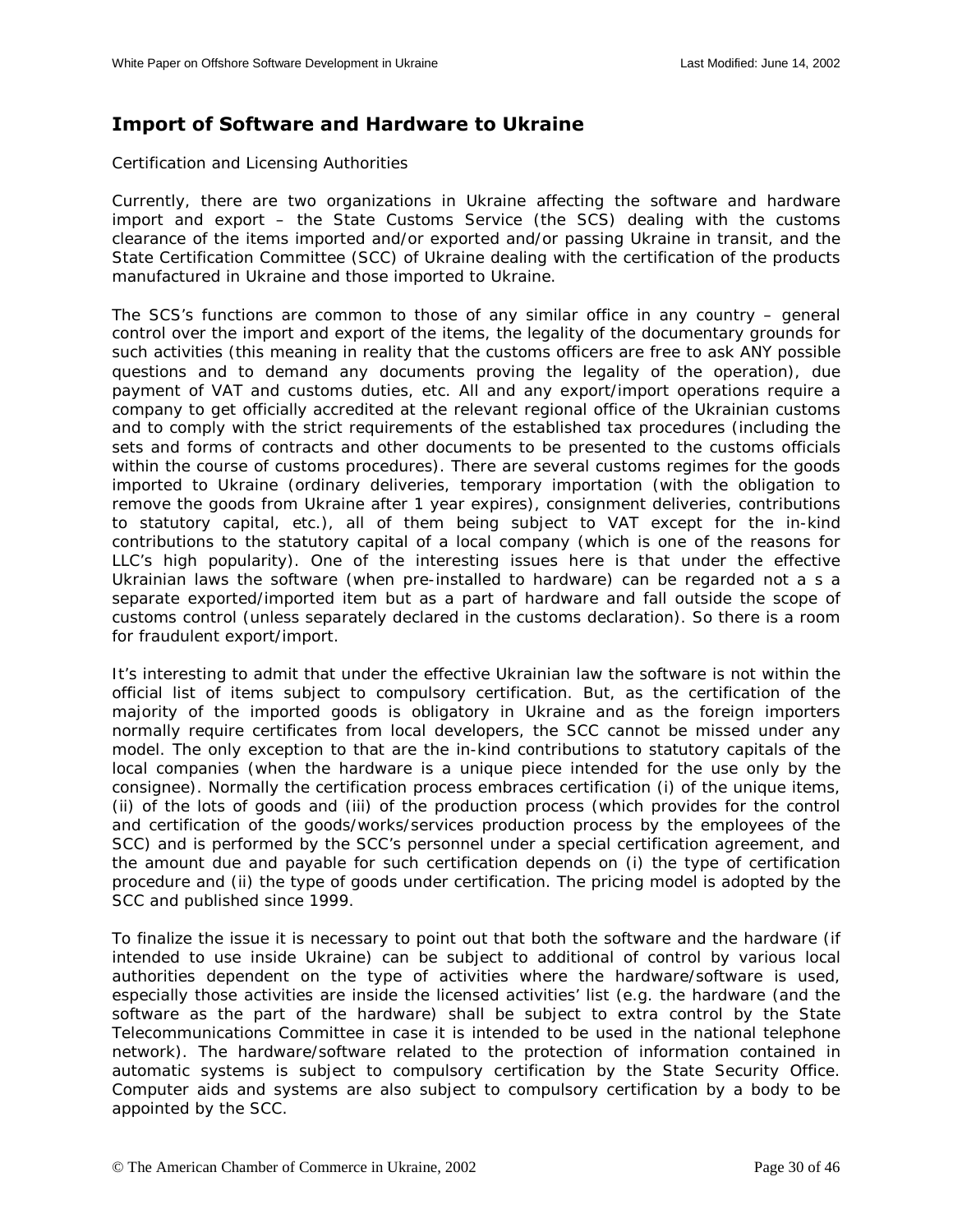## <span id="page-30-0"></span>**Export and Import of Dual Purpose Items in Ukraine**

First thing to say on the issue is that all and any export and import contracts dealing with dual purpose technologies, software and hardware are to be coordinated with the SECO, and the permit to enter the agreement is to be received from SECO before the contract is signed (under the effective procedure SECO is entitled to ask for any kind of information regarding the deal and the exhaustive list of refusals to deal is not available, i.e. the positive decision is at SECO's sole discretion). Next thing to face is a series of tough requirements to the content of export/import contracts to be concluded (e.g. name of end user (not only the importer), assumed further use, importer's guarantees that the use shall only be that defined in the export/import agreement, the SECO's and exporter's right to control the end use of the exported items any time upon delivery, etc.; special requirements are provided to deal with the producer's intellectual property rights related to the items exported). There are also some additional general requirements to foreign trade contracts as established by the Ministry of Economy and the Foreign Economic Activities' Act.

Besides, under the effective regulations the dual purposes-related contract normally takes effect only upon the receipt of the export license by the local exporter (this being a pretty unclear issue at least with regard to the effective hard currency regulations). Finally, after the contract is duly concluded, a set of documents is to be submitted to the SECO before the export permit is issued (the term could take up to 45 days, dependent on the type of operation for which the permit is sought).

#### State Export Control Office

The Ukrainian State Export Control Office ("SECO") is the governmental agency that supervises export and import of dual-purpose items (its main powers include supervising the negotiations related to export and import of dual-purpose items, issuing end-use guarantee certificates (so called 'import certificates') and the export/import permits and licenses, establishing the export and import terms and conditions for dual-purpose items, etc.). SECO issues two types of licenses (general licenses are issued in case the export/import of dual-purpose items is continuous for an applicant, while one-time licenses are granted for the applicants acting on time-to time basis). The license looses effect in case the terms and conditions of the contract or of the deliveries plan under which the license is sought, gets changed. The positive resolution on the import/export license under each separate application is left to SECO's sole discretion.

#### Bounds for foreign importers

Those are (a) obligation to provide the end-use guarantee certificate (so called 'importer's guarantee certificate') stating the items exported from Ukraine shall not be used otherwise than for the purpose declared under the export agreement; (b) obligation to assure the possibility for both the exporter and SECO to control from time to time the end use of the items imported; (c) assure the items imported would stay at the destination point declared under the contract, etc.

#### Ukrainian exporters/importers – rights and obligations

The Ukraine-based exporter/importer of dual-purpose items has to inform SECO of the negotiations held by it with any party regarding the export/import of the dual-purpose items and of the results and arrangements within the course of such negotiations. The authorization for the negotiations does not discharge the exporter/importer of coordinating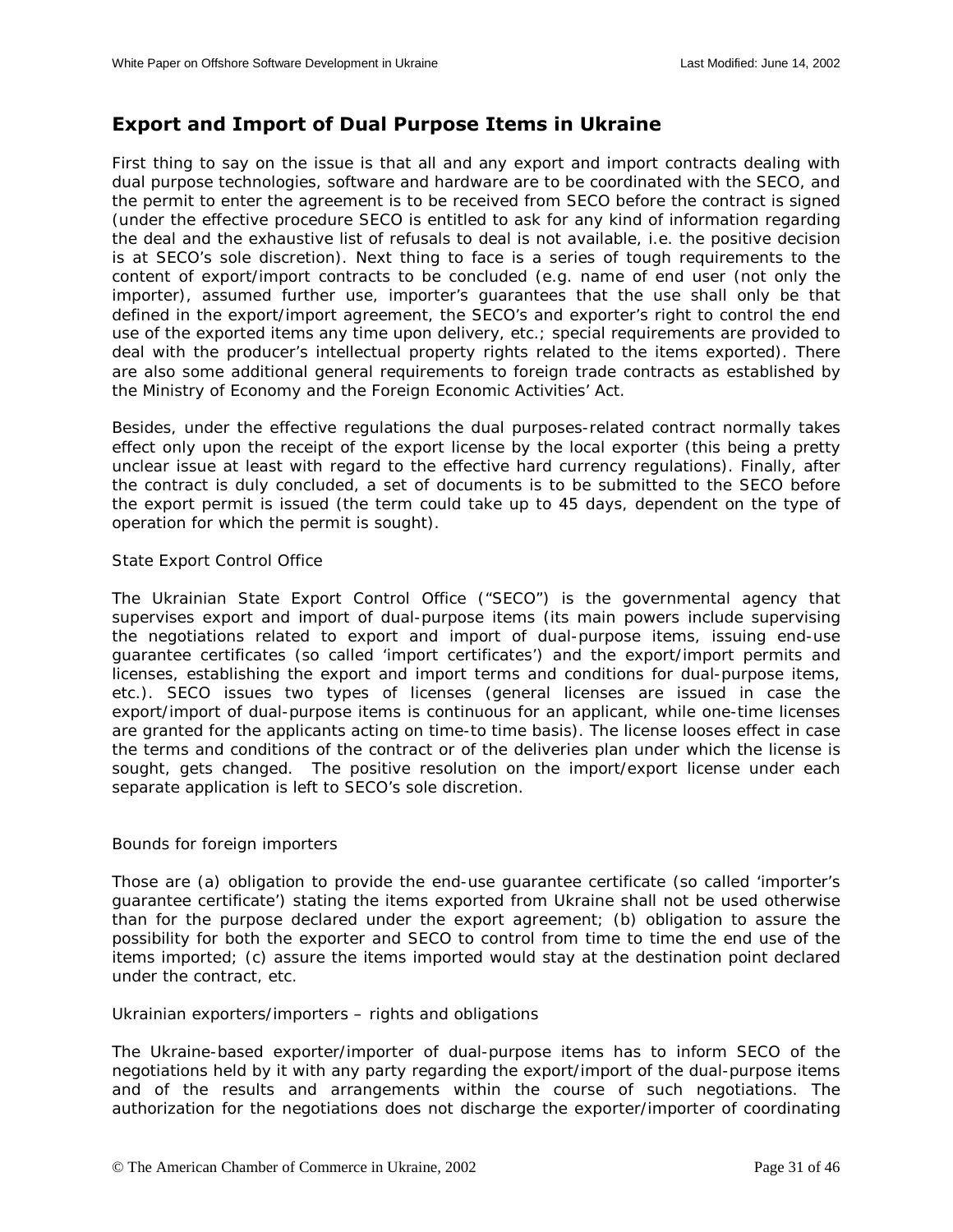<span id="page-31-0"></span>the final agreement with the SECO, and only after that the enforcement of the agreement is started. The export/import license/permit is received for each delivery (unless the local company is a holder of a general license) and his main obligation is to guarantee the compliance of all the terms of the contract and effective laws (esp. with regard to the end use and its control) by the foreign importer. There is also a set of hard currency regulations to be complied with by the local exporter/importer (e.g. prohibition to make a 100% down payment abroad, special license if the delivery term makes more than 90 days, etc.).

A Ukrainian entity may temporarily export dual-purpose items under a provisional export permit for the purposes of demonstration (e.g., exhibitions). The exporter, however, must ensure that the items (i) are not transferred to any foreign entity, (ii) always remain in physical possession of the exporter, and (iii) are returned to Ukraine within a specified term.

## Dual and Non-Dual Purpose Items – No Delimitation

Similar to Ukrainian rules, Ukrainian exporters/importers may be required by SECO to apply for an export license even in respect of those items that are not in the official dual-purpose items list, but there is a good cause to suspect they could be used for military purposes (according to the relevant governmental regulations, in this case the main guideline for that is the objective capability to use the essence of the technology or item for military purposes). This provision tends to be a rather loose one and causing half of the known hitech technologies be covered to export/import control regime, while the used is not always technically literal enough to evaluate the real opportunities for such military use.

## Liability for Breach of Export Rules

Should the export/import rules be violated by a Ukraine-based exporter/importer, the sanctions applicable would be merely administrative (e.g. temporary or permanent cancellation of export license, fines imposed on the directors of Ukraine-based companies, cancellation of import certificate, prohibition to export/import the dual-purpose items and/or to conduct other kinds of foreign economic activities or imposing the individual licensing regime, etc.). No criminal liability is provided directly, but certain types of breaches could be considered as smuggling, or breach of copyright, or breaches of legal procedure for certain business activities, and all of those breaches provide for criminal punishment (imprisonment and fine of up to 7,000 UAH, i.e. approximately \$1,300). The confiscation of income received within the course of said activities shall also apply.

## Issues to Consider for a Contracting Model

The alternative 'contractual' model is nice to use at the start – to see how the business would go, moreover that the influence of the local laws to a foreign client is minimum and the risks of governmental intrusion is also low. Choosing a contractor (developer) is a business target to be solved by the managers. Still, to avoid mistakes, the following preliminary check on each company could be recommended:

- (i) Check of due state registration (incorporation certificate and tax payer registration);
- (ii) Check of due export/import permits and registrations (copies of the relevant certificates and permits to be presented to client);
- (iii) Check of copyright (documentary proofs of a copyright to be presented to the client);
- (iv) Check of good financial standing (bank references and proofs of no pledges or other third persons' rights to main assets and/or copyrights).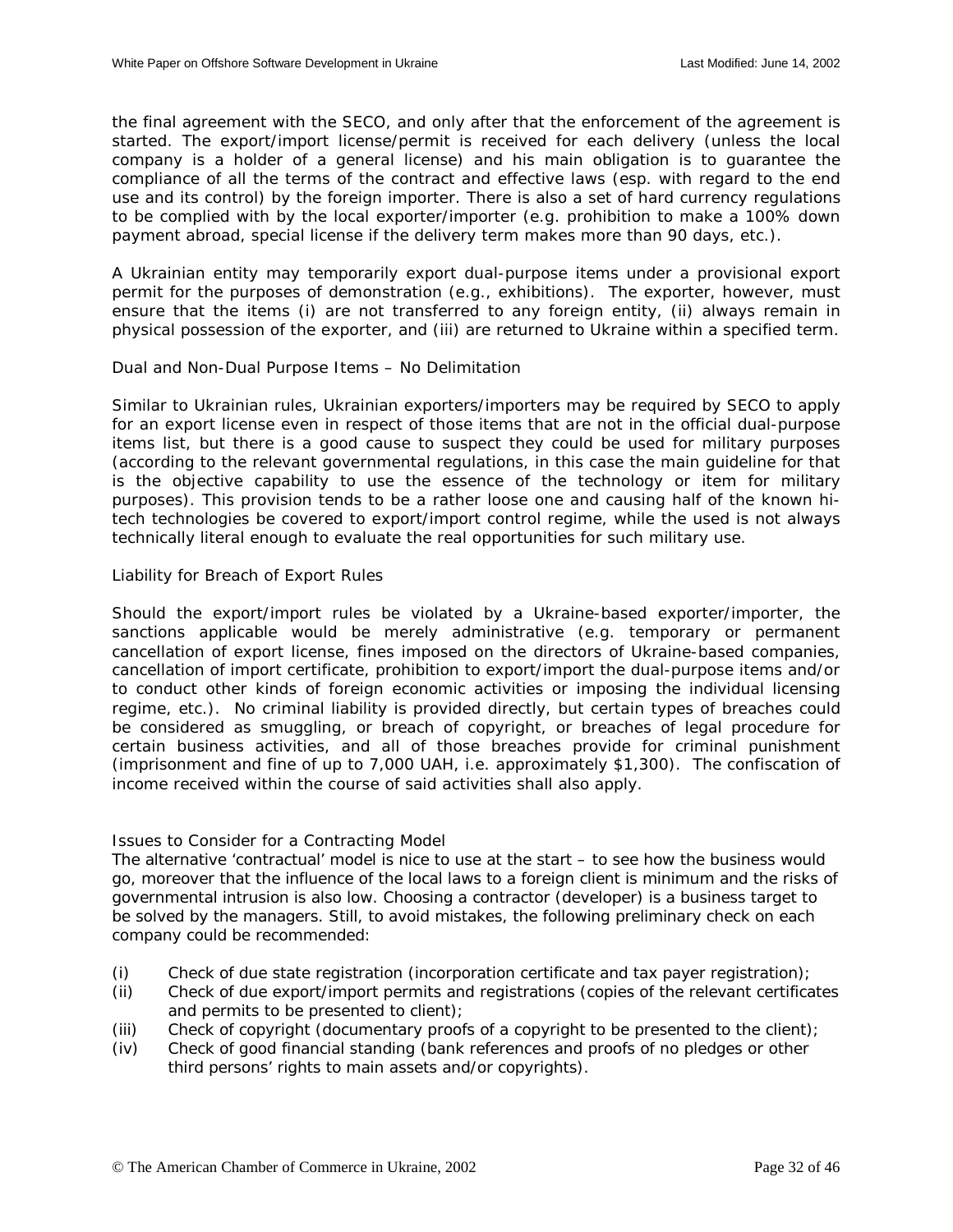(v) Check of licenses (applies to certain types of business activities, e.g. trading of encryption hardware, etc.; needs to be checked each time, since the list of licensed activities is being permanently amended).

When drafting the relevant agreement a series of local peculiarities is to be taken into consideration (a local lawyer just commenting on the ready draft would be of good service here, for Ukrainian legislation is not as stable as that in the US and the EU). Among them the following major points can be stressed on: (i) prohibition to contractual limitation of liability, (ii) non-enforceability of loose warranties and indemnification provisions and non-competition covenants, (iv) unauthorized transfer of copyright (it is necessary therefore to take care of the local contractor's copyright to the software developed by its employees), (v) taxation and pricing peculiarities, (vi) impossibility to apply the 'reasonable person' concept and the 'material breach' concept (under the Ukrainian law material terms are defined either by law or are to be expressly enumerated in the contract), etc. The enforceability of the foreign laws' provisions under the effective Ukrainian legislation must also be closely regarded.

An arbitration tribunal rather than a state court should be chosen as a dispute resolution body. Still, the local International Commercial Arbitration Court (ICAC) of the Commerce and Industry Chamber of Ukraine is probably more advisable than a Western arbitration. – The enforcement of a foreign arbitration award in Ukraine is theoretically possible under the New York Convention on Enforcement of Foreign Arbitration Awards of 1958. The realities are rather sad though – the enforcement procedure takes too long (around 1 year) and is rather costly (legal fees, enforcement payments, etc.) and is almost never successful. At the same time, the ICAC awards are much more familiar to Ukrainian courts and less difficult to enforce. There are also certain 100% unenforceable cases due to lack of a bilateral treaties on mutual assistance in legal matters (e.g., the UK, the US, the EU).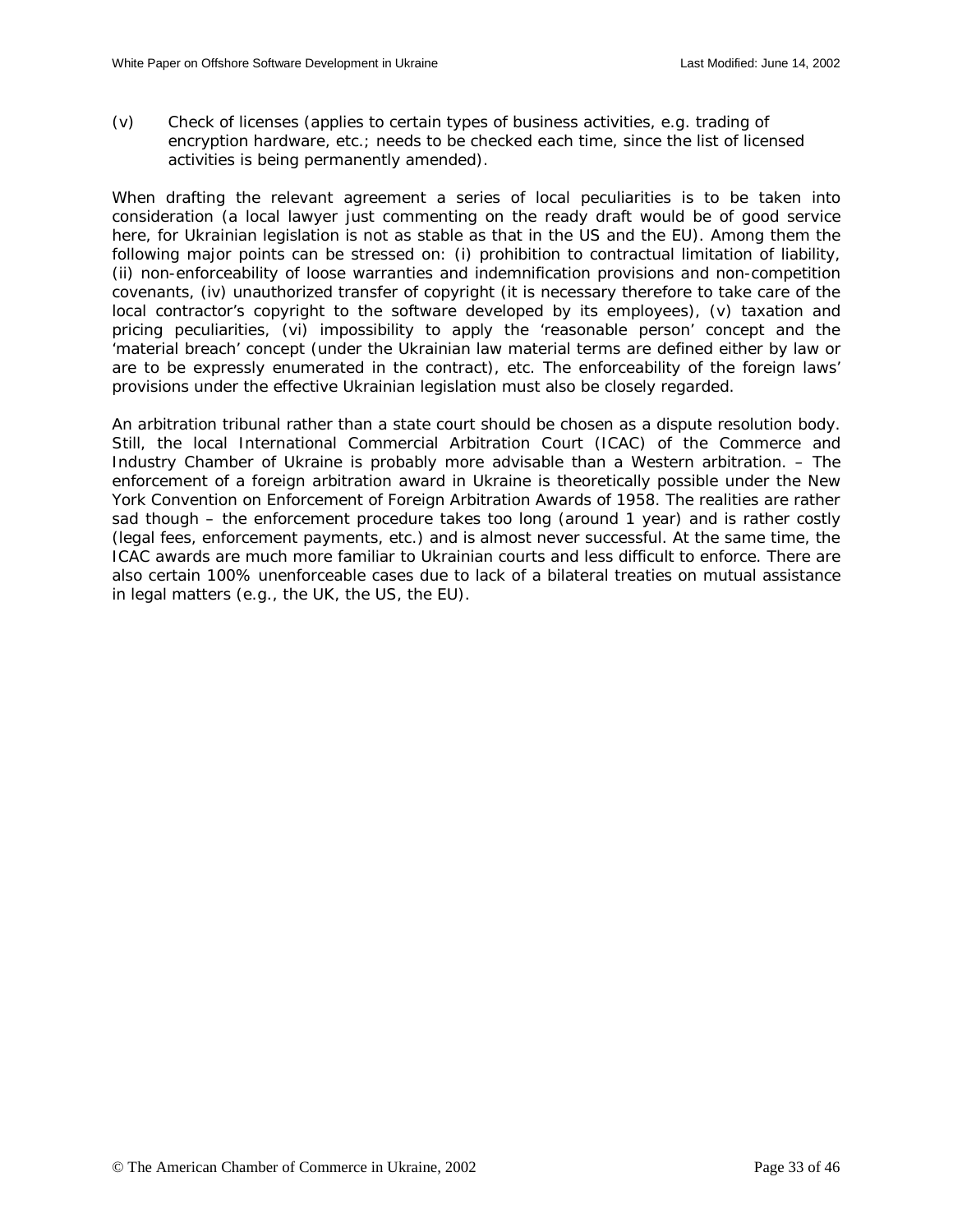# <span id="page-33-0"></span>**Studies**

The studies included in this section were written with the objective to highlight Ukraine's uniqueness and abilities.

To obtain this objective the following guidelines were used during the interviewing process:

- 1. International individuals were interviewed if they had previous experience in a different offshore market, but have now chosen to work in Ukraine because of its uniqueness. This can include multi-national organizations with experience in multiple locations as well as private companies.
- 2. Research and Development: Key persons will be interviewed who conduct R&D activities in Ukraine, as part of R&D institutes and in conjunction with universities. A look will be taken to determine if there was R&D undertaken in Ukraine, which was not pursued in other parts of the Soviet Union.
- 3. Education: Multi-nationals entities, which have reviewed multiple locations in Eastern Europe and other parts of the Soviet Union for investment in education, will be interviewed for their perspective on why they have chosen to fund education in Ukraine. Leadership of various departments will also be interviewed to obtain facts of the structure of education within the technical universities.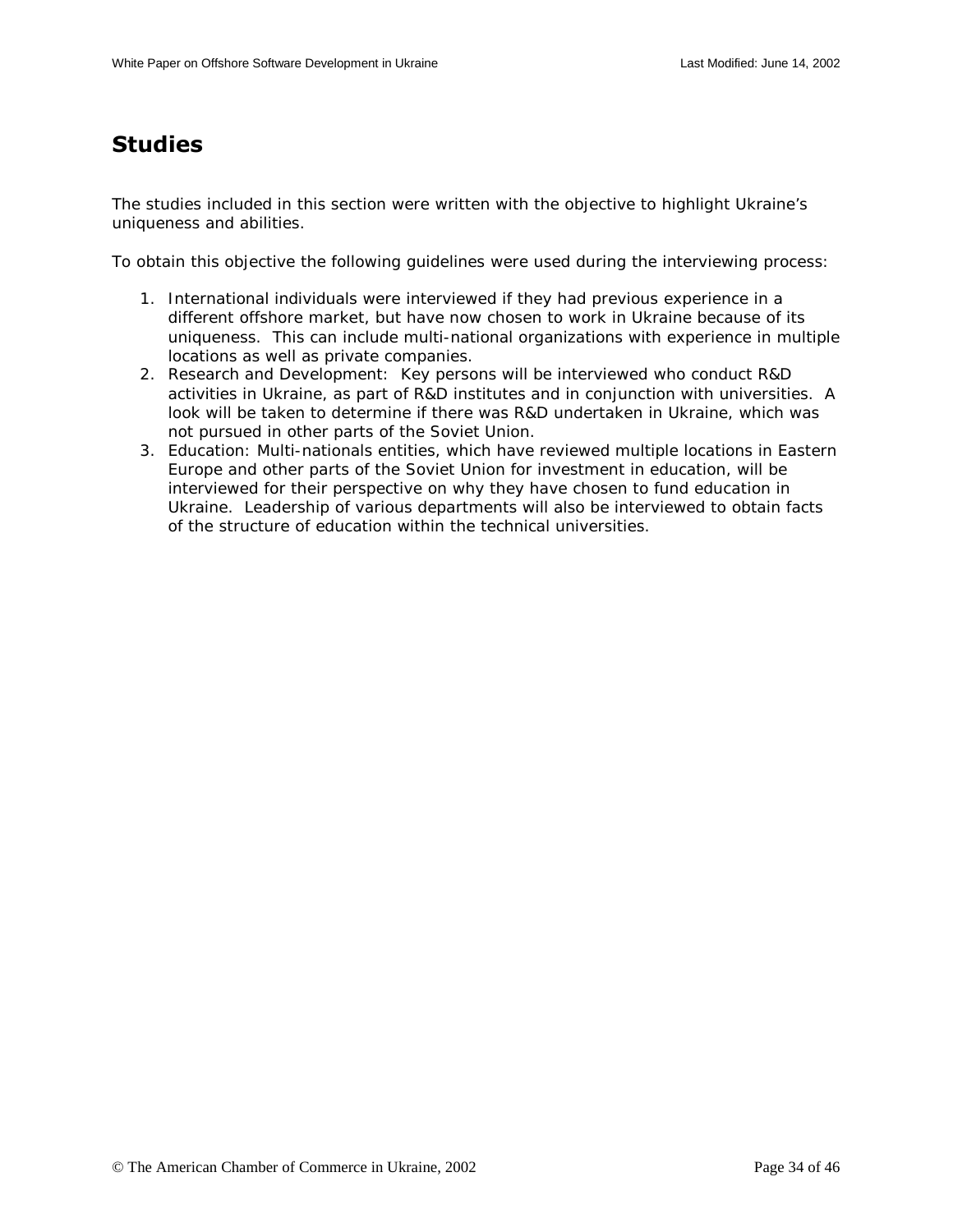## <span id="page-34-0"></span>**The Prize of World-class Mathematical Skills**

World famous institutes and a land privatization project led Peter Rabley, partner at International Land Systems (ILS), to Kyiv in 1994. Peter may have found himself in Kyiv, but he was already very aware of the capabilities of the country. Previously Peter's experience had taken him to Russia to work with a Russian mapping company, which was looking for a US partner. Together with another American – Brennan Klose, Peter set up a joint venture, Kiberso, with the objective of commercializing an archive of aerial photographs, specifically digital ortho photo<sup>15</sup> production.

Using his prior experience in Russia and a USAID sponsored land privatization project, Peter found himself as the systems analyst for a project to set up a registration system for land as it was privatized. Given Peter's background in mapping and his experiences in Russia, he knew the possibility to source the application development locally. From Peter's prior work he was aware of the world-renowned Ukraine institutes such as: The Glushkov Institute which is famous for its highly skilled cybernetics and the Paton Institute whose top mathematicians were doing research on welding and metals. Particularly in Kyiv, the institute was responsible for a variety of different systems development including the design of the Soviet version of the cruise missile, specifically in the last mile. This requires a very detailed preprogrammed model of the earth's surface.

Deciding that this is exactly the type of work USAID should be supporting in Ukraine, Peter was able to get agreement to source locally. Peter's company, PADCO, held a tender and received 10 responses. One of those responses led him to a group working with the Main Administration of Geography, Cartography & Cadastre<sup>16</sup> (The civilian mapping agency of Ukraine). It was a young, talented group led by Igor Popiv. The application that was to be developed consisted of two parts; first the tabular side, which defines and tracks who owns the property and the rights contained to the property by that person or entity, and second the spatial side which defines where the property is located in space. The spatial side is defined using a variety of inputs such as topographic maps, satellite imagery, surveying and aerial photography and provides the ability to zoom in on the property. An important part of processing these spatial image data sets is the ability to intelligently extract information from the imagery. An image taken from space is translated in to pixels, which are squares of red/green/blue. Each pixel means something. When a human looks at the image he/she is able to determine what the objects represent. The key is to get a computer to recognize a cluster of pixels, in other words to do a feature extraction. Igor's group demonstrated its ability to perform this task from their previous work with the mapping agency of Ukraine. For the tabular side of the application, Peter was prepared for dealing with inconsistencies in database skills in Ukraine. Since at the time high-volume transaction systems were not yet being developed on the internal Ukraine market. In 1996 the project was completed and successfully rolled out to eight locations around Ukraine.

The successful completion of the land privatization project, the skills available in Ukraine and the successful adaptation of special image and spatial data processing has led to a long term collaboration between Peter and Igor's group. So much so that they have formed a new company, International Land Systems (ILS) with offices in Maryland, United States and in Kyiv, Ukraine. The high level of image handling skills have been adapted for use in

 $\overline{\phantom{a}}$ 

<sup>&</sup>lt;sup>15</sup> A digital ortho is an image data set with horizontal displacements caused by the sensor/sensor platform combination, the terrain, sensor orientation and position and scaling modeled out. The result of this mathematical modeling is a digital rectified image map with a horizontal accuracy that is predictable for a given scale.

 $16$  An official register of the quantity, value, and ownership of real estate used in apportioning taxes.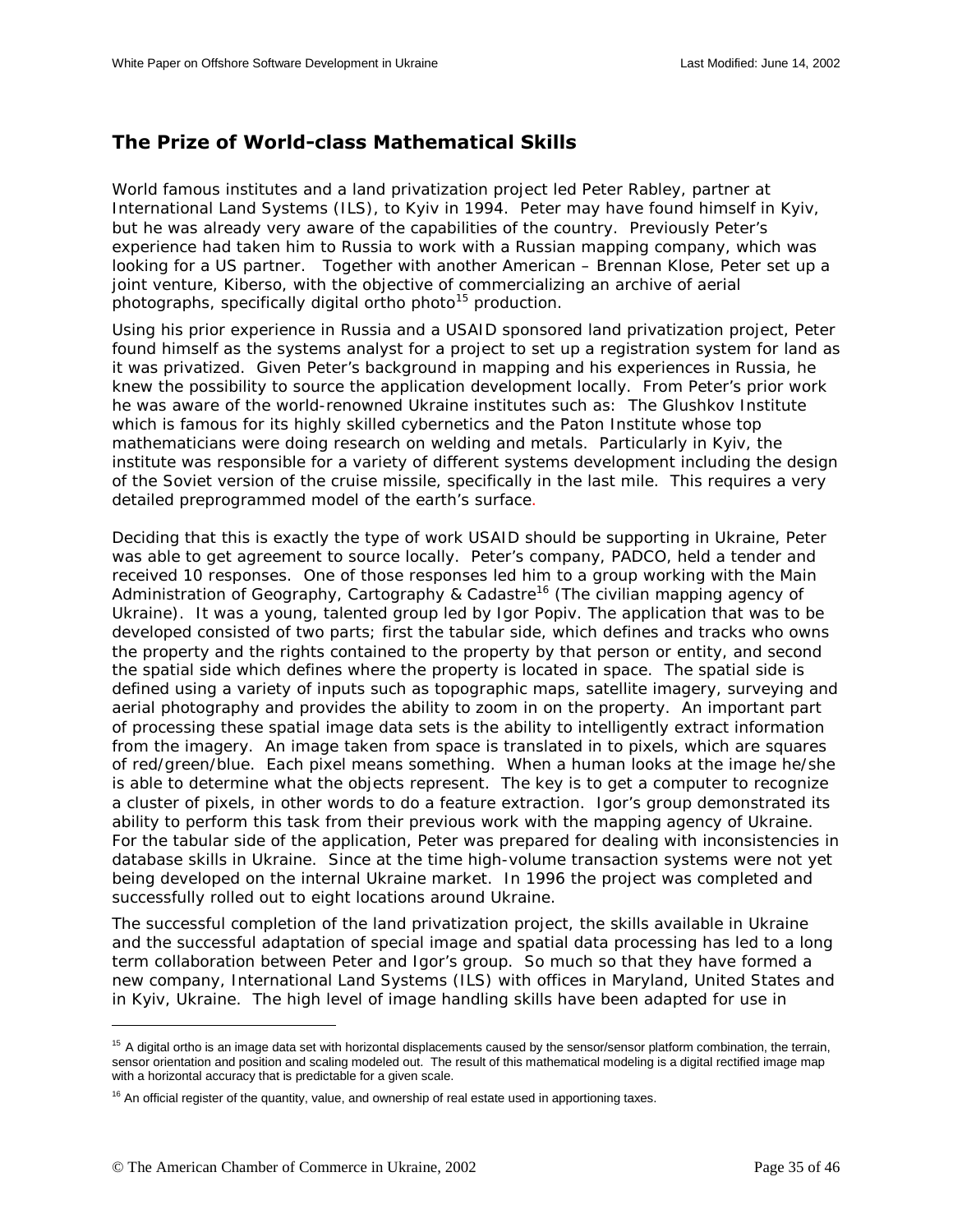document imagery management, which is the ability to create databases of images and allowing for the ease of searching the content of the images. For example, ILS recently installed their Virginia Land Records™ software in 19 county court houses in Virginia. Soon it will be possible to look up land records from these counties online. Further adaptation has occurred in products such as; MrSID<sup>™</sup> Geo Viewer- Built for LizardTech by ILS, ILS has developed a fast and easy to use spatial data viewer that allows users to view huge data sets (gigabytes) in seconds in a standard Windows PC environment.

Interviewed for this study<sup>17</sup>:

## **Peter Rabley**

[peter@landsystems.com](mailto:peter@landsystems.com)

President International Land Systems, Inc. 9525 Georgia Ave. Suite 205 Silver Spring, MD 20910-1439 USA [www.landsystems.com](http://www.landsystems.com/)

 $\overline{a}$ 

<sup>&</sup>lt;sup>17</sup> Interviewed February 8, 2002 by Emmy B. Gengler, Softjourn, Inc.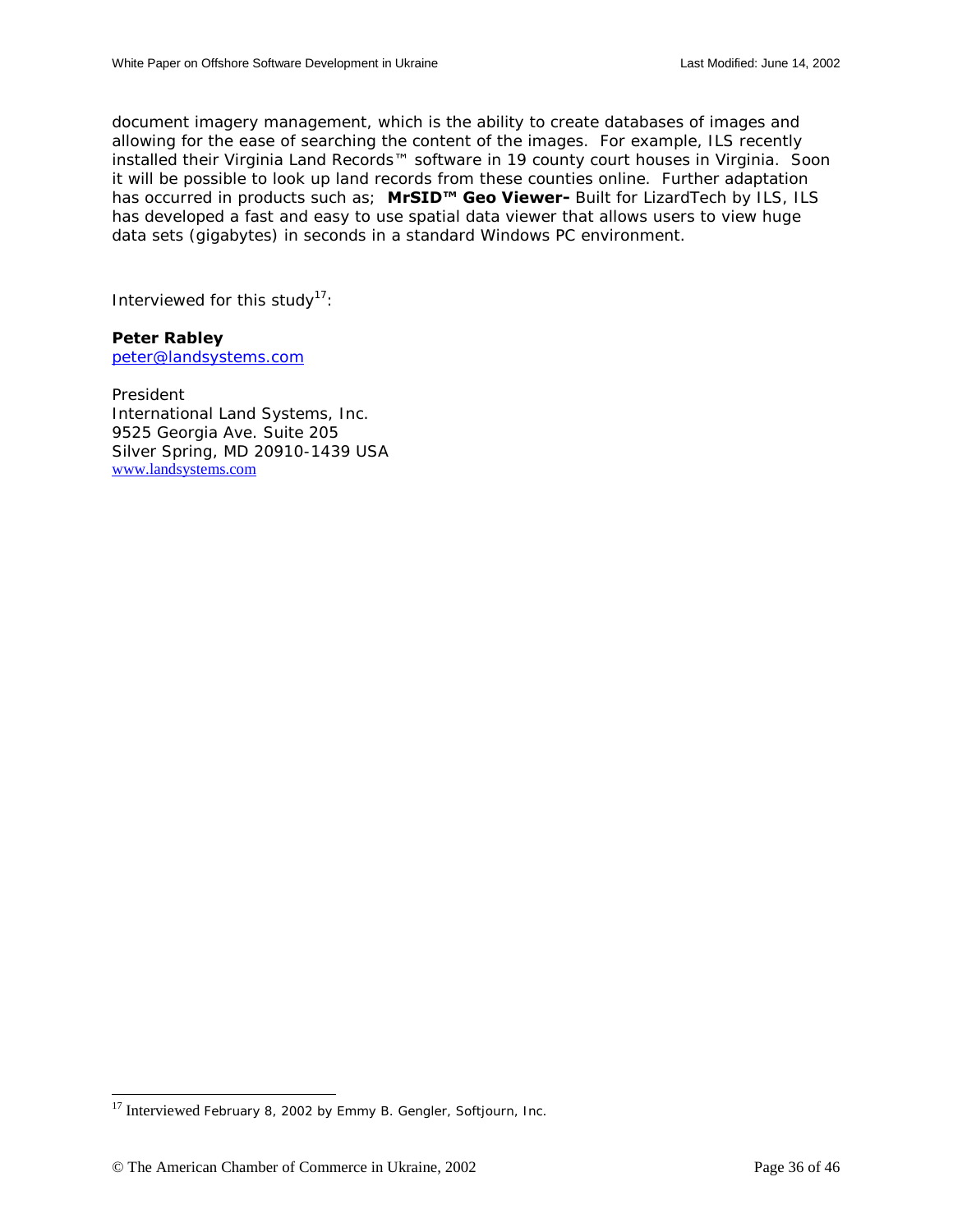## <span id="page-36-0"></span>**Motorola and Ukraine**

In 1994, Motorola entered Ukraine after already having entered the Russian market. Since the beginning, Motorola activities have ranged from the sales support of their products within Ukraine, to the support and development of the embedded systems solutions and software industry. Assistance has taken the form of working with local universities on course development, the creation of laboratories for the study of technologies, and the establishment of a local partner company for the purpose of software development.

What began with a visit to the Kyiv Polytechnic Institute<sup>18</sup> (KPI), in 1994, has grown to include involvement in course development and donations for the creation of laboratories. Since the first visit, Motorola was excited about the University, its classes, the atmosphere and the potential that they saw for growth. In 1995, the Ukrainian representative office of Motorola, provided resources to KPI to enable it to open 3 labs (12 seats each) dedicated to training in Digital Signal Processing (DSP), microprocessor and micro-controller equipment. To date a total of four labs have been opened at KPI with assistance and financing from Motorola businesses and the Motorola Foundation: Three of them target micro controllers, microprocessors and DSP; and one lab concentrates on DSP only. It is estimated that the DSP market will be more than \$18 billion by the year 2004. The establishment of these labs will provide a good training ground for students who will be developing for this growing market.

At KPI, Motorola has also helped to create new courses of study in embedded software development. Motorola believes, that KPI has great potential for embedded systems development. According to Ms. Elena Leschuk, an External Technology Planning Consultant with Motorola, "Unlike students in other parts of the world, the students at KPI, as well as students in other CIS technical universities, study hardware and software together, which provides them with the opportunity to really learn embedded software development". The department of Measuring Systems, at KPI, backs up this statement with the experience of their students studying abroad. As an example, they see a difference in the education of their colleagues in Germany, German computer science students begin to specialize much earlier within their programs and they understand their area of specialization very well. The German students specialize in either hardware or in software, so when a problem appears, it is sometimes difficult for them to troubleshoot where the problem actually lies; is it in the hardware or software? The educational process, within the department of Measuring Systems at KPI, was referred to as a "T" type structure of education, by the department head. The "T" type educational structure means that they first receive an overall base of education in both hardware and software aspects (this is the top of the T), and then they receive a deeper education in their area of specialization.

In Europe, Motorola has four Software Development Centers: Saint Petersburg (Russia), Krakow (Poland), Glasgow (Scotland) and Turin (Italy). Two of them are CMM level 5 certified - St. Petersburg and Krakow. In 2001, Motorola assisted in the creation of a new commercial entity called Information Software Systems (ISS). ISS currently develops applications for various business departments of Motorola. The development is done via Motorola's virtual management process.

Motorola views Ukraine as being unique in the skill set that is available in fundamental studies. Also, when comparing the programmers of Russia and Ukraine, Motorola sees in its

 $\overline{a}$ 

 $18$  Also known today as the National Technical University of Ukraine "KPI" (NTUU "KPI")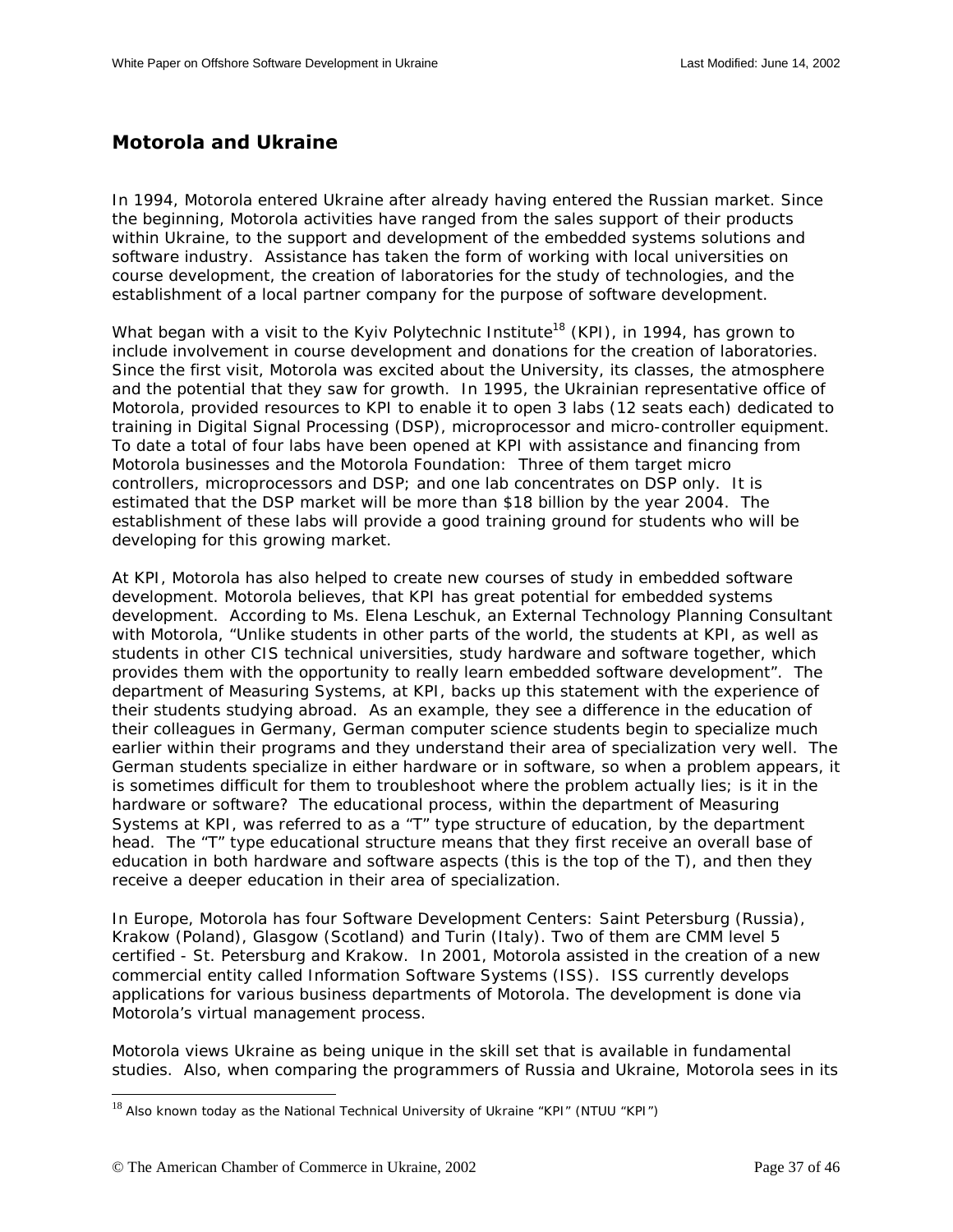own experience, a general trend of more programmers wishing to develop the local market and to develop their talent within Ukraine.

The decision to operate within Ukraine depends not just on resource availability, but also other concerns such as the local laws, a company's strategy and many others. Having been able to sing the praises of the potential for Ukraine is one thing; however, Motorola also offers the following suggestions for improvement in Ukraine.

- Introduction of a Capability Maturity Model (CMM) certification process for Ukrainian companies.
- Improvements in the legal and regulatory environment.
	- o For example customs procedures need to be clear for the temporary import of technical items. Motorola has in the past, brought in equipment for testing the software developed in country and then takes the equipment back out. According to Mr. Jeff Bukhman, Director-Technology Planning Europe, Middle East and Africa, "We had a lot of problems importing equipment for testing, unexpected issues arose and it was deemed not worth doing in the future. The process for temporary import needs to be structured so that we know for sure what may we do and what can we expect.  $19$
	- o VAT payment required to be paid on equipment for temporary import. Today 20% VAT still needs to be paid when bringing in equipment, even for temporary use in Ukraine (for testing purposes, for example). After the equipment is taken back out, the government is supposed to return the VAT paid. To date there have been some issues with obtaining these refunds.

Overall Motorola is very positive about their involvement in Ukraine and sees it continuing. Mr. Bukhman states that Motorola sees the potential of Ukraine, "We plan to stay in Ukraine and continue our work here with software developers; introducing new technologies, quality control and technical procedures." "Motorola in Ukraine is growing", according to Ms. Leschuk, "We like the climate here, the intellectual atmosphere, and the smart people presence."

## **Interviewed for this study20:**

Mr. Jeff Bukhman [Jeff.Bukhman@motorola.com](mailto:Jeff.Bukhman@motorola.com)

 $\overline{a}$ 

Motorola Director -Technology Planning Europe, Middle East and Africa Global Software Group 8220 East Roosevelt Street, Scottsdale, Arizona 85257 USA Location Code: AZ49 MD R3108 Phone: (480) 441 0528 Fax: (480) 441-3520

<sup>&</sup>lt;sup>19</sup> Per the current customs law, code 98 addition  $#10$ , equipment not for resale can be brought in without paying VAT. The interpretation of the use of this addition to the customs code, however, is up to the individual customs officials. Article 254 of the proposed new Customs Code also refers to the waiving of VAT for equipment brought temporarily in to Ukraine.

<sup>&</sup>lt;sup>20</sup> Interviewed by Michael Dolzhenko, Softjourn, Inc., February and March 2002.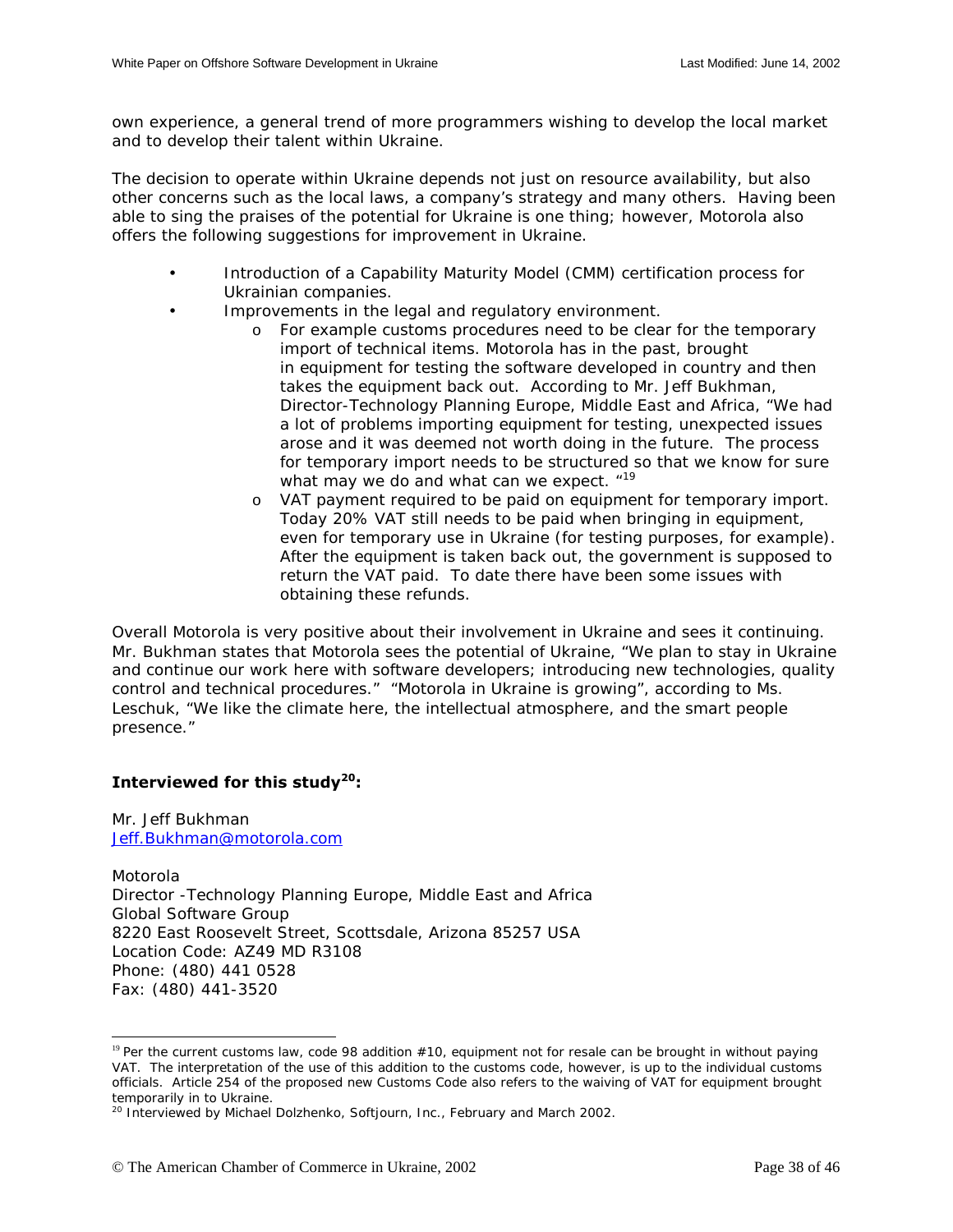Ms. Elena Leschuk [Elena.Leschuk@motorola.com](mailto:Elena.Leschuk@motorola.com)

Motorola Consultant -External Technology Planning Room 613, PWI, Bozhenko St. 15, Kiev, Ukraine 03680 Tel: +380 44 227 3777 Tel/Fax: +380 44 227 2766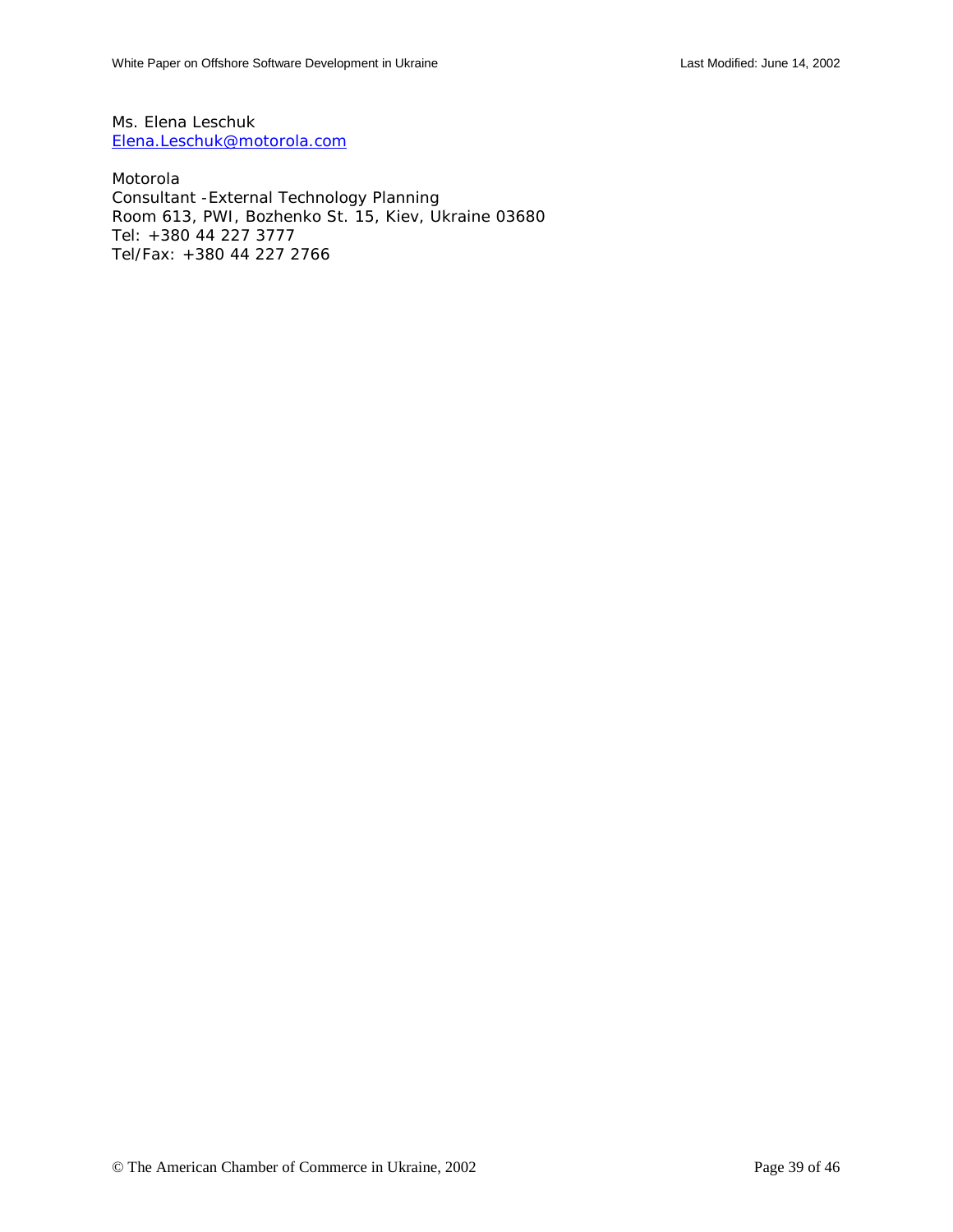## <span id="page-39-0"></span>**Complex Systems Modeling department at Shevchenko University**

Within the walls of the National Taras Shevchenko University located in Kyiv, Ukraine, can be found the Cybernetics school. One of the departments, within the school, is the department of Complex Systems Modeling. In existence for thirty years, the department has awarded 100 PhD's<sup>21</sup>, and 22 Doctors of Science and currently has 84 students. The main focus of the department is on defining and developing new theories and algorithms for the analytical presentation of dynamic objects. This means defining control points and input signals to manage the behavior of a dynamic object in an optimal manner. Application examples include: acceleration systems, aircraft, satellites, and complex robotics.

In order to develop their department, most of the professors have spent time at Yale University where they gained experience in different educational processes. The National Scientific Foundation, a US organization, supported the exchange project. The initial exchange in 1996 lasted for two months, and involved four professors from the university. Several more short-term exchanges occurred in 1997-98.

#### **Current research in the department:**

Currently the research of the Complex Systems Modeling department is focused around creating new algorithms for data compression. Another area of research focus is that of image recognition. For example, when a satellite takes a picture of a dark sea, it is possible, using special instruments, to create a recognition map to find objects on the sea. The same is true of recognition of a person in a picture.

In 2001, as part of its efforts to support Ukrainian software producers, the Ukrainian government put up for bid, a project consisting of several components. The department won the bid. In order to fulfill this project, both professors and students alike are currently developing solutions in the following areas:

- Computer Image Creation, which involves taking a picture of a person and then animating it. Similar software does currently exist, however, the goal here is compression optimization of the sound and images, while still maintaining quality.
- The development of algorithms for storing large, complex, and multiple images economically. This involves creating a special algorithm that compresses the images.
- Video image recognition of people and any other determined objects by classifications. An example is enabling recognition of a person's face after it has been scanned. An application the Ukrainian government may use this in is a videophone. Instead of transferring a video image, the phone will transfer several data packets that will be reproduced on the screen as a speaking face. The videophone will also take advantage of the Computer Image creation software described earlier.
- Synthesizing the Ukrainian Language (Software which enables the voice synthesizing of the Ukrainian language). Currently programs exist to synthesize email written in English or text messages (Short message service – SMS) sent in English, or even Russian, however, no program yet exists to synthesize the Ukrainian language.

According Dr. Mykola Kirichenko, the projects are being completed using new unique math principles developed by the department (other than used worldwide), which utilize a

1

<sup>&</sup>lt;sup>21</sup> Officially called a PhD candidate in Ukraine, however, in the US it is equivalent to a full PhD award.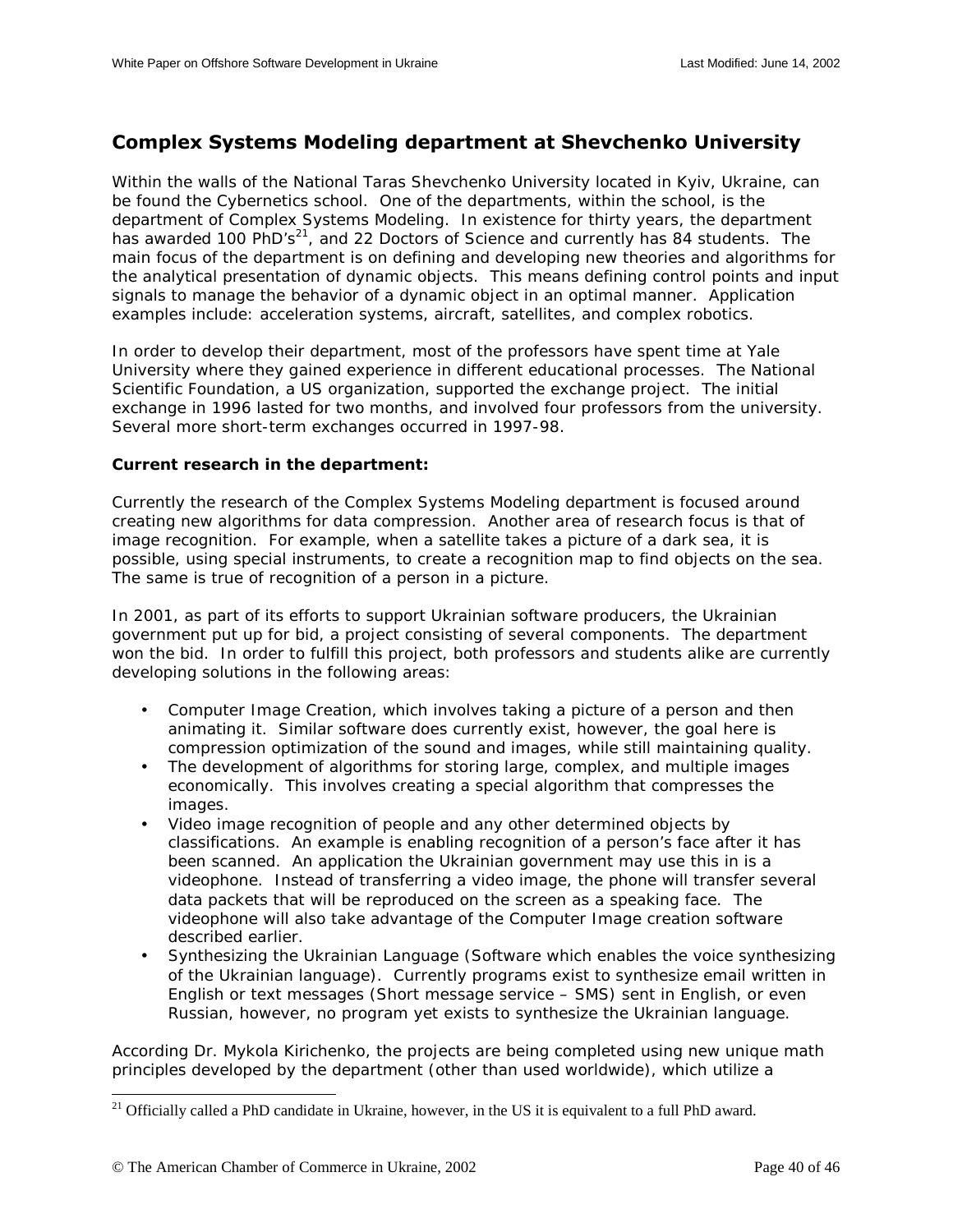combination of new concepts and fundamental knowledge of previous research. The developments of the department have been published in several scientific magazines and one article was presented together with a Yale professor, Roman Kutz, in 2001.

## **Laboratory work:**

The department has benefited from cooperation with high-tech companies in Ukraine. One company with which the department has engaged in long-term cooperation is: International Land Systems (ILS). With assistance provided by ILS, the department organized a small lab to help students utilize their fundamental knowledge in mathematics in combination with IT. Only the top students are able to work on projects undertaken by the lab. Competition among the students for this opportunity is quite high. The lab utilizes the principles and traditions that were used by many of the professors and instructors, many of whom are formerly from the military. Students may begin working in the lab during their 3<sup>rd</sup> and 4<sup>th</sup> year of studies. Approximately 15 students now work in the lab. Instructors assign each student their project and are available to assist in solving issues and to answer any questions that arise. The professors also monitor project status for completion. The idea behind the lab is to give the students a venue, which will enable them to come up with creative solutions to the problems presented.

Currently it is possible for companies to work with the laboratory on commercial projects. The contracting company will own the intellectual property. ILS works with the laboratory on a long-term basis, focused on R&D. According to Igor Popiv, General Manager, ILS – Ukraine, "We (have) found this scheme has certain advantages as it is focused on the long run and rather R&D areas that are not critical for our immediate commercial needs." As another benefit the lab has proven to be a good training ground for new staff that ILS may hire.

## **Ukraine differentiators:**

1

Given the professors experience within Ukraine and on an international level, they offer the following opinion on the pluses of conducting software development and R&D in Ukraine:

- Well-known Russian scientists have originated from Ukraine, for example: Evgeniy Oskarovich Paton<sup>22</sup>.
- Ukraine is creative in science; they explore new ways of doing things, new paradigms.
- The first computer in Europe was invented in Ukraine.
- As an example of military development in Ukraine versus Russia. Many of the technological developments for the Space and Military industry, during the period of the Soviet Union, were done in Ukraine. Russia was considered more of an administration headquarters; all the activities including IT research were outsourced to other areas of the Soviet Union, much of it to Ukraine.

 $22$  Evgeniy Oskarovich Paton was born in 1870 to a family of diplomats. He was a scholar in the area of welding and bridge construction. In 1929 he organized a welding laboratory and Electric welding committee on the basis of which in 1934 was founded The Paton Institute of Welding.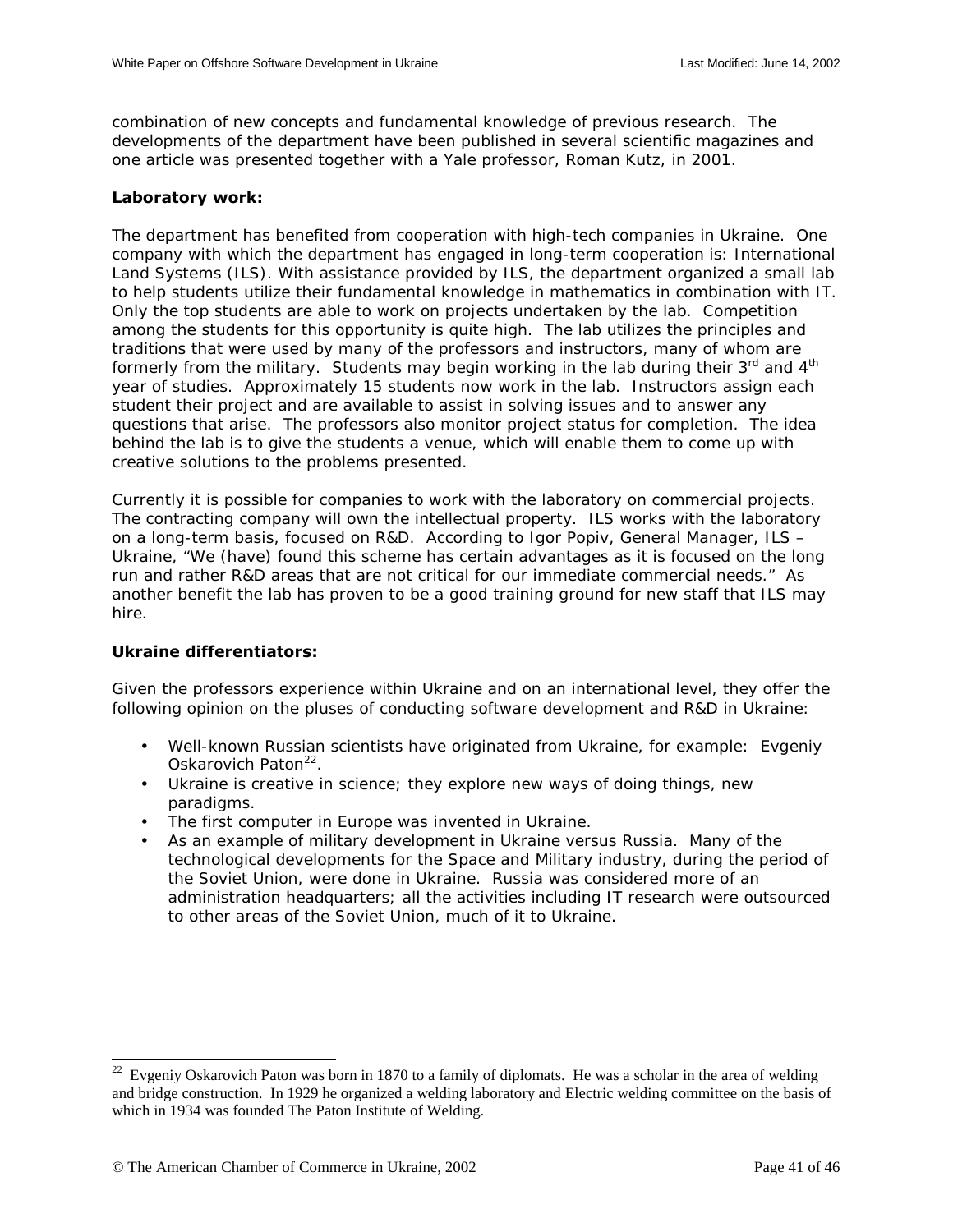## **Interviewed for this study<sup>23</sup>**

Dr. Mykola Kirichenko [kir@dept115.icyb.kiev.ua](mailto:kir@dept115.icyb.kiev.ua) 

Dr. Fedir G. Garashchenko Department Head - Complex Systems Modeling Department [garash@unicyb.kiev.ua](mailto:garash@unicyb.kiev.ua)

Dr. Yuriy V. Krak [krak@unicyb.kiev.ua](mailto:krak@unicyb.kiev.ua) 

School of Cybernetics - Department of Complex Systems Modeling National Taras Shevchenko University of Kyiv [www.univ.kiev.ua](http://www.univ.kiev.ua/)

Mr. Igor Popiv [popiv@landsystems.com.ua](mailto:popiv@landsystems.com.ua)

General Manager International Land Systems – Ukraine Prospect Glushkov, #40 Cybernetic Center, Institute of Space Research, Room, 212. Kiev Ukraine

 $\overline{a}$ 

<sup>&</sup>lt;sup>23</sup> Interviews conducted by Michael Dolzhenko, Softjourn, Inc. March 2002.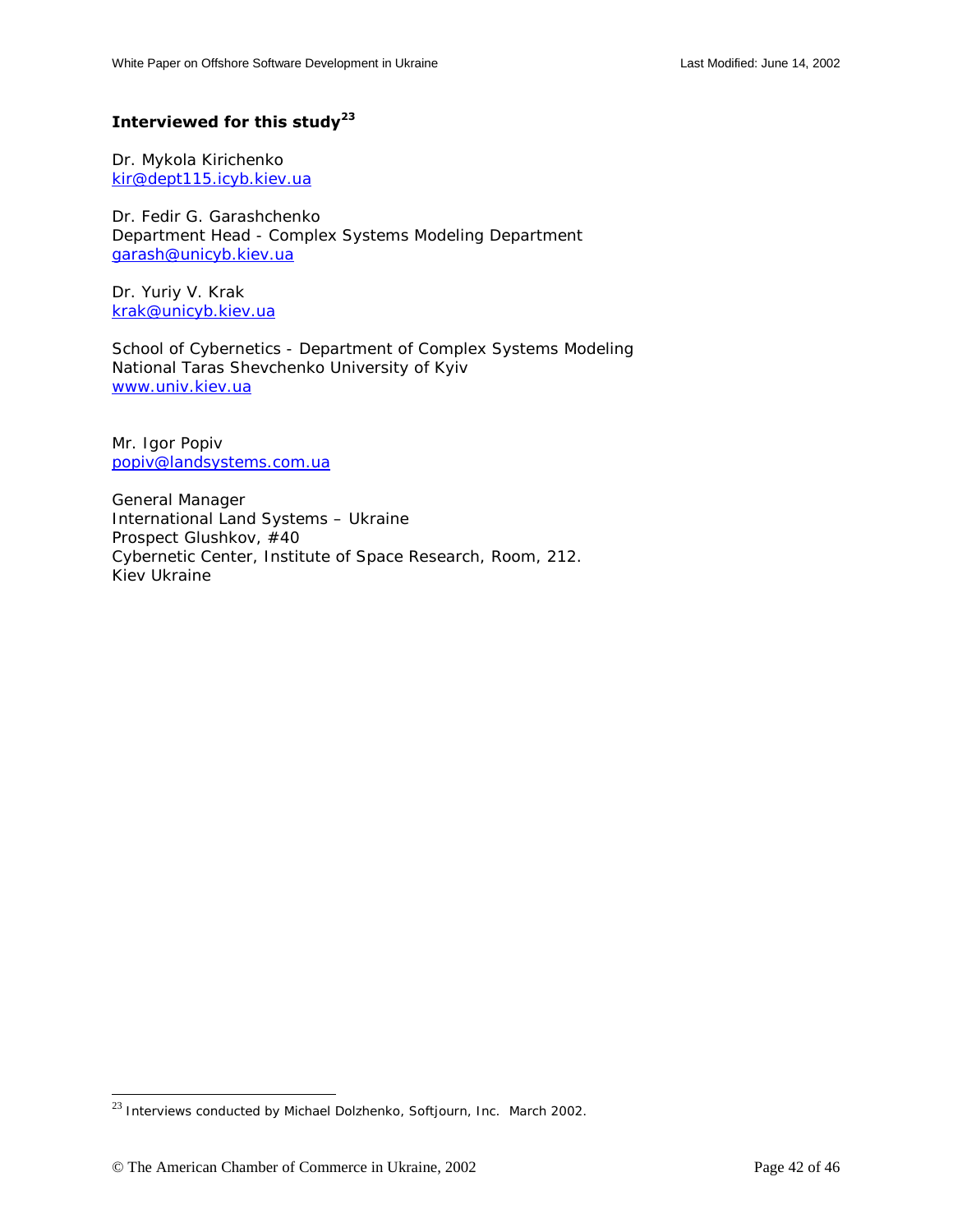## <span id="page-42-0"></span>**The Experimental Automation Department at Kyiv Polytechnic Institute (KPI)**<sup>24</sup>

The aim of the Experimental Automation department at KPI is to prepare specialists in programming, electronic and computer techniques for use in scientific research systems. This includes techniques, which are used in the automation of experiments in such areas as; aerodynamics, durability, and simulation. Students take a wide variety of classes from computer simulation and modeling, computer graphics, and digital signal processing to computer aided design. Competition to study within the department is high. Every year 50 new students are granted entrance to the program, with 3.7 students competing for each open position. According to department head, Mr. Yulian Mikhailovich Tuz, competition has been growing steadily for the last several years.

Cooperation with several multi-national companies has benefited the department by enabling it to establish study labs. Already Motorola has established four labs with other labs being established by Analog Devices. Siemens Nixdorf and Rhodes Schwarz (Germany) have also provided new equipment to supply laboratories for the students. This type of cooperation has aided in not only providing learning environments for the students, but also in providing internships and later on full-time employment.

In order to receive their diploma, students are required to complete two internships during the course of their study. An internship averages six months in duration. Due to established relationships with foreign universities, approximately 20% of the students spend their internships abroad. In the past, students have studied in France and in Germany (Technical University of Munich, Bundeswehr University). Many of these exchange programs are made possible due to an organization called, the National Committee IAESTE-Ukraine<sup>25</sup>. The organization is part of the International Association for the Exchange of Students for Technical Experience (IAESTE). The Association was founded in January of 1948 in London and currently has more than 70 member countries. The aim of IAESTE is to provide students with training relevant to their areas of study, as a supplement to their university or college education. Each member country collects offers from employers willing to receive students from abroad for a temporary training period. The national secretaries within each country, select qualified students to meet the employers' requirements as outlined in the training offer. Details of the selected candidates are sent to companies for their final approval. To date more than 450 students from Ukraine have participated in exchange programs. According to Mr. Tuz, "Our specialists see tasks in their entirety (hardware and software), rather than from one side or the other. Several of our students have gone abroad for work, during their internships, and there they act as coordinators of both hardware specialists and software specialists."

Another requirement for graduation is the completion of a thesis. Examples of past topics are: multi-channel computer systems for aircraft durability testing, computerized applications for the research of vibration parameters, and magnetic card code analysis for banking systems.

l

<sup>&</sup>lt;sup>24</sup> Now known as the National Technical University of Ukraine.

<sup>25</sup> http://iaeste.org and http://iaeste.org.ua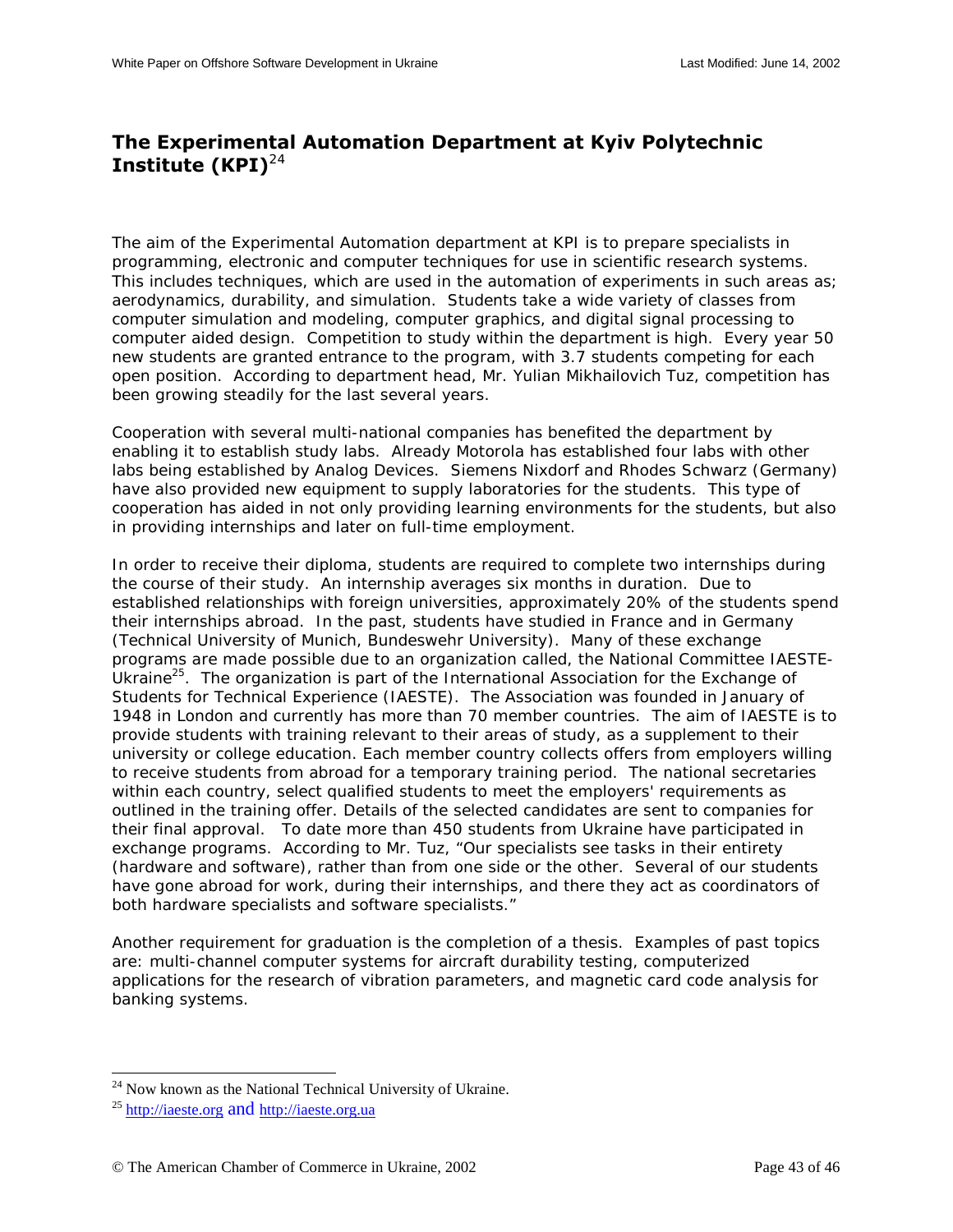Upon graduation, students from the experimental automation department have taken research positions with the Ukrainian Academy of Science, with a number of Industrial Associations, and Antonov Aviation Scientific Technical Complex. Many of the students also go to work with private entities, both multi-national and Ukrainian, this includes: Motorola, Siemens, IBM, Compaq, Ulys Systems, ProminvestBank, and Kvazar Micro.

The professors themselves in the experimental automation department are continually upgrading themselves and pursuing research. One area where intensive research is done is in the measurement of voltage. Voltage has more than 100 basic standards of measurement and every country has different standards. Currently, the department is working with Ukraine and Germany on developing new standards. In Ukraine, new measuring standards must be certified by DerzhStandardt Ministry; in Germany it is the Felicash BundesStandarts, which certifies standards. The professors also continually pursue publishing papers and obtaining patents. Many of these patents are obtained abroad. For example in Great Britain, a patent has been obtained for a digital voltmeter. Other areas of research undertaken include; aircraft and space techniques, the operation and controlling of technological processes, ecological monitoring, information protection, synthesis and analysis of sounds and picture tests of radio electronic equipment.

Additional real work experience for the students is obtained when the professors team together with the students to develop and implement commercial projects. The Antonov <sup>26</sup>complex has been the sight of several projects completed by the department. Students work in the department under the management of team leaders (fellow students) and professors. Examples of projects developed by the students include:

- $\cdot$  Numeric methods of modeling and identification, such as: flight and take-off/landing characteristics;
- $\triangle$  **Design of tools for maintenance and testing of complex objects, such as: ПАК − 86/225/124<sup>27</sup>**
- ! Control systems, which have been implemented at Antonov, Space Shuttle Control Center, and "Energia"<sup>28</sup>.

The directors of the experimental automation department are committed to continual improvement. This has been demonstrated by their continuous push to develop relationships with companies for both providing equipment for laboratories and assistance with developing course work. These relationships also provide a good source for internships and full-time employment for the students. The perpetual growth in demand to study within this department says a lot about the future of the department and Ukraine. With its very active leadership, company involvement and internship programs, the experimental automation department can expect to have high demand for its graduates for many years to come.

1

<sup>&</sup>lt;sup>26</sup> In 1991 renamed to the Antonov Aviation Science and Engineering Complex, founded on the bases of the former Kiev Engineering Plant. The complex is oriented in to four main branches: transport (cargo) planes, multipurpose aircraft, passenger airplanes and gliders (including hangliders). The Antonov complex has designed and constructed the largest airplanes in the world. http://www.antonovaircargo.com/eng/index.html. The Antonov An-124 Ruslan is the largest production airplane in the world. The An-225, has a 290 foot wingspan exceeded only by the 320 foot wing of Howard Hughes giant flying boat, popularly known as the Spruce Goose. It is the largest airplane ever flown more than once. It was intended to support the Soviet Buran Space Shuttle program.

<sup>&</sup>lt;sup>27</sup> **ПАК**  $-86/225/124$  - A device and software application that monitors the voltage consistency in airplane engines. <sup>28</sup> Manufacturer of equipment for the Soviet Space Shuttle, Buran.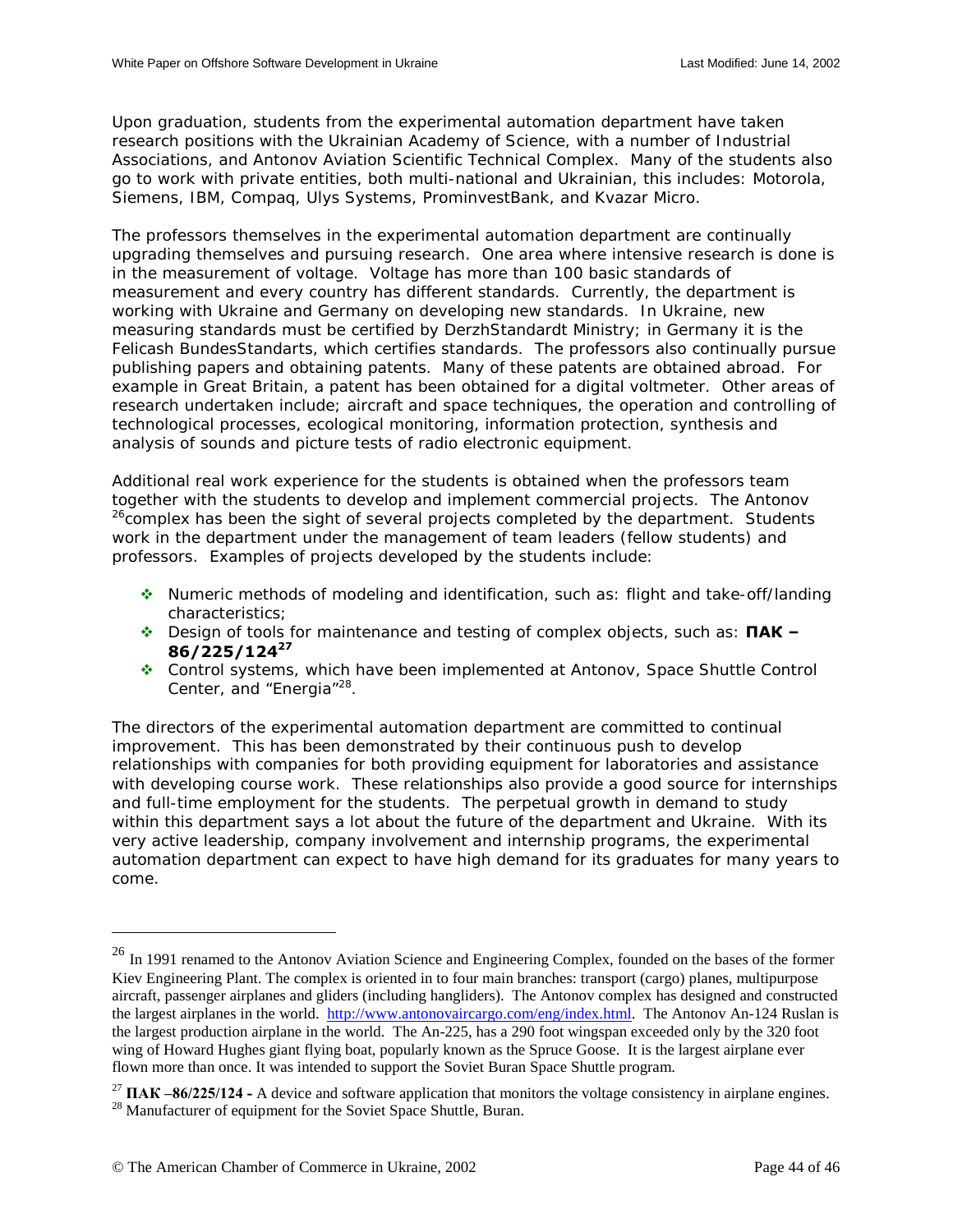## **Interviewed for this study**<sup>29</sup>:

Mr. Yulian Mikhailovich Tuz [tuz@aer.ntu-kpi.kiev.ua](mailto:tuz@aer.ntu-kpi.kiev.ua)

Director of the Experimental Automation Dept., Professor, Doctor of Technical Science, Ukrainian State Laureate in Science and Engineering, Active Member of New-York Academy of Sciences

National Technical University of Ukraine "Kiev Polytechnical Institute". Tel: (+38044) 2417620

 $\overline{a}$ 

<sup>&</sup>lt;sup>29</sup> Interviewed by Michael Dolzhenko, Softjourn, Inc. April 2002.